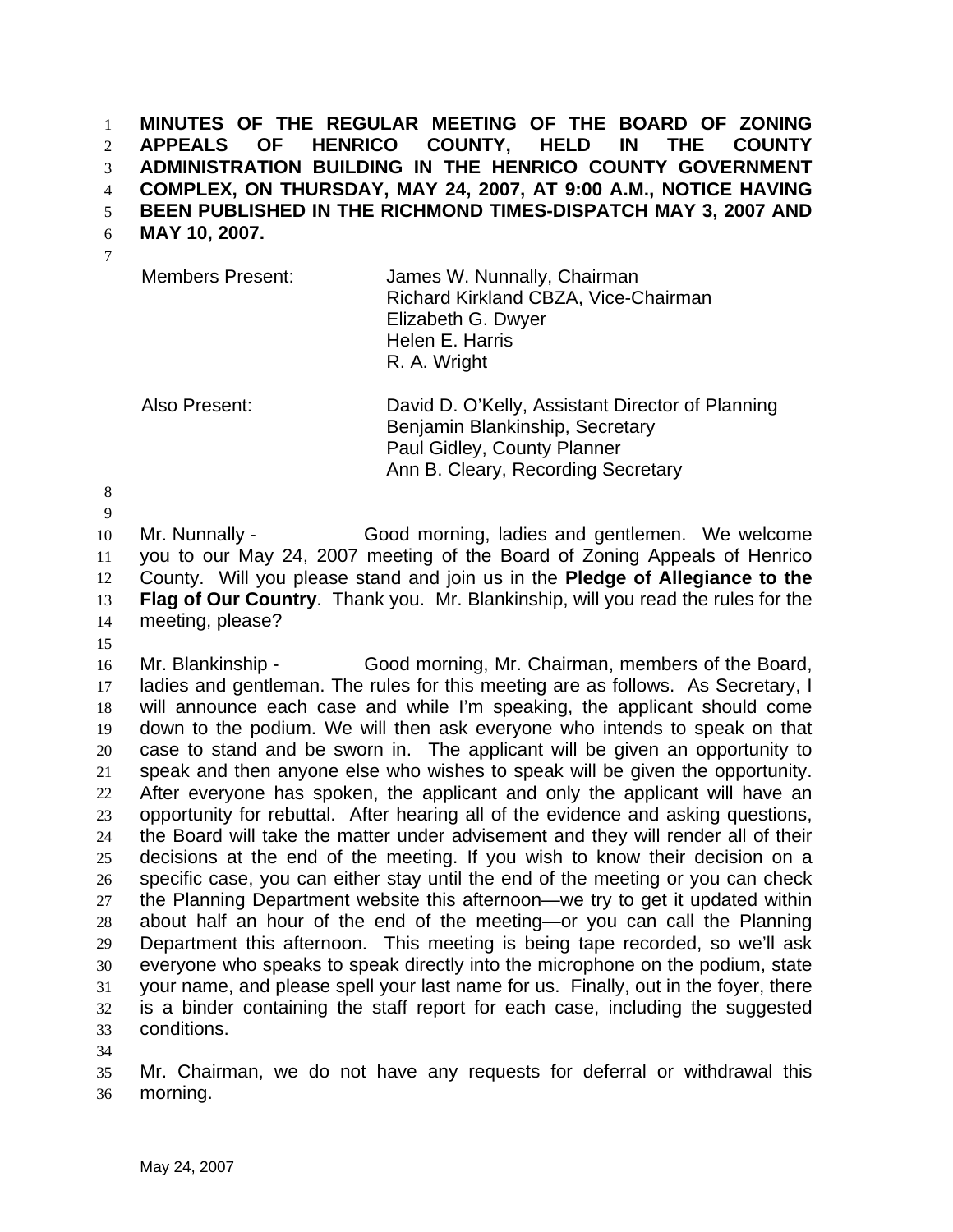38 Mr. Nunnally - Thank you, sir. Will you please call the first case?

- 40 41 42 43 44 45 **A-014-07 LEWIS AND NIRJA JONES** request a variance from Section 24-9 to build a one-family dwelling at 4851 Jones Road (Parcel 754-768- 7947), zoned A-1, Agricultural District (Brookland). The public street frontage requirement is not met. The applicant has 0 feet public street frontage, where the Code requires 50 feet public street frontage. The applicant requests a variance of 50 feet public street frontage.
- 46

49

53

55

57

37

39

47 48 Mr. Nunnally - Is anyone else interested in the case? If so, will you please stand and raise your right hand and be sworn?

50 51 52 Mr. Blankinship - The Raise your right hand please. Do you swear the testimony you're about to give is the truth and nothing but the truth so help you God?

54 Mr. Pearsall - The I do.

56 Mr. Jones - I do.

58 59 Mr. Nunnally - Will you please state your name and tell us what you're requesting, please.

60

61 62 63 64 65 66 67 68 69 70 71 72 73 74 75 76 77 78 Mr. Pearsall - Yes sir. My name is Rob Pearsall. I'm the attorney for Lewis and Nirja Jones. They're the applicants for the variance that's currently before the Board. We are here to request a variance on behalf of the Jones'. I know that the Board is familiar with the staff report. We've had an opportunity to review the staff report, too. We would like to add our comments to the staff report to make some clarifications that we think the Board might find useful as far as the staff report goes. Mainly, we want to make it clear to the Board that this property, the acre that the Jones' propose to develop is a gift from Mr. Jones' grandmother. All the land that is surrounded by the subdivision and the Innsbrook community, the commercial community, is family property. Some of the family property was sold to create Innsbrook and some of the residential developments around there. This is a gift from a grandmother to the grandson in order to create this one-acre lot that's sought to be developed into nothing but a single-family home. Towards that end, if the Board pleases, I'd like to introduce a letter from Mrs. Jones, Francis O. Jones. She's the owner of the greater parcel out of which the gift comes. We have a copy that the Jones' have provided, but I'd like to present that to the Board. It's just basically a request to grant the variance as a gift from the grandmother to the grandson to make the single-family home.

- 79
- 80 Another point in the staff report—
- 81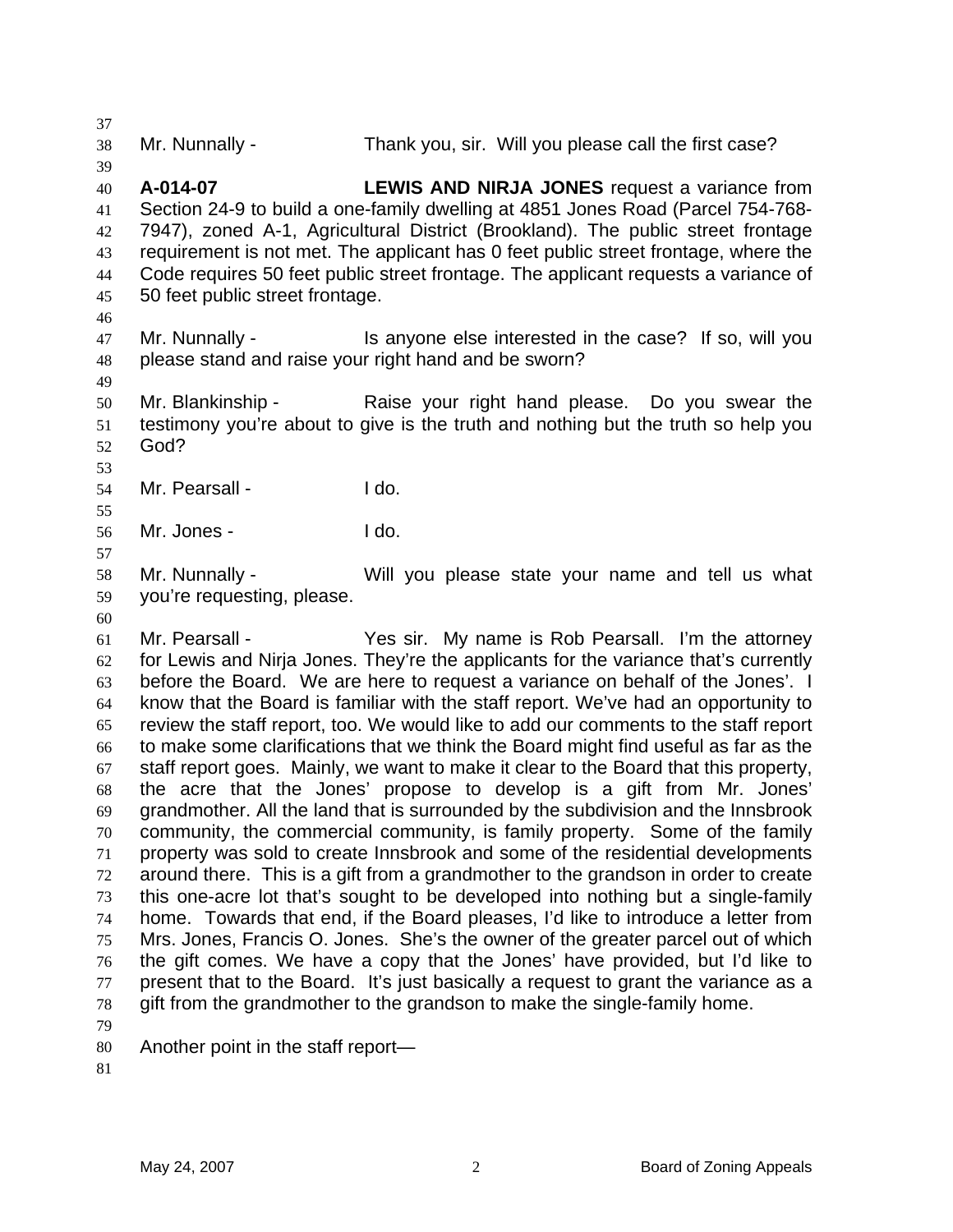Mr. Nunnally - Mr. Pearsall, will you stand closer to that mike? I don't know whether it's the mike or me; I'm getting old, you know. 82 83

84

85 86 87 88 89 90 91 92 93 94 95 96 97 98 99 100 101 102 103 104 Mr. Pearsall - My apologies. Aren't we all, sir. The other point we'd like to make clear is that the staff report seemed to indicate that the County was unaware of or had little or limited information on the type of dwelling or the structure that was going to be created on the parcel. We would take exception to that finding in the report simply because Mr. Jones and Mrs. Jones have made significant efforts with the County in order to get the approval for the building permit to create the dwelling on the lot. In fact, they probably made a dozen or so trips to the County. For the various permitting and application processes, they had to do a site study with an engineer to locate a perk site. There were actually two sites purposed initially for the construction of the dwelling. This site, this lot was eventually chosen. The perk sites were sought. It took several drillings to get a site that would finally perk. They do, in fact, have approval for the well; they have approval from the County for the septic system. They've submitted plans to the County for the actual improvement on the property, including a platted survey, a location for the improvement, the house, and the type of structure and so forth. In fact, this is the last step in the permitting process for the Jones' because they were completely unaware that they were required to have the 50 foot public road frontage when they were going through the process all along. Eventually, this hurdle was placed in front of them and that's why they're before the Board today to ask for the variance.

106 107 Mr. Blankinship - So they had submitted building plans? Those are not in our file.

108

105

109 110 111 112 113 114 115 116 117 118 119 120 121 122 123 124 125 126 Mr. Pearsall- Yes sir, Mr. Blankinship. They were significantly down the road in the process of getting this home constructed. When submitting the application, the Building Inspections Department indicated to them, "Well, we've got a rejection because of the 50-foot road frontage." That's why we're before the Board today with the application. Of course, that's an important distinction in the cases that the Board relies upon when they make their decision, because, of course, in Cherrystone, where you had a situation where you had an un-buildable lot and the variance is subsequently sought to build on these lots. It was a commercial developer who knew going into the purchase of the lots that he wasn't going to be able to build these lots and knew that a variance was going to be required. In this case, we have a family subdivision with the express intent of building a single-family home. There's no profit motive associated with it. It's simply a family seeking to build a home on parcels where only other family members currently reside. Again, with no profit associated with it. The most important distinction is that the Jones' went into this ignorant of what was going to ultimately be required of them as far as the public road frontage requirement that the Code presents. Obviously, ignorance is not going to excuse them from any requirement, but it does make an important distinction from the Cherrystone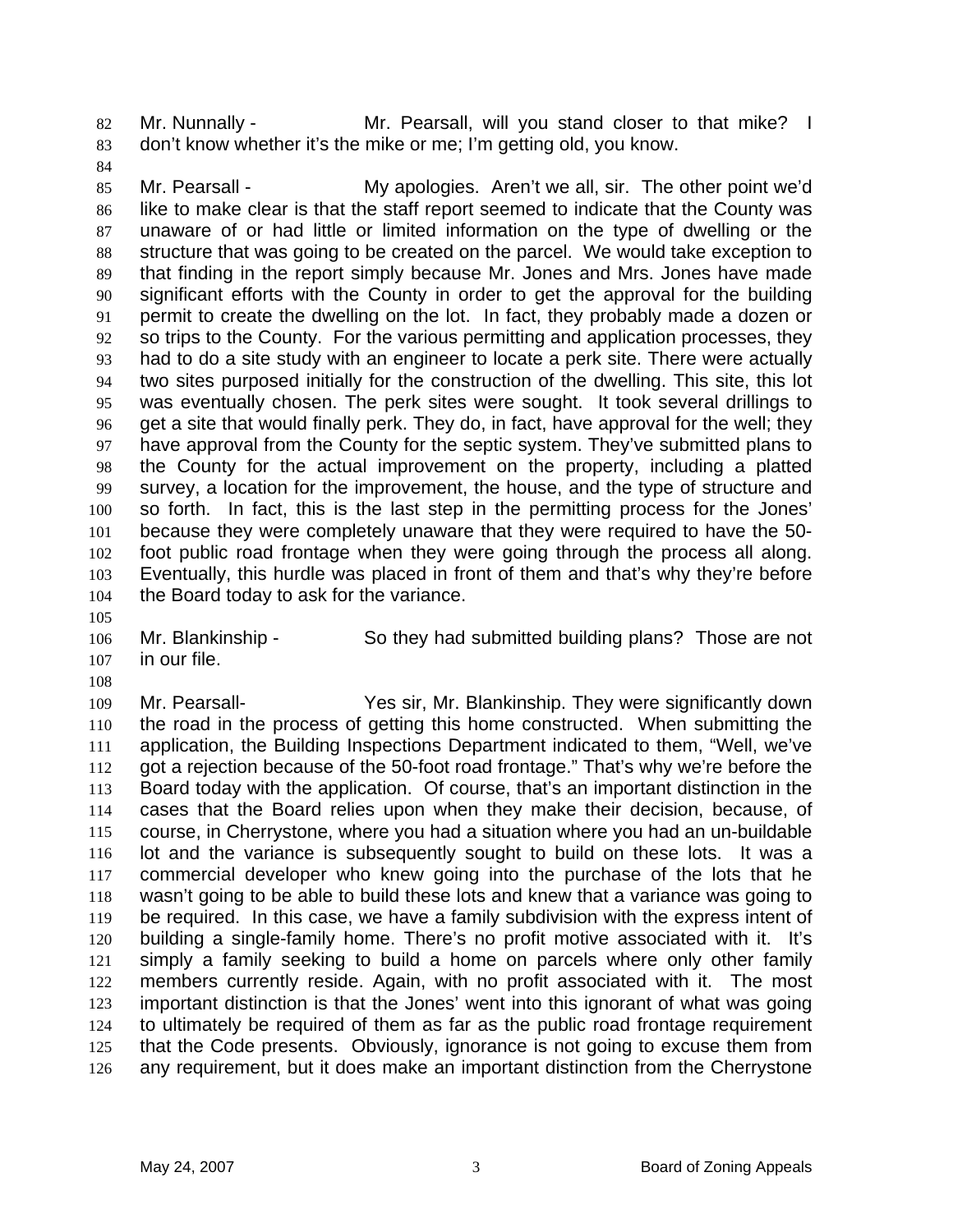case where there wasn't any ignorance, there was an understanding going into it that a variance was necessary in order to develop the parcels. 127 128

129

130 131 132 133 134 Lastly, we have had a chance to review the objections that have been filed in letter form with the report. Their candor certainly is refreshing, but there's really nothing in there that is a legitimate objection. It seems simply to state that the commercial value of the parcels that they hope either to ultimately one day inherit or ultimately one day acquire to develop will be somewhat diminished.

135

137

150

156

160

164

168

170

136 We'd be happy to take any questions the Board might have at this time.

138 139 140 141 142 143 144 145 146 147 148 149 Ms. Dwyer - The Mr. Pearsall, I have a few questions. First of all, I think that the importance of the Cherrystone case is not—That case didn't turn on whether a person had a commercial interest or profit motive. It turned on the question of when did the zoning ordinance take affect in relation to the establishment of the lots. In this case, as I understand it, this lot was established in 2006. Our zoning ordinance has required road frontage for lots since 1960. So clearly, this lot was established long after the County's law that requires road frontage. I think under Cherrystone, what that means is that we look not only to this lot, but the parcel from which this lot was taken. When we look at that entire parcel under Cherrystone, then the Cochran case applies. Under Cochran, we have to look to determine whether there's any reasonable beneficial use to the property. How would you respond to those cases?

- 151 152 153 154 155 Mr. Pearsall - Cochran, I guess, first and foremost being maybe the primary hurdle is that the property has to have some reasonable use and the zoning can't be confiscatory in nature. Obviously, they have created this lot that has the dimensions and the location that it has where it is. But this lot as created really doesn't have any other value other than as a residential building lot.
- 157 158 159 Ms. Dwyer - But under Cherrystone, we don't just look at this lot, we look at this parcel and the parcel from which it was created. What parcel was that?
- 161 Mr. Pearsall - The greater parcel?
- 162 163 Ms. Dwyer - Yes.
- 165 166 167 Mr. Pearsall - Well, this is the Jones family property and I don't know what its geneses is other than I know that it's been family property for many, many years. Over 100 years, according to Mr. Jones.
- 169 Ms. Dwyer - Yes.
- 171 172 Mr. Pearsall - So this has been simply a family subdivision under the exception provided in the Code for subdivisions.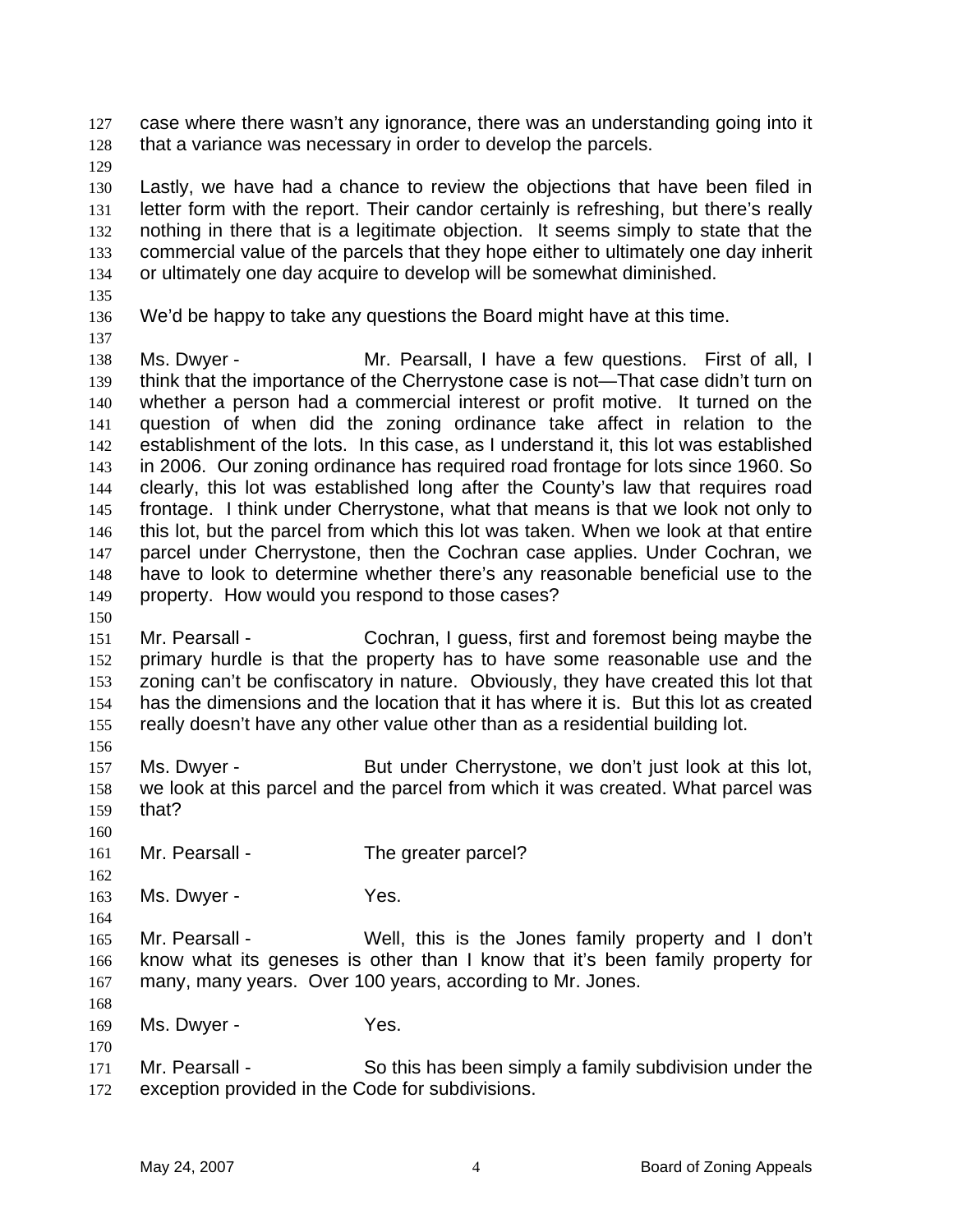173

178

180

182

184

191

174 175 176 177 Ms. Dwyer - Right. The larger parcel, it would be fair to say, has great value for future development for, say, a subdivision, for example, because there are subdivisions all around. This is prime property in great demand in this area of the County.

179 Mr. Blankinship - It also has frontage on Springfield Road.

181 Ms. Dwyer - The larger parcel does, yes.

183 Mr. Pearsall - There's potential for that, yes ma'am.

185 186 187 188 189 190 Ms. Dwyer - Okay. My second question relates to the part of our Code which states that this Board has to make a finding that the issue here is not recurring in nature. In fact, this Board every month reviews cases in which people seek to have variances for lots that have no road frontage. So, it is, in fact, a recurring issue. So, we cannot make that finding in this case. Did you want to respond to that?

- 192 193 194 195 196 197 198 199 200 201 202 203 204 205 206 207 208 209 210 Mr. Pearsall - That's true, obviously. There is no response other than this is a situation where they were ignorant of that requirement going in. Now, ignorance is not an excuse for not knowing better, but—Right. I think what Mr. Jones was telling me and what I intended to convey earlier on was this was a part—The donor of this parcel has been with the Jones' actively seeking the County's participation all along, so it's been a cooperative effort with the two. I think there was maybe just—I don't want to say ignorance. The Jones', I don't think—I don't think anyone realized that they didn't have the public road frontage that they were going to need to get the final permit issued, so they've been going down this path all along with the understanding that as long as they cooperated fully with everything the County was going to require them to do, they would ultimately get the permit. What they find themselves up against now is this final requirement to get the road frontage and it's going to be an impossibility absent either a variance from the County or a dedication of Jones Road from Springfield Road to its terminus. Whether or not that's possible, we don't yet know. This is sort of the last step in a long process for them to be able to build their home. The feeling is that the County's been their partner in this program and their ignorance of the problem and not being made aware of it early on would justify their being here before the Board requesting the variance from the County.
- 211
- 212 213 Ms. Dwyer - My final question is have you seen the letter from Godsey and Son, Incorporated, that's been filed in this case?
- 214 215

- Mr. Pearsall Thave.
- 217 218 Ms. Dwyer - While I'm not suggesting at all that a person who might want to purchase this property has standing to say, "Don't grant the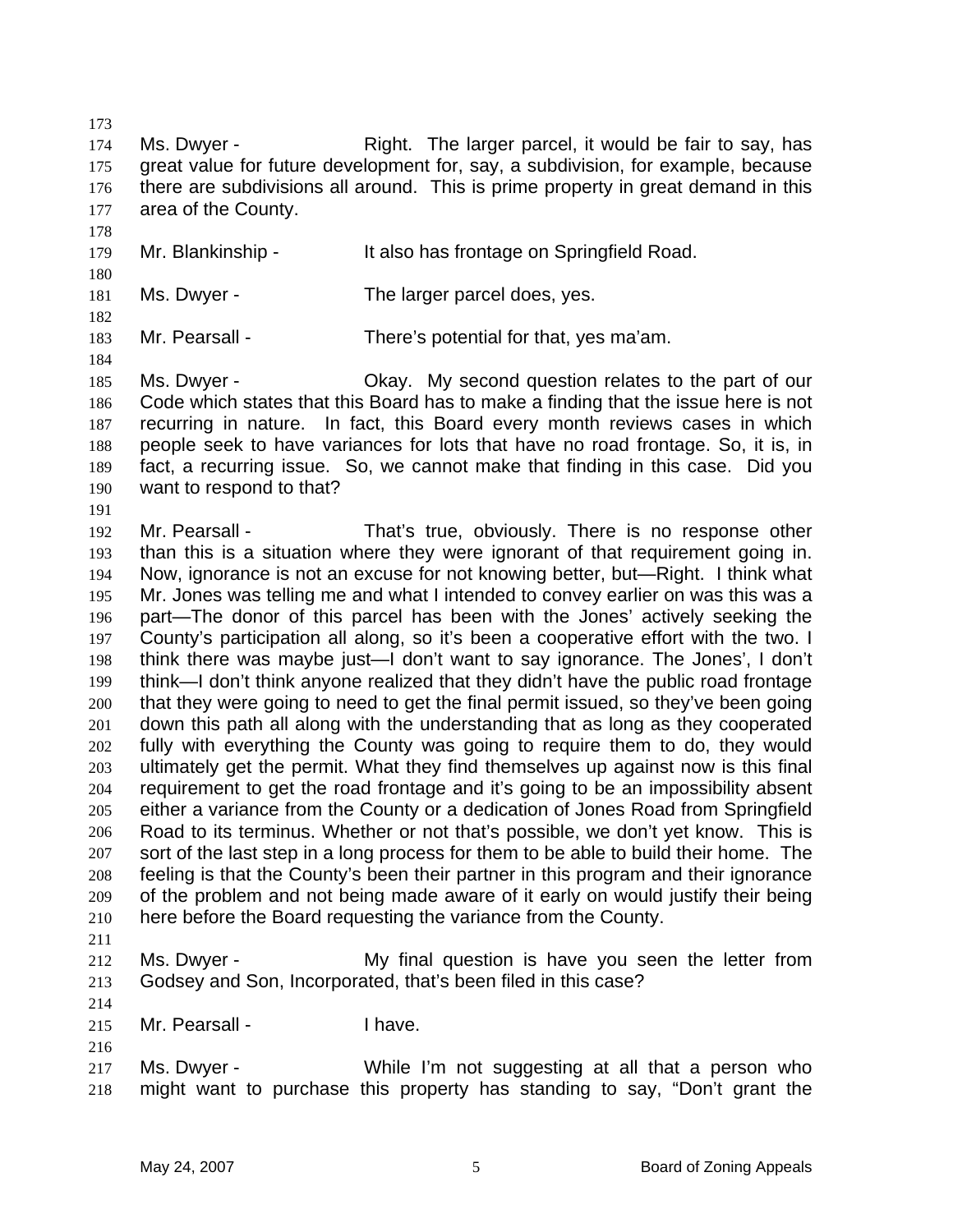variance because I might want it," that's not the issue. To me, this letter raises the issue of—And it goes to the point of why we even have a zoning ordinance to begin with. The reason we have a zoning ordinance that requires things like road frontage is so that we don't create other landlocked parcels, so that we don't have a patchwork, hodgepodge pattern of development. It is so that there is an orderly development where people who live in houses have access to water and sewer and roadways, and that public safety vehicles can get to their homes, and so that land is developed in such a way that you don't have odd pieces that are either landlocked or rendered un-developable. This, to me, is a prime example of creating that kind of situation. This is the reason we have a zoning ordinance so that we don't have lots like this that are isolated, that are sort of plopped in the middle of a larger developable piece of property and cutting off other potential development that would be orderly and would be in compliance with the zoning ordinance. 219 220 221 222 223 224 225 226 227 228 229 230 231 232

233

234 235 236 237 238 239 240 241 242 Mr. Pearsall - Point very well taken. I think the Jones' would tell you that not every parcel of land that can be developed should be developed. I think there is probably some suggestion, and maybe even some dissention amongst family members as to what the future of this parcel ought to be. The fact that the house is going where the house is does probably make one acre actually feel like a lot more acreage because of the fact that it won't ever be developed around there for those reasons. We're not suggesting that that's not part of their ultimate scheme is to preserve some of the pastural setting that this larger parcel the Jones family owns provides for them.

- 244 245 Ms. Dwyer - So, there's a reason why this parcel is located where it is because it would, in fact, prevent other development.
- 246

250

256

260

262

243

247 248 249 Mr. Pearsall - Not on purpose. The way it ended up is they looked at two potential sites. There are two Jones' who live on Jones Road currently. One is Mr. Jones' father and the other one is Mr. Jones' aunt.

251 252 253 254 255 Ms. Dwyer - **I** would like to stop you there, because I really don't want to get into the middle of a family dispute. That's not what we're here to do. That's not what we're about, and that's one of the reasons why I think it's important for us to stick with the zoning ordinance so that we don't find ourselves in the crossfire of family disputes or disputes between landowners.

- 257 258 259 Mr. Pearsall - **I** was digressing. The short answer is that was the lot that worked, because it would perk. That's where they were able to find a suitable building site.
- 261 Ms. Harris - Thave some questions, too, Attorney Pearsall.
- 263 Mr. Pearsall - Yes ma'am.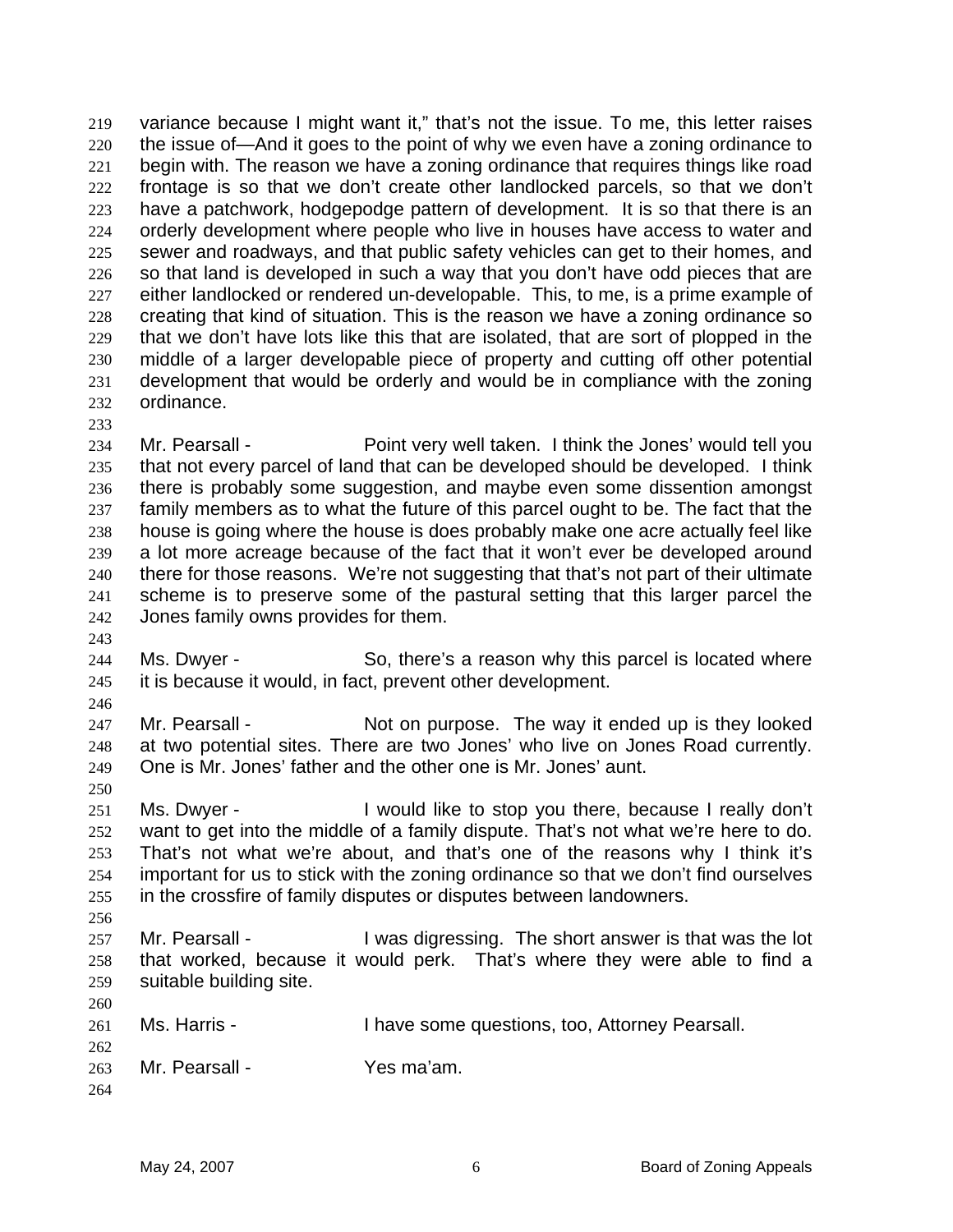Ms. Harris - The letter that we just saw from Francis O. Jones mentioned her grandson. Who is the grandson? Is it Lewis or— 265 266 267 268 269 270 271 272 273 274 275 276 277 278 279 280 281 282 283 284 285 286 287 288 289 290 291 292 293 294 295 296 297 298 299 300 301 302 303 304 305 306 307 308 309 310 Mr. Pearsall - The Yes ma'am. Ms. Harris - This is your grandmother. Okay. Has anyone else in the family built a home on the family estate? Has the land been contracted to any, or parceled off to any other family member before Lewis' transaction? Mr. Jones - The Yes. My father, Henry Clay Jones, who also lives there, and my Aunt Rita Shelton. Ms. Dwyer - Could you identify yourself, please, just for the record? Mr. Jones - The Tewis Jones. Ms. Harris - We saw in the report that there are contentions that the property will be landlocked. Can you address that? Mr. Pearsall - I don't think the property [unintelligible]. I think it was a dedicated right-of-way that— Ms. Harris - You want to speak through the mike? Mr. Pearsall - Sorry, ma'am. My apologies of doing it again. I don't think the property is landlocked. I think there's a dedicated right-of-way, which is Jones Road, the prior roadway to access to our parcel, the one acre that we would like the variance to develop. Ms. Harris - So you feel that concern is unfounded? Mr. Pearsall - Yes ma'am. Ms. Harris - Okay. The dedication of Jones Road to have it used as a public road, why not go along with that? What's the problem there? Mr. Pearsall - We candidly haven't explored that possibility. This is where the application process has led us thus far. It's something worth exploring, certainly. Ms. Harris - Thank you. Mr. Wright - The I just have one question, Mr. Pearsall. For the record, I think you alluded to it. I want to make sure this is in the record. This is a family subdivision, the property?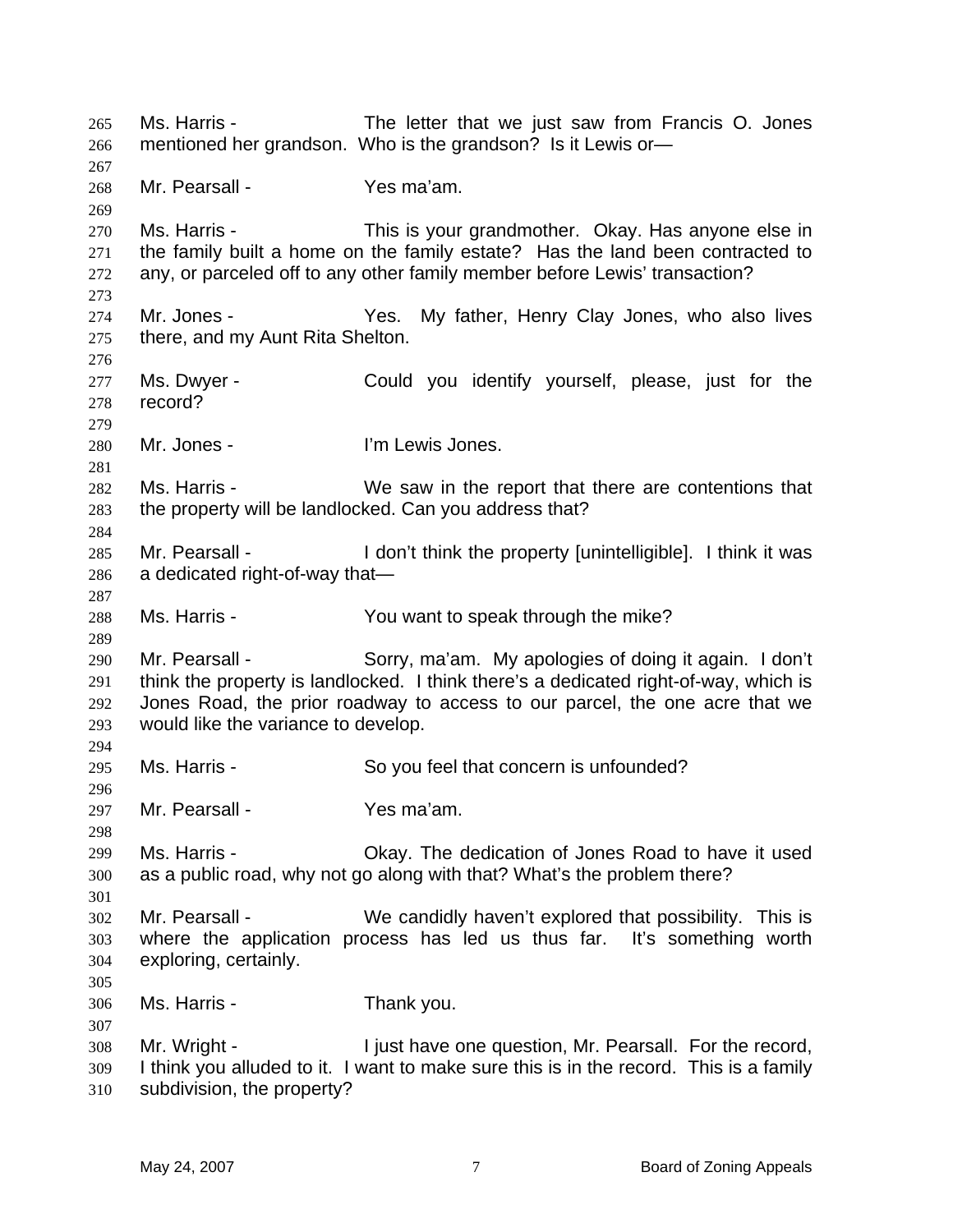| 311        |                        |                                                                                      |
|------------|------------------------|--------------------------------------------------------------------------------------|
| 312        | Mr. Pearsall -         | Yes sir, that is correct.                                                            |
| 313        |                        |                                                                                      |
| 314        | Mr. Wright -           | Which establishes a valid legal lot?                                                 |
| 315        | Mr. Pearsall -         |                                                                                      |
| 316<br>317 |                        | Yes sir, absolutely.                                                                 |
| 318        | Mr Wright -            | Except for the road frontage.                                                        |
| 319        |                        |                                                                                      |
| 320        | Mr. Pearsall -         | Yes sir.                                                                             |
| 321        |                        |                                                                                      |
| 322        | Ms. Harris -           | This has been done before in Henrico County in the                                   |
| 323<br>324 | develop their parcels. | family because he did say that another family relative or other family relatives did |
| 325        |                        |                                                                                      |
| 326        | Mr. Pearsall -         | Yes ma'am. I know Mr. Jones, Henry Clay Jones and                                    |
| 327        |                        | Rita Jones, who is a paternal aunt, both live on Jones Road, but I don't know        |
| 328        |                        | where Mr. Jones acquired his parcel. Lewis may know.                                 |
| 329        |                        |                                                                                      |
| 330        | Mr. Jones -            | Yes. His is further down the road at 4910.                                           |
| 331        |                        |                                                                                      |
| 332        | Mr. Pearsall -         | When?                                                                                |
| 333        |                        |                                                                                      |
| 334        | Mr. Jones -            | Oh, when? 1974.                                                                      |
| 335<br>336 | Mr. Nunnally -         | Any other questions from the staff?                                                  |
| 337        |                        |                                                                                      |
| 338        | Mr. Wright -           | Have you read the suggested conditions?                                              |
| 339        |                        |                                                                                      |
| 340        | Mr. Pearsall -         | Yes sir, we have.                                                                    |
| 341        |                        |                                                                                      |
| 342        | Mr. Wright -           | Are they acceptable to you?                                                          |
| 343        |                        | Yes sir.                                                                             |
| 344<br>345 | Mr. Pearsall -         |                                                                                      |
| 346        | Mr. Nunnally -         | Any other questions from the Board? I think we have                                  |
| 347        |                        | opposition. Do we? Would you please have a seat and then we'll call you back         |
| 348        |                        | to rebut in just a few minutes. Thank you. You've been sworn in, haven't you?        |
| 349        |                        |                                                                                      |
| 350        | Mr. Shelton -          | Yes.                                                                                 |
| 351        |                        |                                                                                      |
| 352        | Ms. Shelton -          | Yes.                                                                                 |
| 353        |                        |                                                                                      |
| 354        | Mr. Nunnally -         | State your name, please.                                                             |
| 355        |                        |                                                                                      |
| 356        | Ms. Shelton -          | Rita Jones Shelton.                                                                  |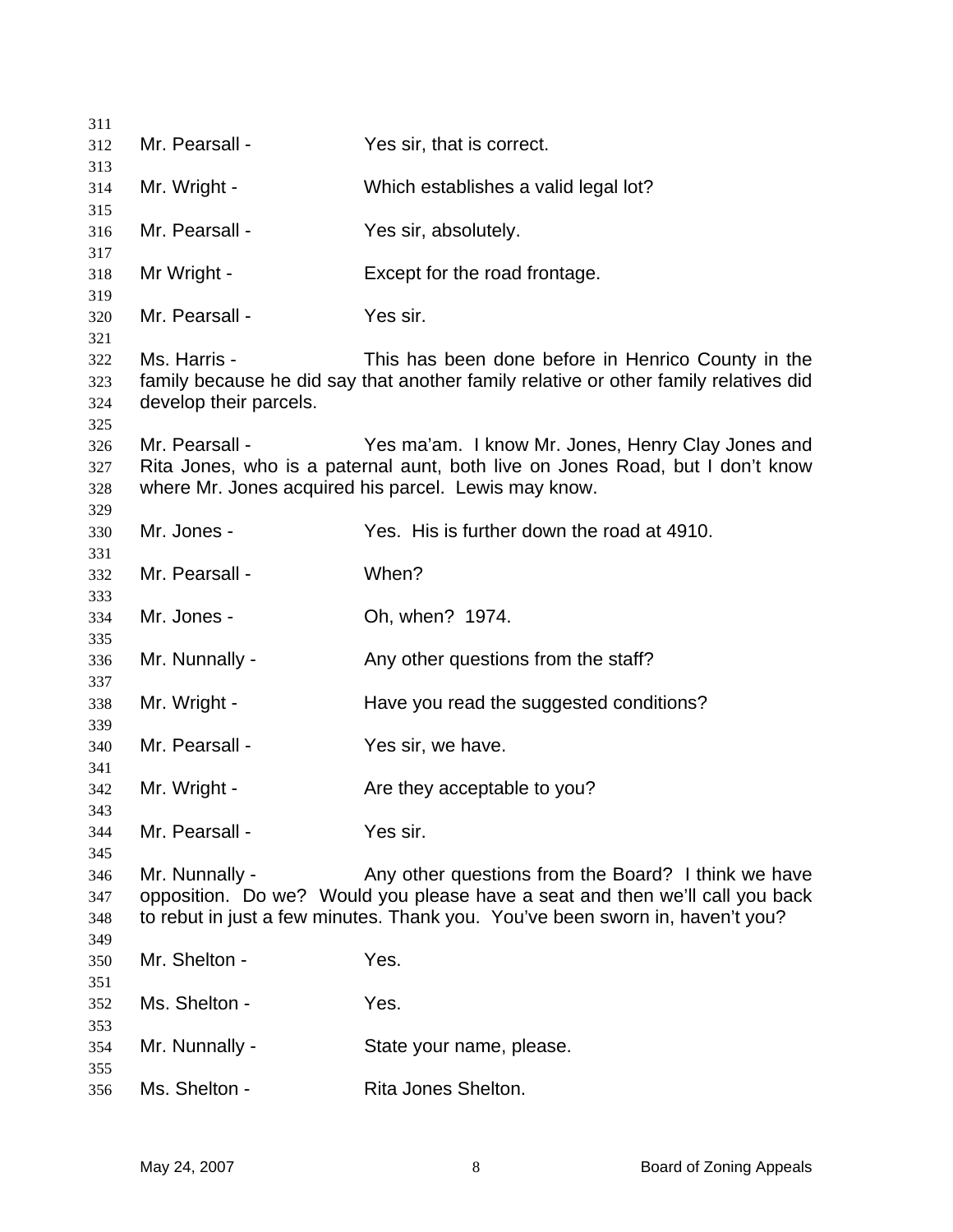358 Mr. Nunnally - All right.

360 361 362 363 364 365 366 367 368 369 370 Ms. Shelton - Chairman Nunnally, members of the Board, other dignitaries and guests, my name is Rita Jones Shelton. With me this morning is my husband, Barry, and our oldest son, Barry the third. They stand with me today not only for moral support, but to physically support me because I have a debilitating permanent disability and I ask that the Board will please bear with me. My husband and I have owned the property at 4848 Jones Road for more than 40 years, which makes us the oldest property owners on Jones Road, a fact that we're very proud of. However, I humbly stand before you this morning to ask that the variance for Lewis and Nirja Jones, who acquired the lot at 4851 Jones Road on December the 14<sup>th</sup>, 2006 not be approved. The reasons for our request are as follows.

371

357

359

372 373 374 375 376 First, this illegal lot is not justified and has been created in violation of the law simply for personal gain. The hardship of now asking for a variance is simply selfimposed since Lewis and Nirja presently own a home and live at 4706 Waddy Lane in Louisa, Virginia. We believe this is merely a means to maximize profit from the property for one grandchild when there are 12 living grandchildren.

377

378 379 380 381 382 383 384 385 386 Second, I know that this is simply a tactic to block the front of our property. Allowing this variance will completely block our property on both sides, the back, and now the front, which will affect the overall use of the property as a whole. This lot that has been personally and illegally created is outside the zoning ordinance and will prevent any future developer from ever having access to our property from a state-maintained road. We know that this will negatively affect the beneficial uses of the property as a whole, and will economically be damaging to our property, which will undoubtedly diminish the marketability of all the property on Jones Road in the future.

387

388 389 390 391 392 393 394 Third, I would like to share also that after receiving the hearing notice for today, I discovered that on the same day the illegal lot was created, that a Deed of Easement with a 50-foot right-of-way for ingress and egress was gifted to the owners who reside at 4910 Jones Road. This easement is between the homes of 4900 and 4910, and the deed specifically notes that our property is totally excluded. I ask you, what other illegal lots or acts are planned on Jones Road and how many variances will be requested of the Board in the future?

395

396 397 398 399 400 401 I am willing to purchase this acre from Lewis and Nirja for the price that they paid my mother. You may be assured that this lot will remain a part of the overall property and a variance will not ever be requested. This illegal lot was created on Jones Road in violation of the law, was not deeded in front of Lewis' father's home, nor his grandmother's home. I ask you, why was it created in front of our home and property?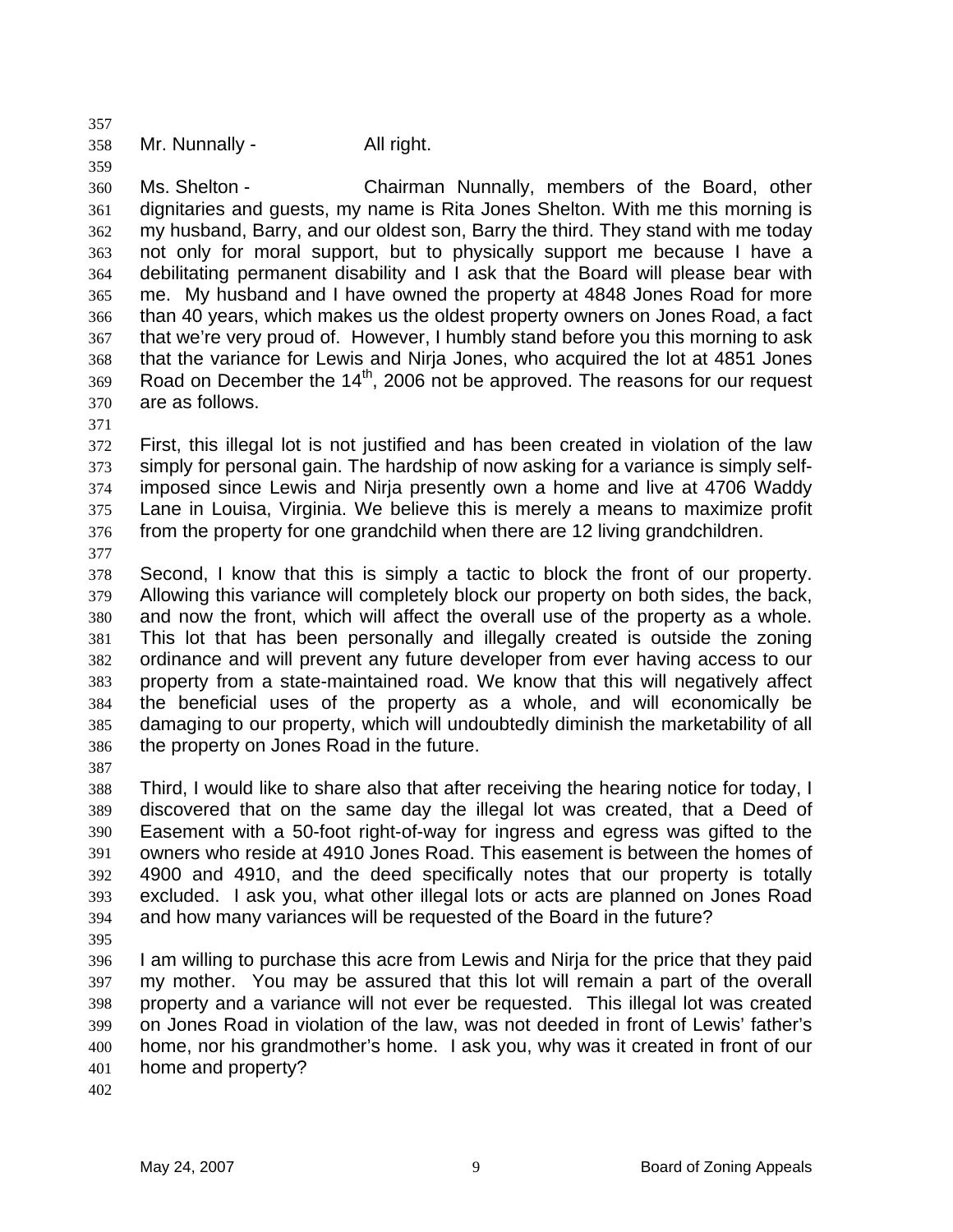I thank you for your time this morning, but most of all, for your vote of "no" to this variance. May God be with you. Mr. Nunnally - Ms. Jones, when did they purchase this land from your mother? Ms. Shelton - In December. December 14, 2006. Mr. Nunnally - 2006. Ms. Shelton - Yes. Mr. Wright - Ms. Jones, how much land do you own? Ms. Shelton - I own 3.4 acres on Jones Road. Mr. Wright - Where is that located? I'm trying— Ms. Shelton - It's the lot right across from the 4848 Jones Road. Mr. Wright - From whom did you purchase your property? Ms. Shelton - My grandmother, Daisy Jones. Mr. Wright - How is your lot legal if theirs is illegal? You don't have any road frontage. Ms. Shelton - In 1967, we acquired the land, but in 1968 when we were building a home or wanted to build a home on the land, we asked for a variance. Mr. Wright - So, you got a variance just like they're asking for. Ms. Shelton - Right. Mr. Wright - So how could theirs be illegal and yours be legal? Ms. Shelton - Because theirs is directly in front of my property, which will block my property from ever having access to a state-maintained road. Mr. Wright - All right. Aren't you located on Jones Drive? Ms. Shelton - **Jones Road.** Mr. Wright - The Mones Road. Okay.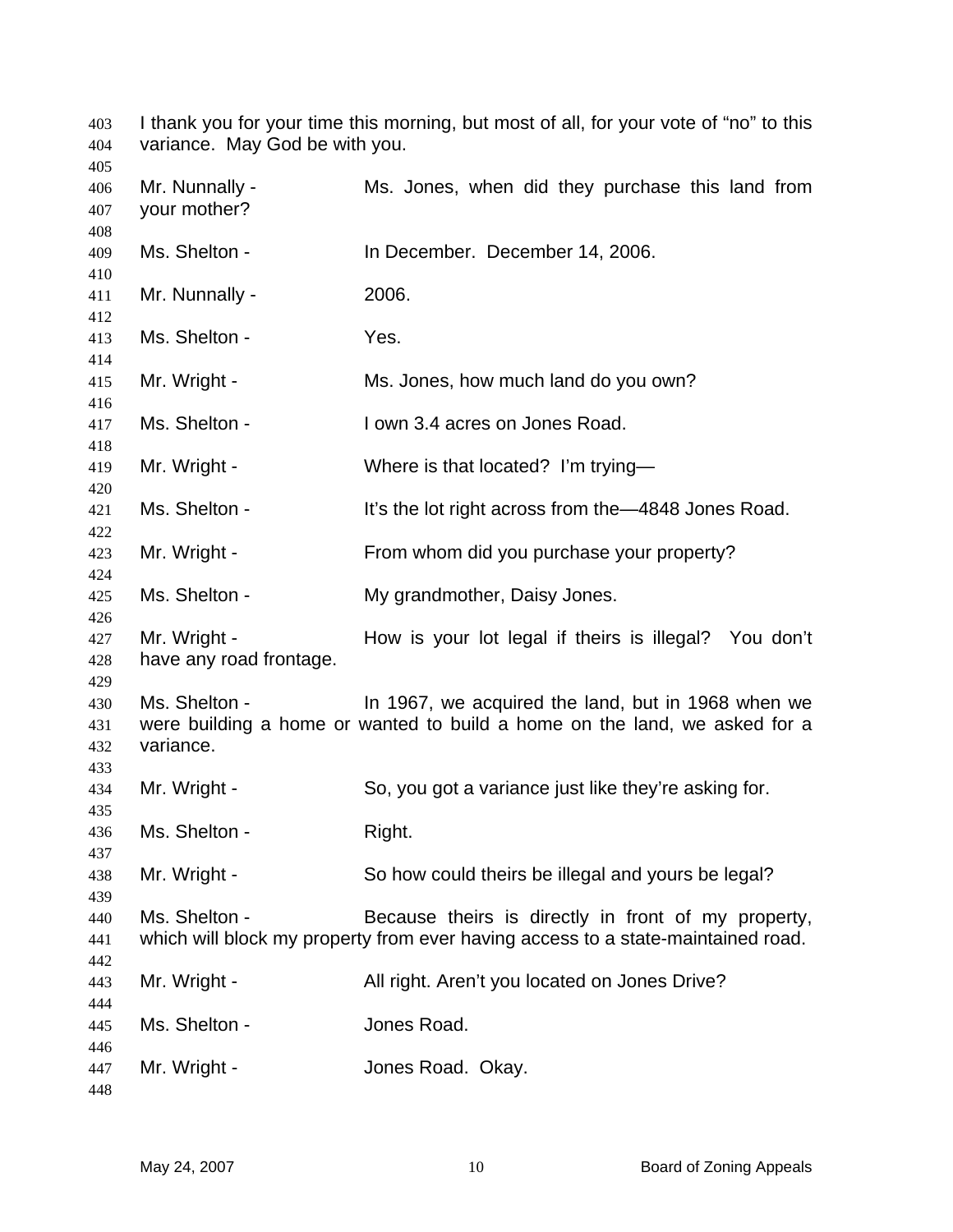449 Ms. Shelton - It's a private road right now. 450 451 452 453 454 455 456 457 458 459 460 461 462 463 464 465 466 467 468 469 470 471 472 473 474 475 476 477 478 479 480 481 482 483 484 485 486 487 488 489 490 491 492 493 494 Mr. Wright - They would be located on Jones Road, just as you would. I don't understand how this would block your access or something, or a public road into that property. I don't understand that. Ms. Shelton - Okay. On the right side of me, my brother owns six acres. Behind me and to the left of me, my mother owns that property. Now, my property goes to Jones Road, but if you grant the variance for Lewis, they have put that one acre right in front of where my home is that would lead to Springfield Road. Mr. Wright - I don't understand that. Jones Road could be made into a public road. That's in our notes. If that's made into a public road, there would be no reason for them to be here because they would have 50-foot frontage on that road. Ms. Shelton - Ckay, but it's not a state road. I don't know if anyone— Mr. Wright - It could be, therefore it would not block your access to a public road to get out to Springfield Road. Ms. Shelton - Okay. If it was a public road, yes, but it's not a public road. Mr. Wright - The Manuson of I say it could be.  $Ms.$  Shelton  $-$  It could be. Mr. Kirkland - In our staff report, it reads that the applicant indicates dedication of Jones Road is not acceptable to the other residents. Are you all in opposition to making that a public road? Ms. Shelton - No, I just have never known anyone from the Jones family to want to make it a public road. Mr. Kirkland - **Okay.** Mr. Wright - The Can't understand how you argue that this would block your access to a public road when you have a road that could be a public road running right in front of your property. Ms. Dwyer - What is the status of Jones Road, do we know that? Is it an easement? Is it reserved? Is there an agreement among family members that this will be reserved?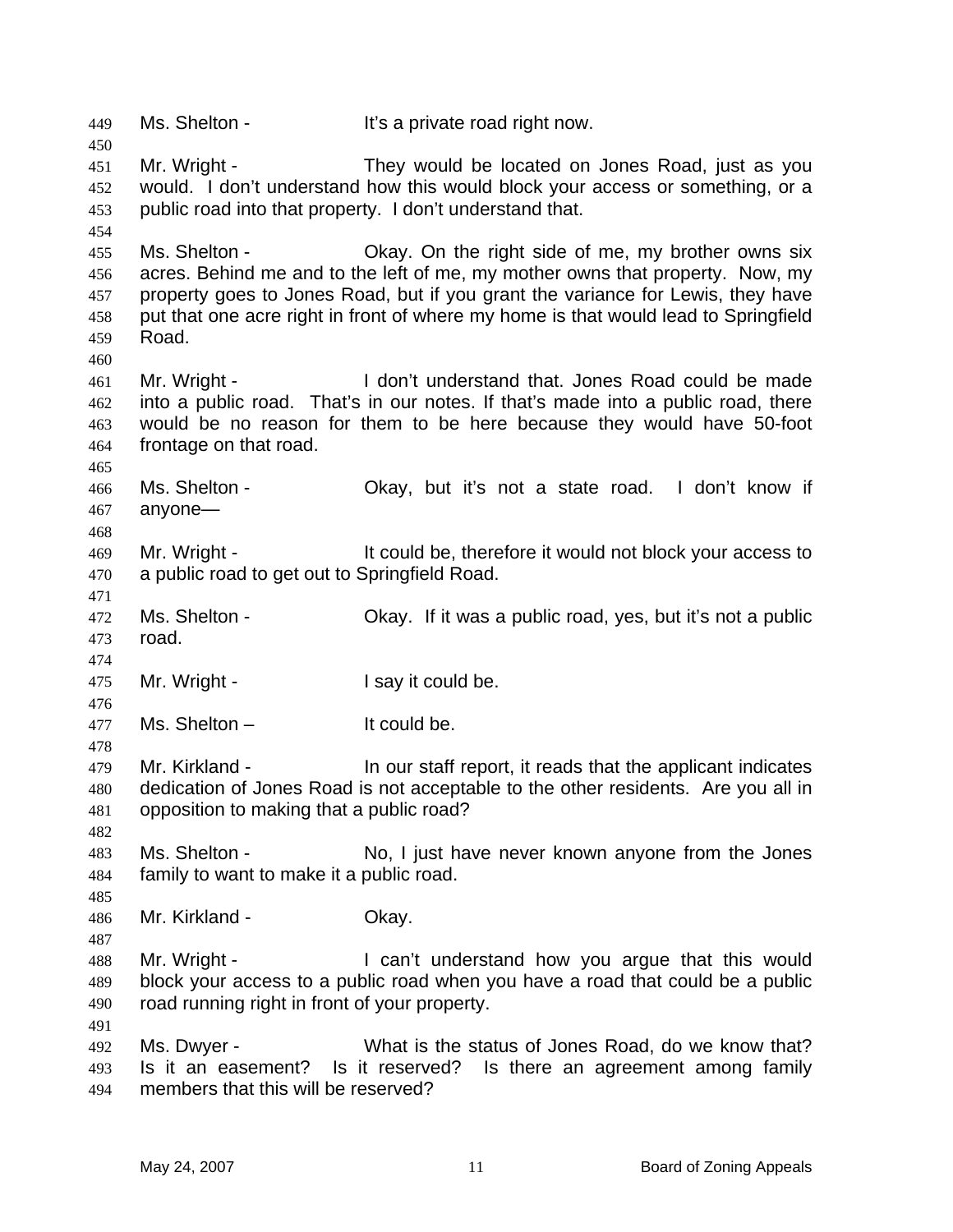Ms. Shelton - Well, it might be. It's stated that we will have the right-of-way on Jones Road to get to our property and that's part of the deed. But when you look at the overall piece of property, if a developer would purchase the remainder of my mother's property on that side of the road, they would be able to get to my property to develop it. But if this lot is granted to Lewis, it will block any developer from ever reaching my property. Right now, it's a private road and there's nothing that they can do with my property. Mr. Blankinship - The You're not saying that this variance would interfere with your use of your current house, but that it would interfere with future coordinated plans to develop the property in a rational way. Ms. Shelton - Correct. Thank you, Mr. Blankinship. Ms. Dwyer - Do we know how wide Jones Road is? Ms. Shelton - Thirty feet. Mr. Kirkland - Mr. Blankinship, is there a right-of-way deeded through there? Do you know? Mr. Blankinship - That's what Mrs. Dwyer was just asking. Mr. Kirkland - It looks like a standard road. I drove down it. Mr. Blankinship - The It is a very well built and maintained private road. Ms. Dwyer - A minimum public road would be 50 feet, so there's not enough at this point. Mr. Kirkland - When you say 30, do you mean 30 feet of pavement or do you mean 30 feet from one wooded area to the wooden area across? Ms. Shelton - Right. Thirty feet total. Mr. Blankinship - Thirty feet of easement. Ms. Shelton - Right, easement. Mr. Blankinship - The easement is 30 feet. Ms. Shelton - Correct. Mr. Kirkland - So someone would have to dedicate 10, 20 feet on one side or the other.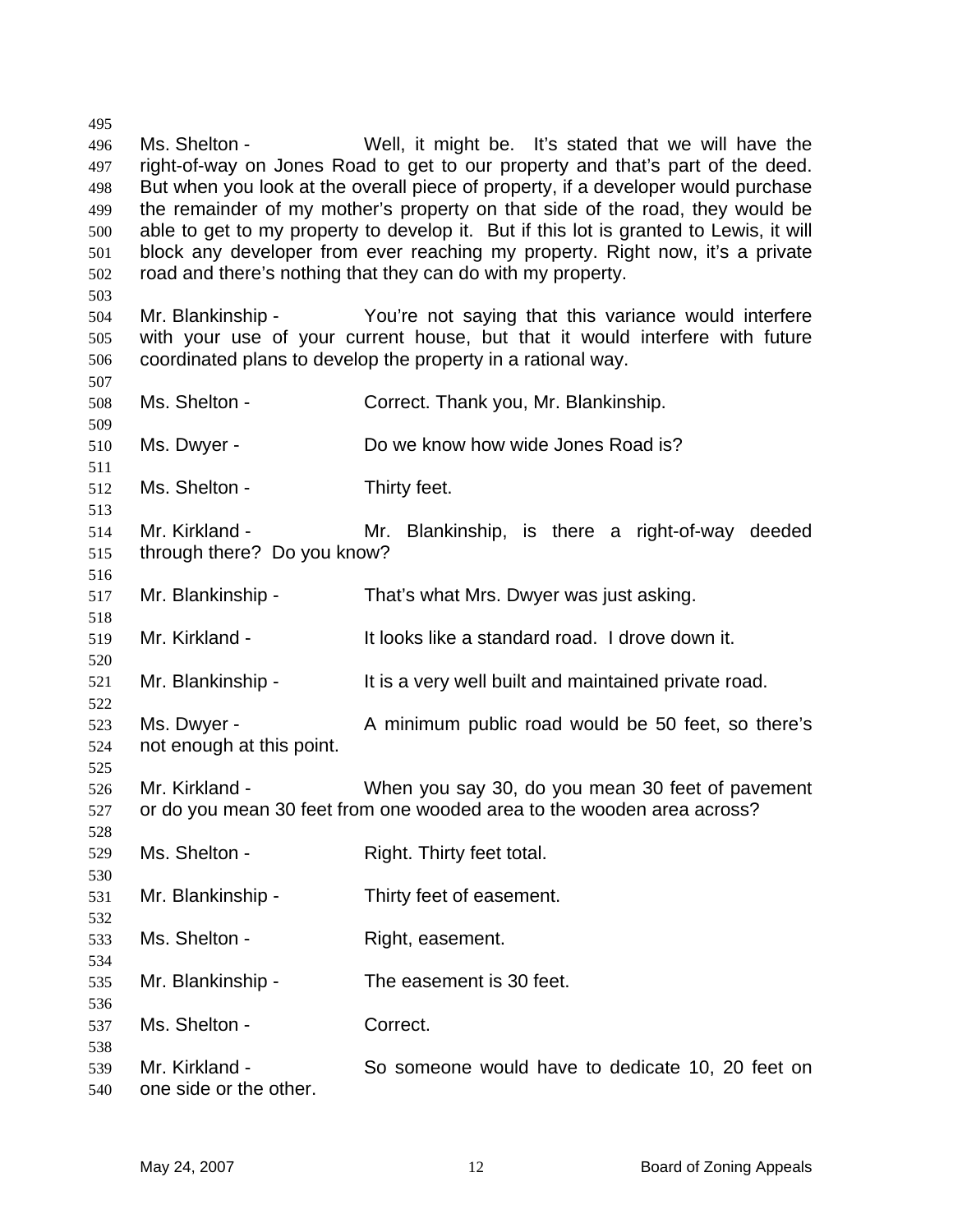541 542 543 544 545 546 547 548 549 550 551 552 553 554 555 556 557 558 559 560 561 562 563 564 565 566 567 568 569 570 571 572 573 574 575 576 577 578 579 580 581 582 583 584 585 586 Ms. Shelton - Yes. Mr. Blankinship - So that both property owners would have to be in agreement if it were ever to be made a public road. If there continued to be disagreement among the parties, either party could prevent the other from having it dedicated. Mr. Kirkland - Well, if we grant this variance—Let's say we grant it and we literally would land-lock the road from ever being developed to 50-foot [unintelligible].  $Ms.$  Shelton – Exactly. Mr. Kirkland - Unless it was in the variance that somebody coughed up 20 feet. Mr. Blankinship - It would be less likely than it is now that the property would be developed in a planned, rational fashion. If the variance were granted, it would be less likely that the property would be developed the way the County would like to see it. Mr. Kirkland - Was this lot part of the acreage for the subdivision? Ms. Shelton - No. Mr. Kirkland - The Music Separate? Ms. Shelton - Separate. Mr. Kirkland - It was split out separate. Ms. Shelton - Yes. My sisters each received three acres. That sixacre area was developed by the Godsey Property Company. Mr. Kirkland - **Okay.** Ms. Harris - So, Ms. Shelton, you have no plans to give maybe one of your three acres to your son, Barry. Ms. Shelton – **I** would have loved to have done that, Mrs. Harris; however, when my daughter wanted to move after graduating from UVA in '96, she wanted to build a house between my mother's home and my home, and my mom said she could not divide the property. So, my daughter moved into an apartment. Since then, none of the grandchildren have received land as gifts. I love my mother very much. She's 86 years old and I know that she has not been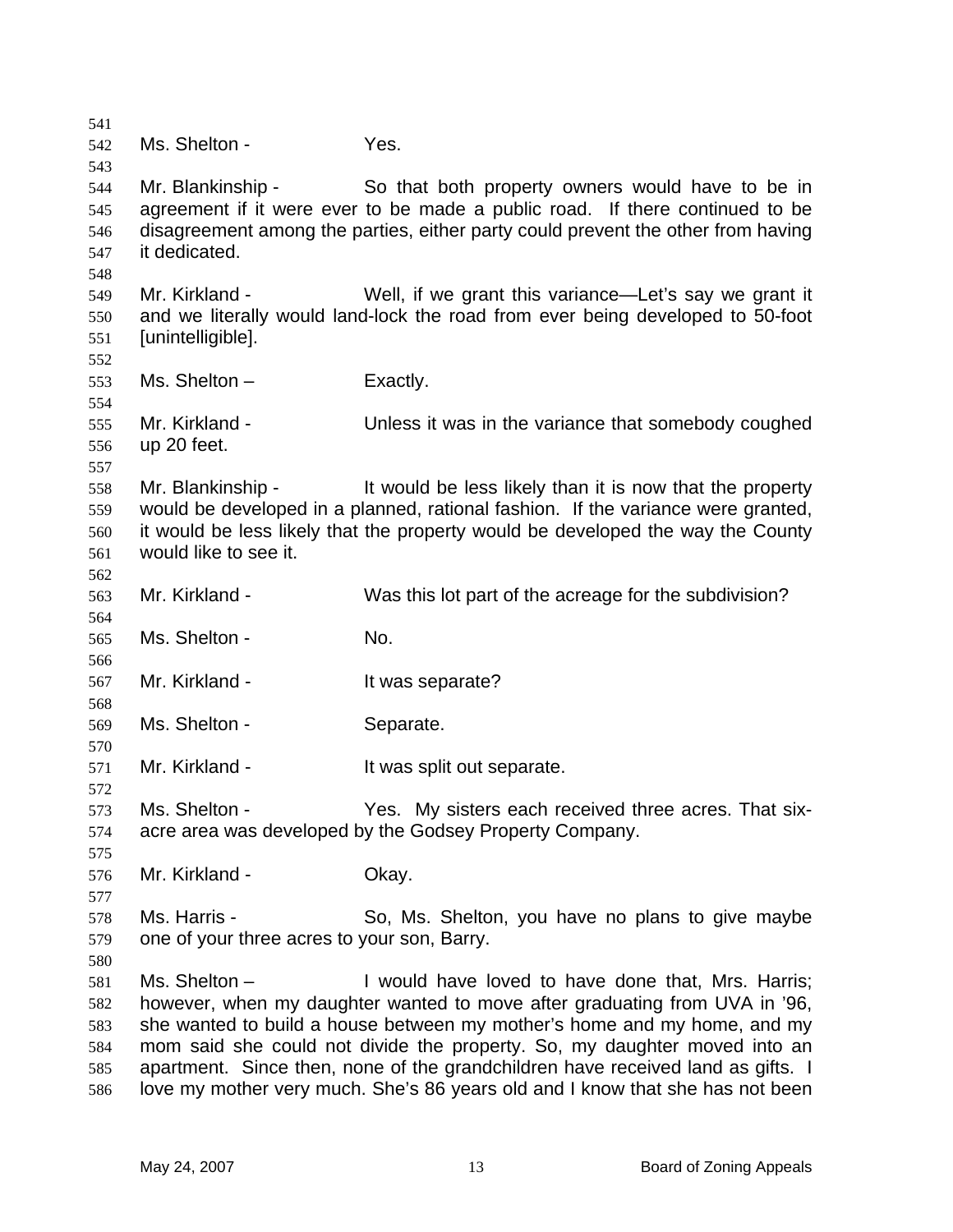in the best of health. I would not appreciate any family member taking advantage of my mother at this time. Ms. Harris - Did you propose the purchase of that lot that Lewis-Ms. Shelton - Yes. Ms. Harris - The Music Harris - The Music Hours - The Music Hours - The Music Hours - The Music Hours - The Music Hours - The Music Hours - The Music Hours - The Music Hours - The Music Hours - The Music Hours - The Music Ms. Shelton - No, I have not. Ms. Harris - Her property is where? Is her property at 4900? Ms. Shelton - 4900 Jones Road. She's to the left of our property. Mr. Wright - Are there any other lots that have been created out of this property? Ms. Shelton - No. Mr. Wright - The Yours was the first one? Ms. Shelton - Yes. Mr. Wright - The How long has your grandmother been there? Ms. Shelton - My grandmother? My mother. Mr. Wright - The Your mother, excuse me. Ms. Shelton – My mother, since 19—I don't know. About 60 years. She's been married at least 60-some years. My dad passed in 1994, but she's been on the property. The property belonged to my grandmother, Daisy Jones. From Daisy Jones, the property went to my father, Henry Clay Jones, Sr. When my dad passed in 1994, the property went to my mother. In my father's will, he wanted the land divided one-fourth, which would be equally among four children. Mr. Wright - Your mother's home has been there prior to 1960? Ms. Shelton - No. My mother lived in my grandparent's home, but my mother and father built a home in 1972. Mr. Wright - The How did they get access? How did they build that since they didn't have access to a public road? Ms. Shelton - I believe they came before the Board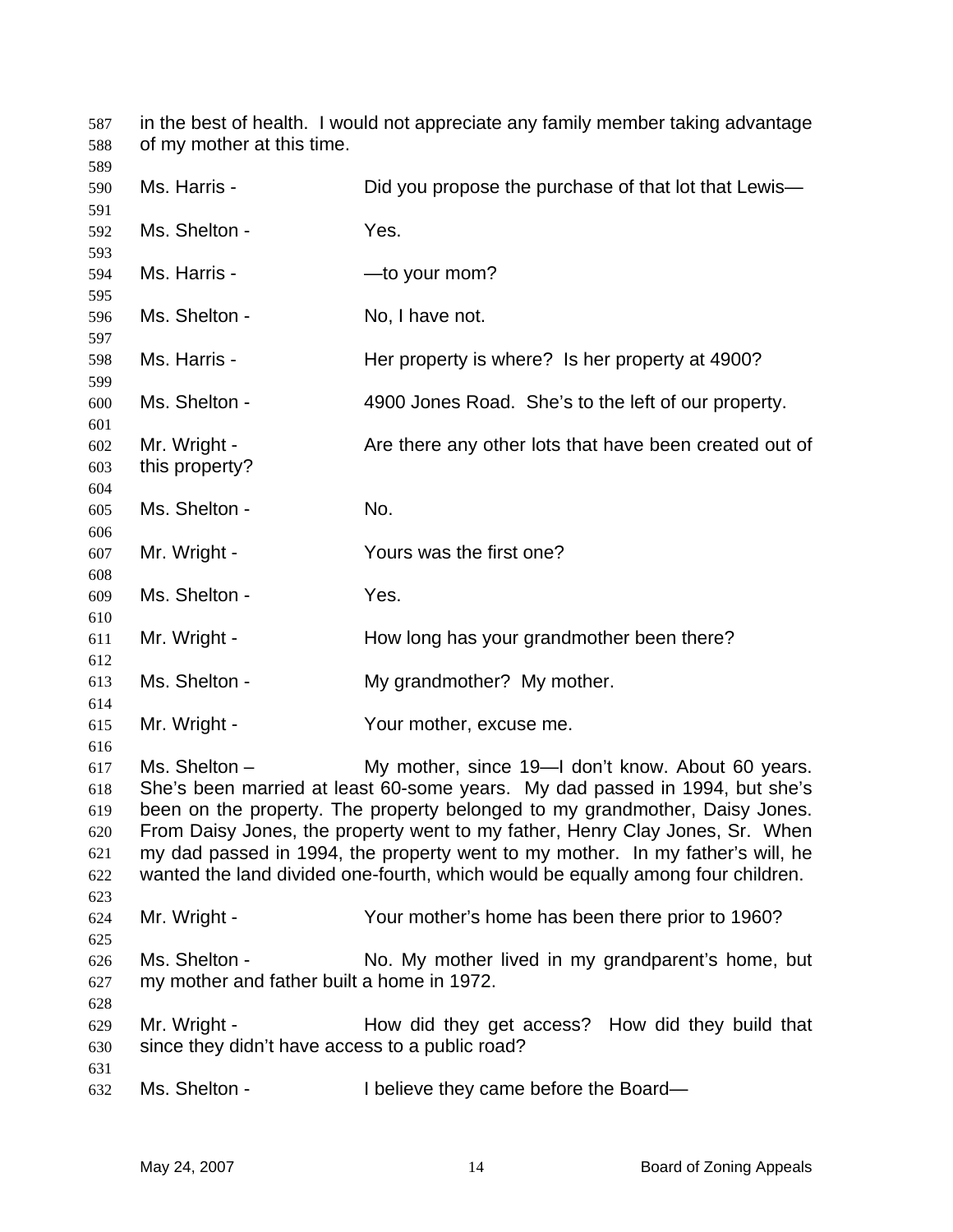633 634 635 636 637 638 639 640 641 642 643 644 645 646 647 648 649 650 651 652 653 654 655 656 657 658 659 660 661 662 663 664 665 666 667 668 669 670 671 672 673 674 675 676 677 678 Mr. Wright - Ch, they got a variance— Mr. Blankinship - The property taken as a whole does have public street frontage. The property comes all the way out to Springfield Road, so taken as a whole, the property has public street frontage. It's only the creation of the one-acre lot back in the middle of the property that creates the need for a variance. Ms. Dwyer - Chrown aerial map, the house that's labeled as 1900 Jones Road, is that your mother's house? Ms. Shelton - 4900? Ms. Dwyer - I'm sorry, 4900. Ms. Shelton - Yes, that's my mother's home. Ms. Dwyer - Is that the 60 acres that was referenced in the staff report? Ms. Shelton - Yes. Ms. Dwyer - This one acre is being carved out of the 60 acres that includes your mother's home. Ms. Shelton - Yes. Mr. Wright - Mr. Blankinship, then how did they build a house if they didn't build at the building line? Didn't they get a variance? That house was built back several hundred feet off the road. Mr. Blankinship - Right. The property would have to meet the lot width requirement at the building line today. Now, at the time it was built, we may have been measuring the lot width at the actual location of the house. As you're aware, that's gone back and forth a little bit in the history of the Code. The property taken as a whole is a buildable lot and has frontage on a public street. Jones Road, I guess, would have just been viewed as a driveway at that time. Ms. Harris - Mr. Blankinship, in the staff report #3, "Legislative remedies potentially exist." Could you tell us what you have in mind here? Mr. Blankinship - Well, as Mrs. Dwyer was mentioning in her earlier remarks, and as you all know, it is one of the statutory requirements that you have to make a finding that the circumstances that give rise to this application are not of a general or recurring nature. The reason for that is if you are getting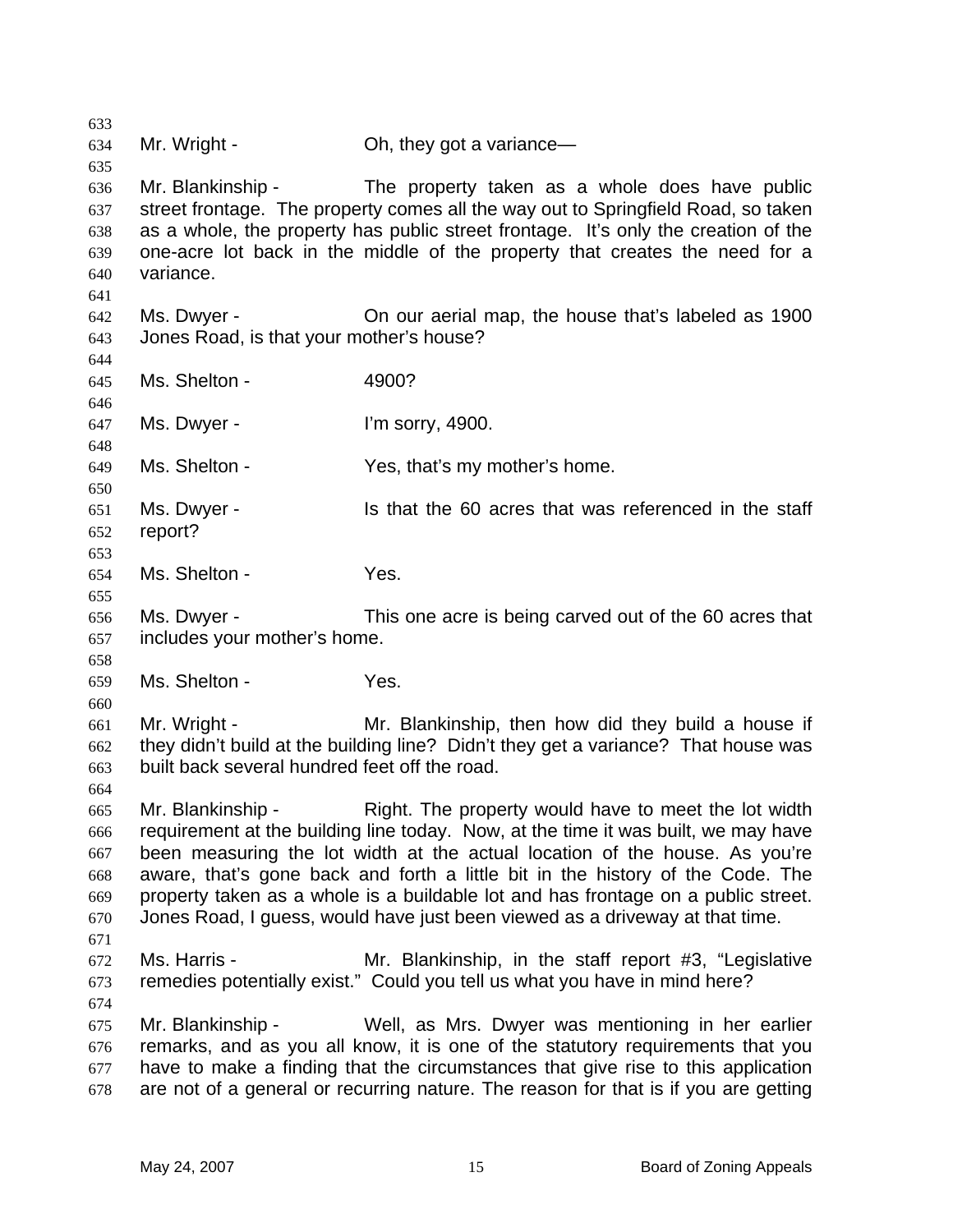the same requests month after month, then the Board shouldn't be granting variances in each one of those cases. Theoretically, we should find a legislative solution that would solve the problem that's leading to all those variances. We prepared some materials for a work session that we have not yet held, but we distributed to you some months ago, some materials on the subject of the public street frontage requirement, ways to look at those requests, why they arise so often. There is the potential that this issue could go back to the Board of Supervisors and they could be asked to address specifically when a dwelling should be allowed with no public street frontage, or to say having considered all of the information available, the Board does not feel there should ever be a dwelling on a lot that doesn't have public street frontage. There is the potential for that decision to be made by the Board of Supervisors. 679 680 681 682 683 684 685 686 687 688 689 690 691 692 693 694 695 696 697 698 699 700 701 702 703 704 705 706 707 708 709 710 711 712 713 714 715 716 717 718 719 720 721 722 723 724 Ms. Harris - But we have no date as to when we're going to discuss this with the Board. Mr. Blankinship - No, and we certainly don't have any amendments drafted and on the Board's schedule to be considered at this point. It's just a potential. Mr. Wright - Mr. Blankinship, I've been on this Board since 1972. Mr. Blankinship - Yes sir. Mr. Wright - We've been granting variance for public street frontage since that time. Mr. Blankinship - Yes sir. Mr. Wright - The Board of Supervisors has been well aware of that. As a matter of fact, we brought it to their attention prior to this, but the Board didn't see fit to do anything about it, to take any corrective action, or to ask the legislature to do it. Mr. Blankinship - Yes sir. Mr. Wright - The It looks like to me that if the Board of Supervisors didn't have any concern that this was of such a recurring nature that they should take some action—That's been what, 30 years? Mr. Blankinship - Yes sir, 35. Mr. Nunnally - Any other questions from the Board or staff? Ms. Harris - This is my Yeah, one quick question for Ms. Shelton. This is my last question, I promise.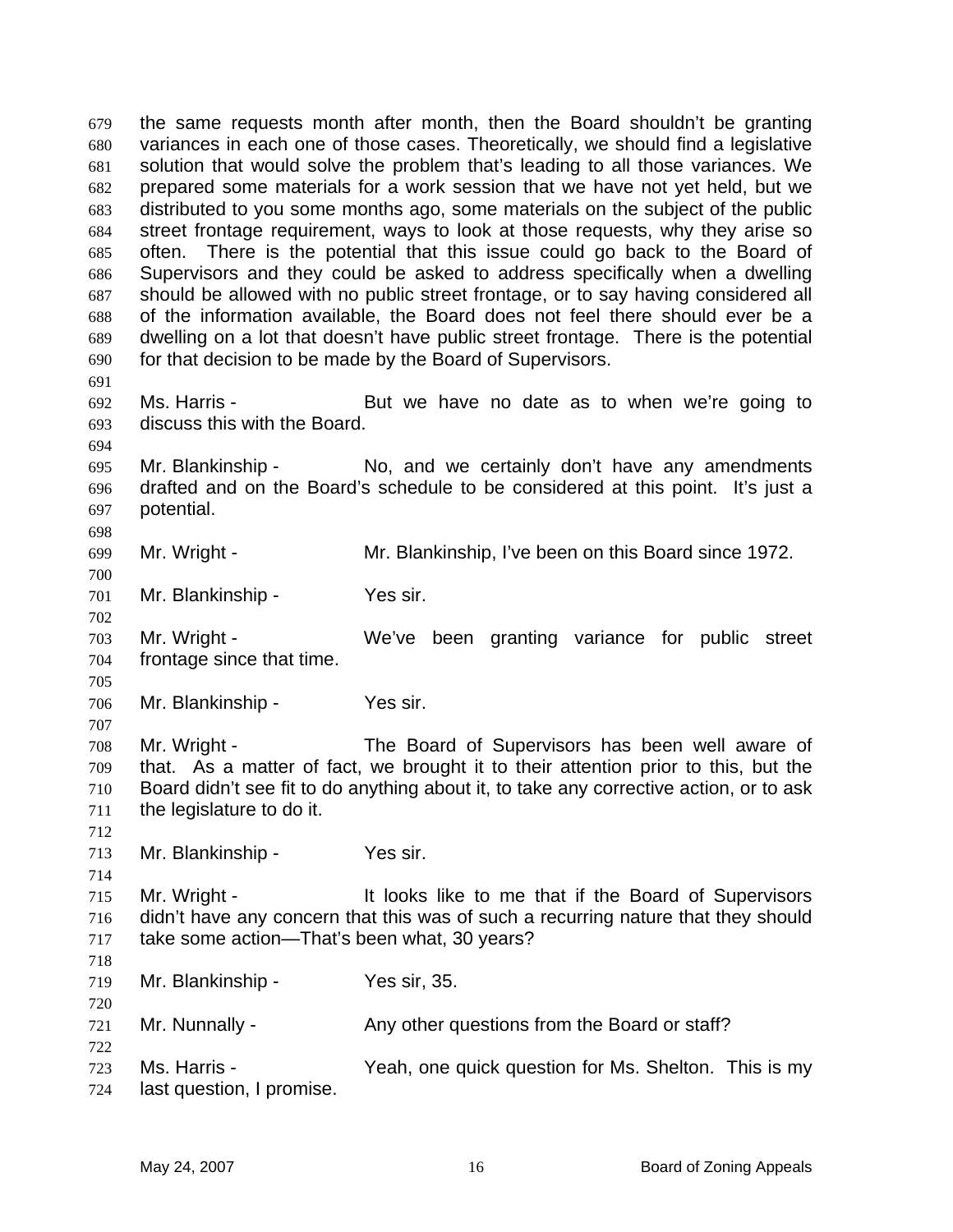725 726 727 728 729 730 731 732 733 734 735 736 737 738 739 740 741 742 743 744 745 746 747 748 749 750 751 752 753 754 755 756 757 758 759 760 761 762 763 764 765 766 767 768 769 770 Ms. Shelton - That's okay. Ms. Harris - You have not sat down with your family in a family meeting and tried to resolve this without our having to make a decision for you? Ms. Shelton - I must say, I feel awful about that. However, last July, July of 2006, Lewis went to my mother and he requested property between my home and her home. My mom said she had promised me that property and she asked me if I would handle it for her, which I did. She said she did not want to hurt Lewis' feelings, but she was not going to divide the property nor give it to one grandchild over 12. I wrote a letter to my brother— Ms. Harris - Excuse me, I don't want to cut you off. So, the answer is no. Ms. Shelton - No. Ms. Harris - Okay. Thank you, that's all I wanted to know. Ms. Shelton - No, we have not because I was not aware that Mom had done this until I received the public notice. Mr. Nunnally - Ckay, thank you so much. Ms. Shelton - Thank you very much. Mr. Nunnally - Mr. Pearsall, you have a short rebuttal. Mr. Pearsall - Very briefly, sir, Mr. Jones would like to comment. Mr. Jones - One thing I'd like to make note of, the mention of the road frontage that is on Springfield Road right now, it is wetlands. We had someone from Henrico County come out. They've looked at it; they've examined it. The 1-1/2 acres that Godsey is referring to is located in wetlands as well. I would also like to say that as I was talking to my grandmother last night, before we were preparing what we had to say today, I am a person that has deep passion for history, in particular the history of my people. We have been on this property for over 100 years and we take that very seriously. I have no intention of turning this into profit. I want to build a single-family dwelling for me and my wife. I have discussed this with my grandmother. My grandmother understands and this is her desire to have this as well. Mr. Nunnally - Thank you very much. That concludes the case. We'll let you know later on today. Thank you for coming. Do we have a motion on this?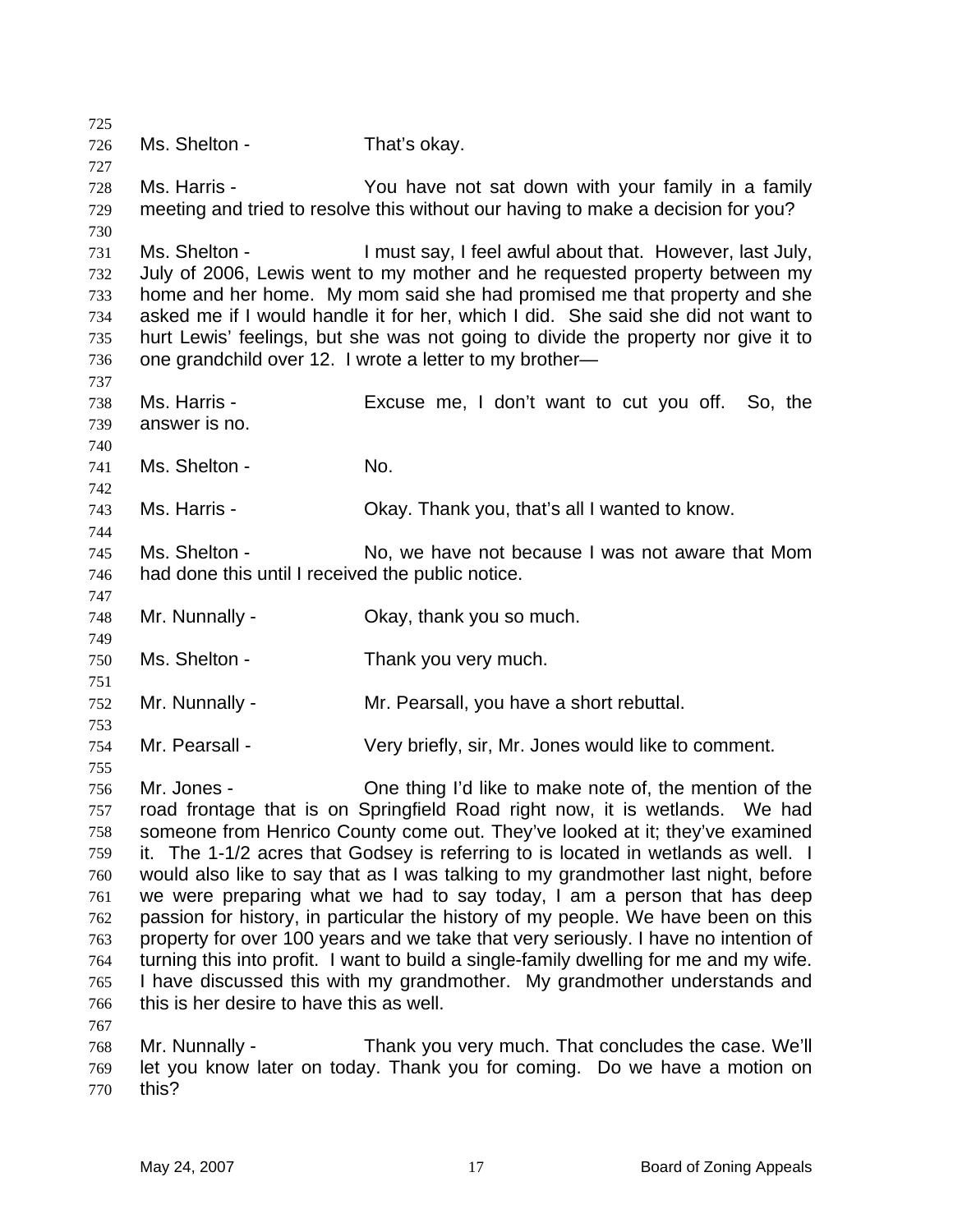771 772 773 Ms. Dwyer - I move that A-014-07, Lewis and Nirja Jones, be denied. I'll state my reasons now or after a second?

775 Mr. Kirkland - I'll second it.

776

774

777 778 779 780 781 782 783 784 785 786 Ms. Dwyer - My reasoning for that is that this is a parcel that was created out of a 60-acre parcel. If you look at the 60-acre parcel, I think it's clear that that parcel has reasonable and beneficial uses to it. The reason I would look at the 60 acres rather than the 1 acre is that under Cherrystone, this lot was created after the requirement was imposed in the ordinance for road frontage. As I read Cherrystone and Cochran together, it is our obligation to look at the 60 acre parcel to determine whether there is reasonable and beneficial use to the property, which there is because currently there is a home on the property that's being used. There is also substantial future benefit to the use of this property as a subdivision, as this area is in great demand and surrounded by subdivisions.

787

788 789 790 791 The second reason for denial is that this is a situation that is recurring in nature. Under our ordinance 24-116(b)(3), this Board has to make a finding that this is not a recurring situation in order for us to grant a variance. We cannot do that in this case. That's the second reason.

792

793 794 795 796 797 Thirdly, under paragraph B of 24-116, there are three rationales stated as bases for a variance and none of those have been cited in this case, and none of them apply, I think, to a situation where there is a lack of road frontage. So, I don't think that the applicant in this case has established a legal or factual basis for the variance.

798

799 800 801 802 803 804 805 Furthermore, I think it's important to note that the reason we have a zoning ordinance is to prevent the haphazard piecemeal development of little islands of properties that will prevent the orderly and future development of property as a whole. I think this is a very good example of that. We have a one-acre parcel sort of plopped in the middle of a 60-acre parcel and I think it substantially interferes with the future orderly development of this property in accordance with our zoning ordinance.

806

807 808 809 810 811 Secondly, there is a way to permit this development and that is if Jones Road were made a public street. The applicant has indicated they have not even explored the possibility of doing that and I think it's incumbent upon them to do so to justify this particular lot development. Let me see if I had any other reason.

812 813 Self-imposed hardship. The lot was created in violation of the zoning ordinance. I think it's inappropriate for someone who creates their own hardship to come in

814 and say, "You need to grant me a variance because I have a hardship."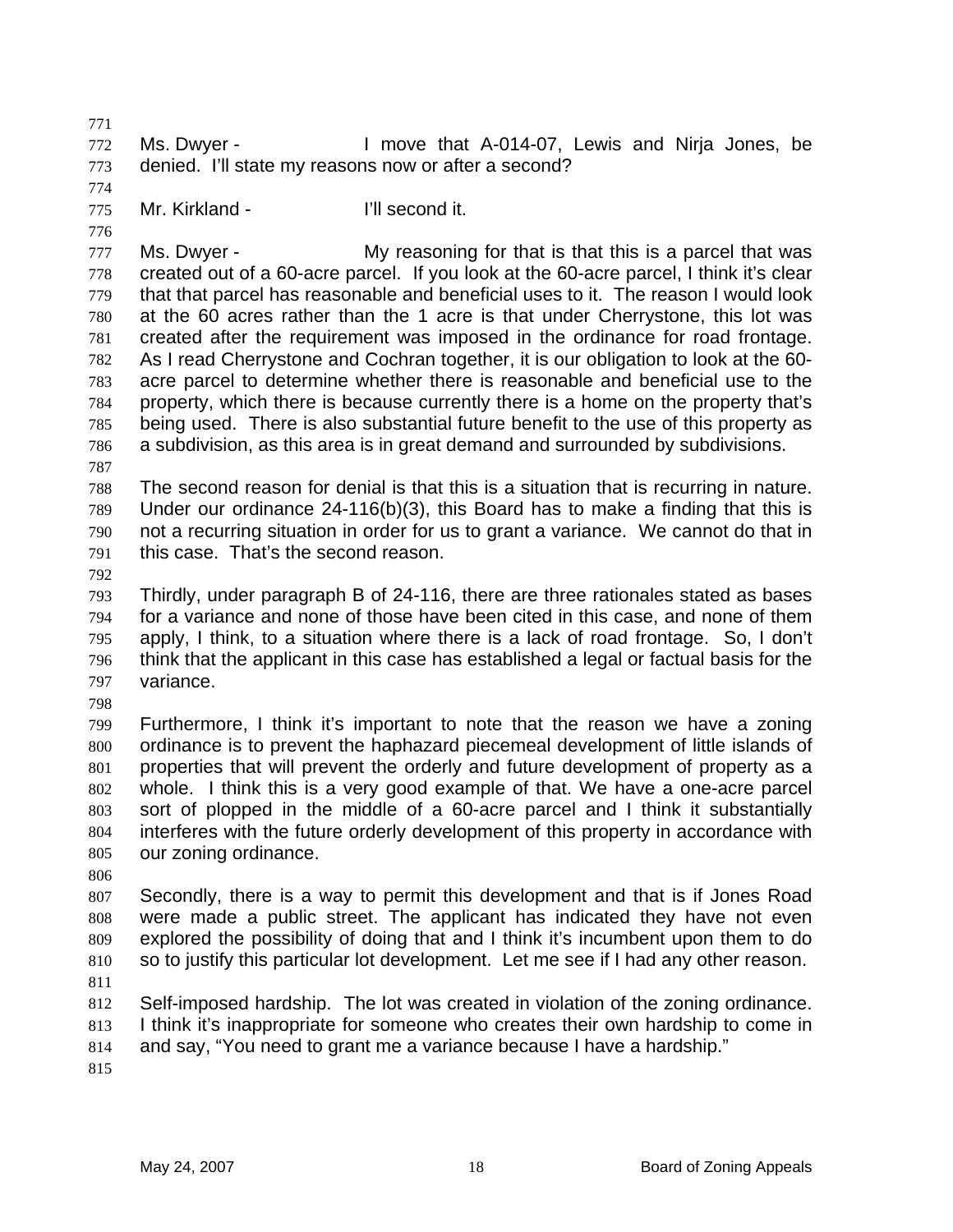The existing private road is only a 30-foot easement, according to the testimony, and we would need a 50-foot easement in order to eventually even preserve this right-of-way for a future public road. It's true that one variance has been granted on the parcels in this general area, but that was at least 40 years ago and just because a single variance has been granted, many things have changed since then and I don't think that justifies or substantiates this request. 816 817 818 819 820 821

- 823 Ms. Harris - Thave a comment, too.
- 825 Mr. Nunnally - All right. Ms. Harris.

826 827 828 829 830 831 832 833 834 835 836 837 838 839 Ms. Harris - Thave a comment because I feel that this motion would unreasonably restrict the use of a lot. The Code of Virginia, Section 15.2- 2309 states that, "A variance may be granted if it will not be contrary to the public interest when owing to a special condition a literal enforcement of the provisions will result in unnecessary hardship provided that the spirit of the ordinance shall be observed and substantial justice done." I'm concerned about the justice issue. It's been over 30 years and it's been considered a family division by the County of Henrico by the Jones family. Another home was built there and now we're going to deny this to another family member because of some feelings, some unpleasant feelings in the family. I feel that this is a family division that we don't need to unreasonably restrict the use of this lot. Until the Board of Supervisors gives us authority to go against what has already been done, I think when it comes to family divisions, we need to stay on course.

- 841 842 843 844 845 846 847 848 849 850 851 852 853 Ms. Dwyer - The Section of If I may respond, Ms. Harris? The section that you read is in our County Code also. I think our County Code basically repeats the State law that you quoted in 24-116. That's basically the introductory paragraph to the section that spells out what is just something that has to be determined when we balance the existing ordinance and why that ordinance exists with an individual desire. In this case, the individual has not brought their case under any of the specific bases for claiming a variance that is specified in the Code section that you cited. So, basically, what I'm trying to say is that the law sets out what we can do and the parameters within which we can do it. It says justice means, if you can show any of these three situations exist, that we justify a variance, and they have not done that. Also, I think the authority that's been given to us is authority that is very limited and limits our ability to grant a variance in this case.
- 854

857

859

840

822

- 855 856 Ms. Harris - The Mon't think any code, Ms. Dwyer, in Virginia or the County can define what justice is, so I beg the question and we take a vote.
- 858 Mr. Nunnally - Anyone else have anything to say about it?
- 860 861 Mr. Wright - Yeah, I'd like to comment. I disagree, Ms. Dwyer, that this is a Cherrystone situation. I studied Cherrystone this past month very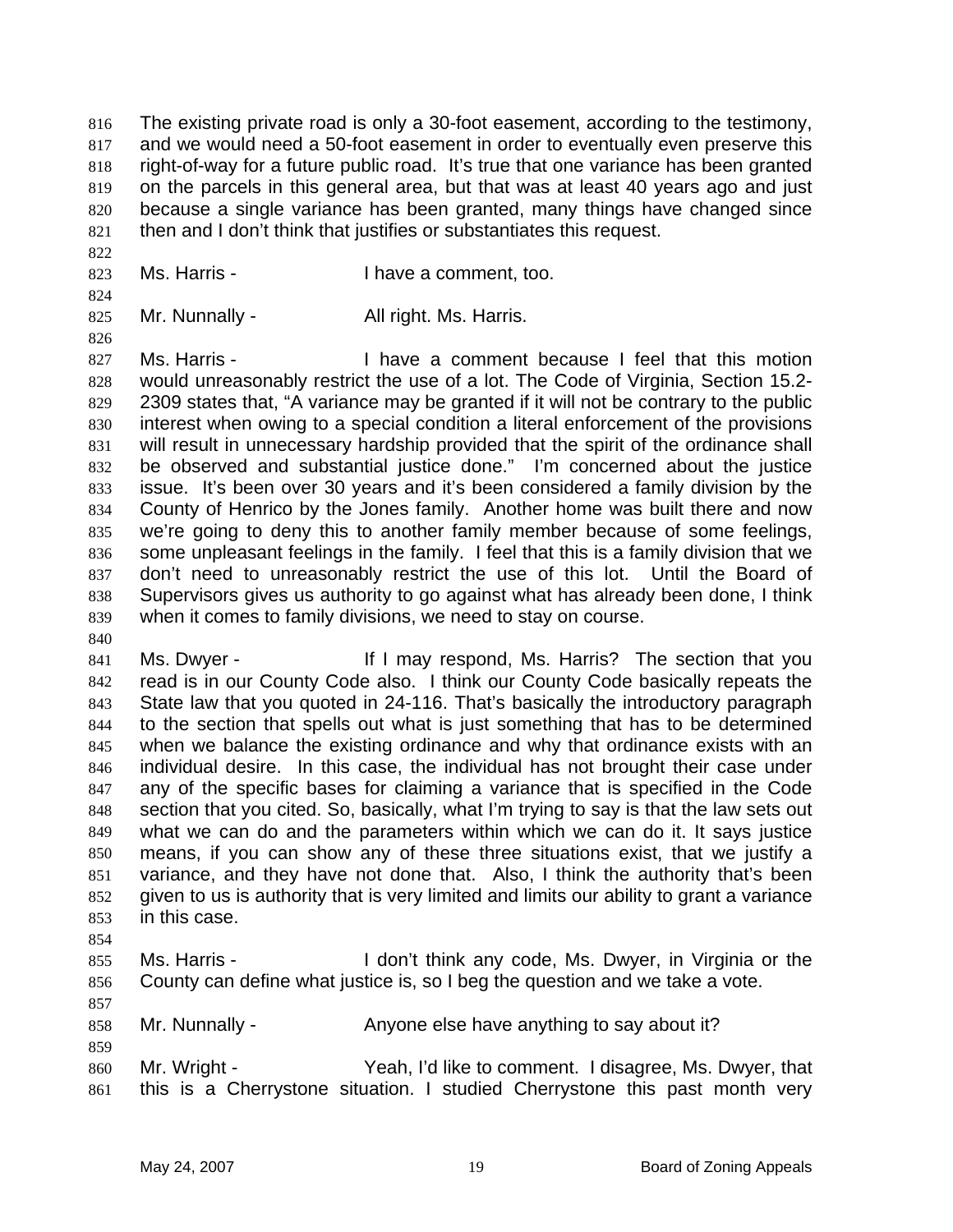carefully and I think Cherrystone was very limited to the ordinance or the statute that was in effect on the date of the ordinance, as stated in the statute. Our 50 foot road frontage at 24-9, that ordinance says nothing about being in effect at the date of the ordinance. However, once we get past Cherrystone or Cochran, we do have the threshold questions in the statute. Although I know the Supreme Court has said that this Board is to be a relief valve to try to give assistance to people, to property owners when we can, it did set forth very clearly these exceptions. I haven't heard anything in the presentation of case that would indicate that we've satisfied these exceptions, especially the exceptional narrowness, shallowness, size or shape. This is a one-acre property, so that doesn't have any effect on it. I think you have to satisfy that in order for this variance to be granted. Therefore, I would go with the vote to deny. 862 863 864 865 866 867 868 869 870 871 872 873 874 875 876 877 878 879 880 881 882 883 884 885 886 887 888 889 890 891 892 893 894 895 896 897 898 899 900 901 902 903 904 905 906 907 Mr. Nunnally - All right. We have a motion by Ms. Dwyer, seconded by Mr. Kirkland that it be denied. All in favor say aye. All opposed say no. It's been denied 3 to 2. Affirmative: Dwyer, Kirkland, Wright 3 Negative: **Harris, Nunnally 2** 2 Absent: 0 After an advertised public hearing and on a motion by Ms. Dwyer, seconded by Mr. Kirkland, the Board **denied** application **A-014-07,** Lewis and Nirja Jones' request for a variance from Section 24-9 to build a one-family dwelling at 4851 Jones Road (Parcel 754-768-7947), zoned A-1, Agricultural District (Brookland). Mr. Nunnally - Next case, Mr. Blankinship. **A-015-07 RICHARD CASTLEBERRY** requests a variance from Section 24-9 to build a one-family dwelling at 5550 Charles City Road (Parcel 845-695-3957), zoned A-1, Agricultural District (Varina). The public street frontage requirement is not met. The applicant has 0 feet public street frontage, where the Code requires 50 feet public street frontage. The applicant requests a variance of 50 feet public street frontage. Mr. Nunnally - This anyone else here interested in this case? If so, will you please stand and raise your right hand and be sworn? Mr. Blankinship - Raise your right hand please. Do you swear the testimony you're about to give is the truth and nothing but the truth so help you God? Mr. Castleberry - Yes. Mr. Nunnally - Please state your name for the record, sir, and tell us what you're requesting.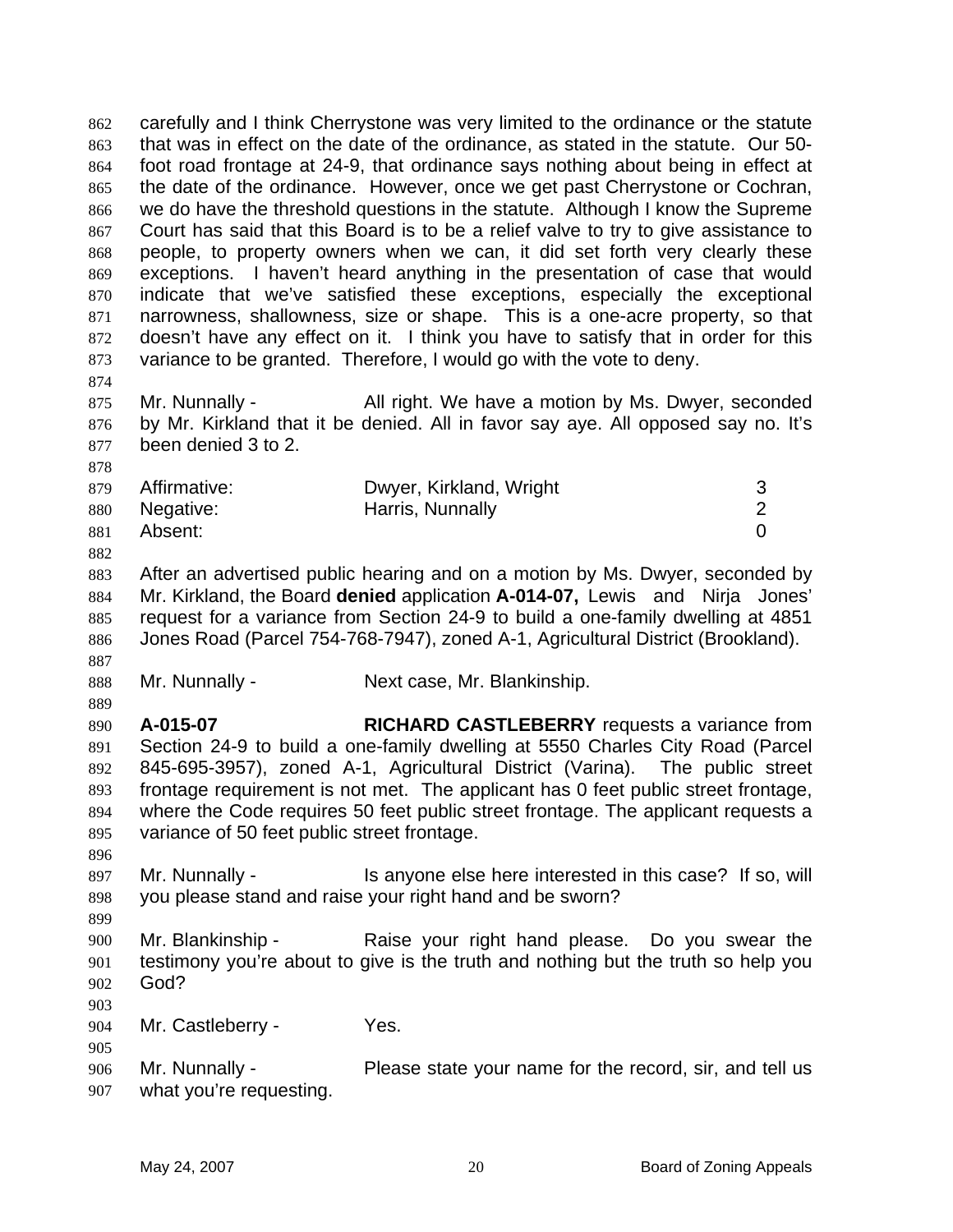Mr. Blankinship - Could you move over to the microphone, please, sir? Mr. Smith - The I'm Charles Smith from Engineering Design Associates. I'm representing Mr. Castleberry in front of the Board this morning. Mr. Nunnally - All right. Tell us what you're requesting, sir. Mr. Smith - Mr. Castleberry bought a parcel on Charles City Road that was created back in 1977, except it has no road frontage, and Mr. Castleberry would like to build a house on that lot and make the lot buildable. He's requesting a variance for the 50 feet public road frontage. Ms. Dwyer - The Mr. Smith, our staff report says this lot was created out of a larger 51-acre parcel in 1997. Mr. Smith - Yes. Ms. Dwyer - You said '77? Mr. Smith - I meant '97. Ms. Dwyer - '97 is correct. Okay. So, at that time, the County's ordinance requiring road frontage was in effect. Mr. Smith - The Yes. It's been maintained as a separate parcel on the County's tax records since it was created. It's never been combined with any other parcels. Ms. Dwyer - Okay. The 51-acre parcel that it was created from in 1997, what other uses are now being put to that parcel, that 51-acre parcel? Mr. Smith - I believe the rest of that 51 acres, most of that property around here on the north and/or east is farmland. Ms. Dwyer - It's being farmed? Mr. Smith - The Yes. Ms. Dwyer - Is there a house on it? Mr. Smith - The I don't recall if there is or not. I don't believe. Ms. Dwyer - You don't know? Looks like there's another house in the vicinity. I don't know if that's part of the 51-acre parcel or not.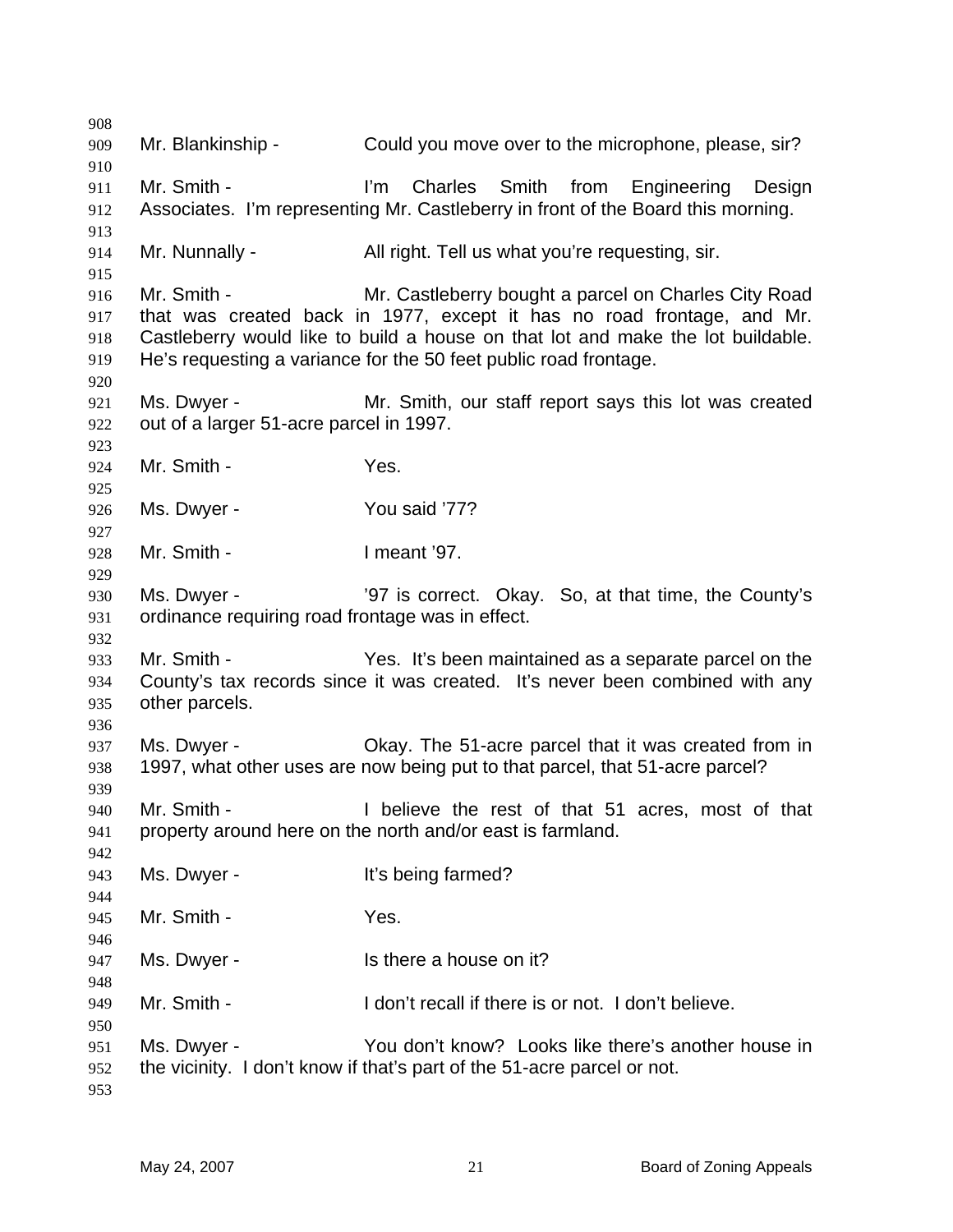Mr. Nunnally - Do you know if there's another house on there, Mr. Castleberry? Mr. Castleberry - No. Where are we talking? Ms. Dwyer - I'm talking about the 51 acres from which this lot was created. Mr. Smith - There's a building there, but I don't believe that is a house. It looks like more of a shed or a barn. Ms. Dwyer - So, that house to the left is not part of the 51-acre parcel? Mr. Smith - This house right here? Ms. Dwyer - No, to the left. Mr. Smith - No, that house is not. That's a separate parcel that also has no road frontage. Ms. Dwyer - So, this was created out of 51 acres that's being used as farmland. Mr. Smith - Yes. Ms. Dwyer - Chay. Thank you. Mr. Nunnally - Are you planning on building a house for yourself on there, Mr. Castleberry? Mr. Castleberry - Not for myself, but a two-story house. Mr. Smith - He's planning on building a house for profit. Mr. Nunnally - I beg your pardon? Mr. Smith - He's planning on building a house and selling the lot. Mr. Nunnally - Have you made a deal on this yet, or is it subject to you getting a variance to build a house on it? Mr. Smith - No. Mr. Castleberry already owns the lot. It's not a contract. He already owns the property in question.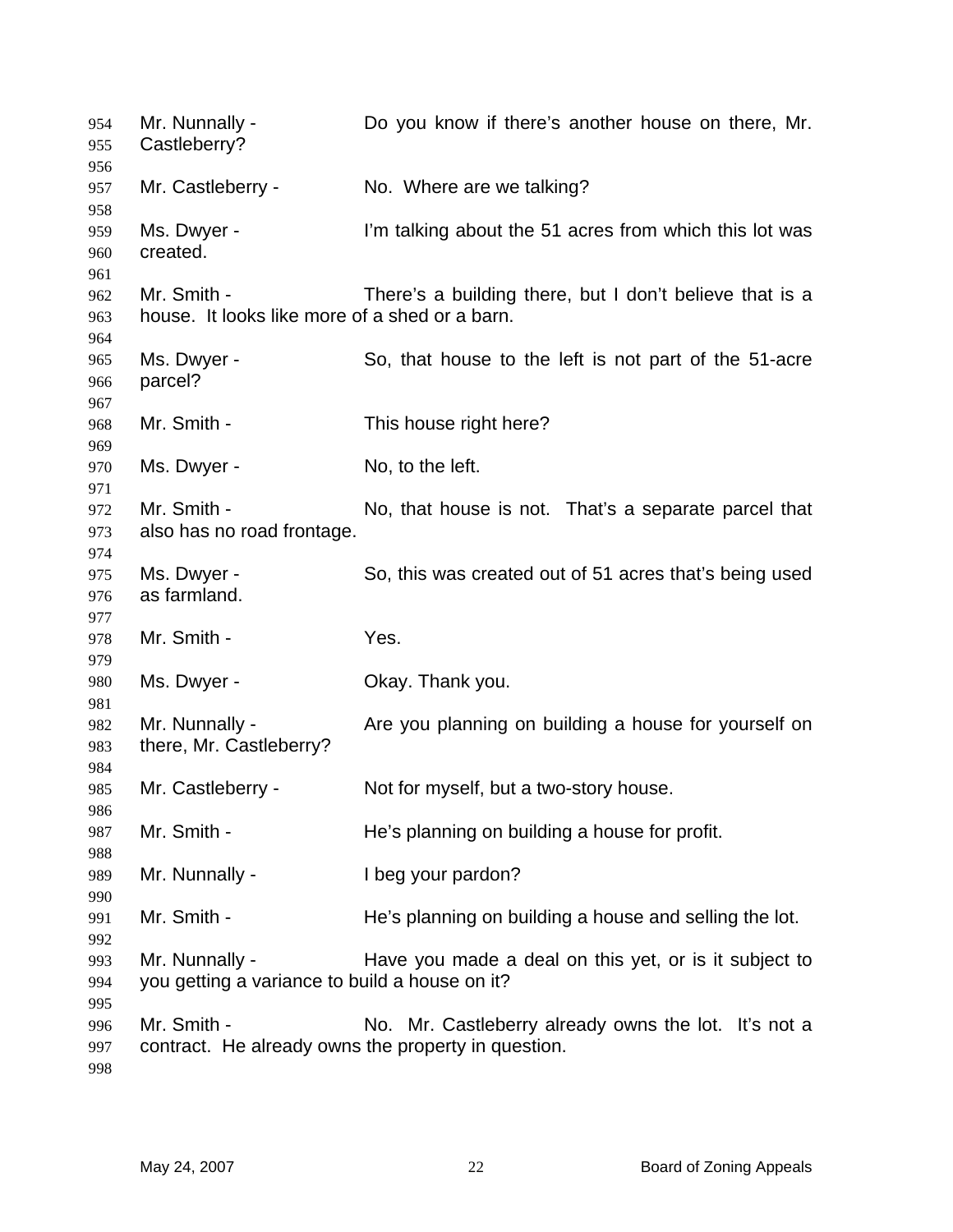Mr. Wright - The Mr. Blankinship, was this a legal lot when it was created, this two-acre lot? Mr. Blankinship - I didn't do the research on this one. I think Mr. Gidley did. Can you answer that? Mr. Gidley - **[Off mike.]** When it was created, it did not have public road frontage. Mr. Wright - I know that, but otherwise, other than that. Mr. Gidley - [Off mike.] [Unintelligible.] Mr. Wright - The You can't have the subdivision without having the subdivision approved. Mr. Blankinship - You can for one lot. Mr. Wright - For one lot. Mr. Blankinship - You can cut one lot off without any County review and approval. Mr. Wright - This is the first lot that's been cut off, taken out of that. Mr. Blankinship - Is that correct? Mr. Gidley - [Off mike.] I believe so. Mr. Attorney, the Peaco's who sold this parcel also own the property in front of it, and that has enough lot width, does it not? Why didn't they just sell that with the property and grant the road frontage at the same time? Mr. Smith - The I really can't answer. Mr. Blankinship - The Peaco's aren't here, so they can't really— Ms. Harris - The How far is this property from the airport? Mr. Smith - From the airport? It's quite a ways. Ms. Harris - **Quite a ways. Okay.** Mr. Smith - I can't tell you exactly, but I think it's— Ms. Harris - That's okay. As long as it's a good distance. I was looking at the map that we have. It said something about the airport.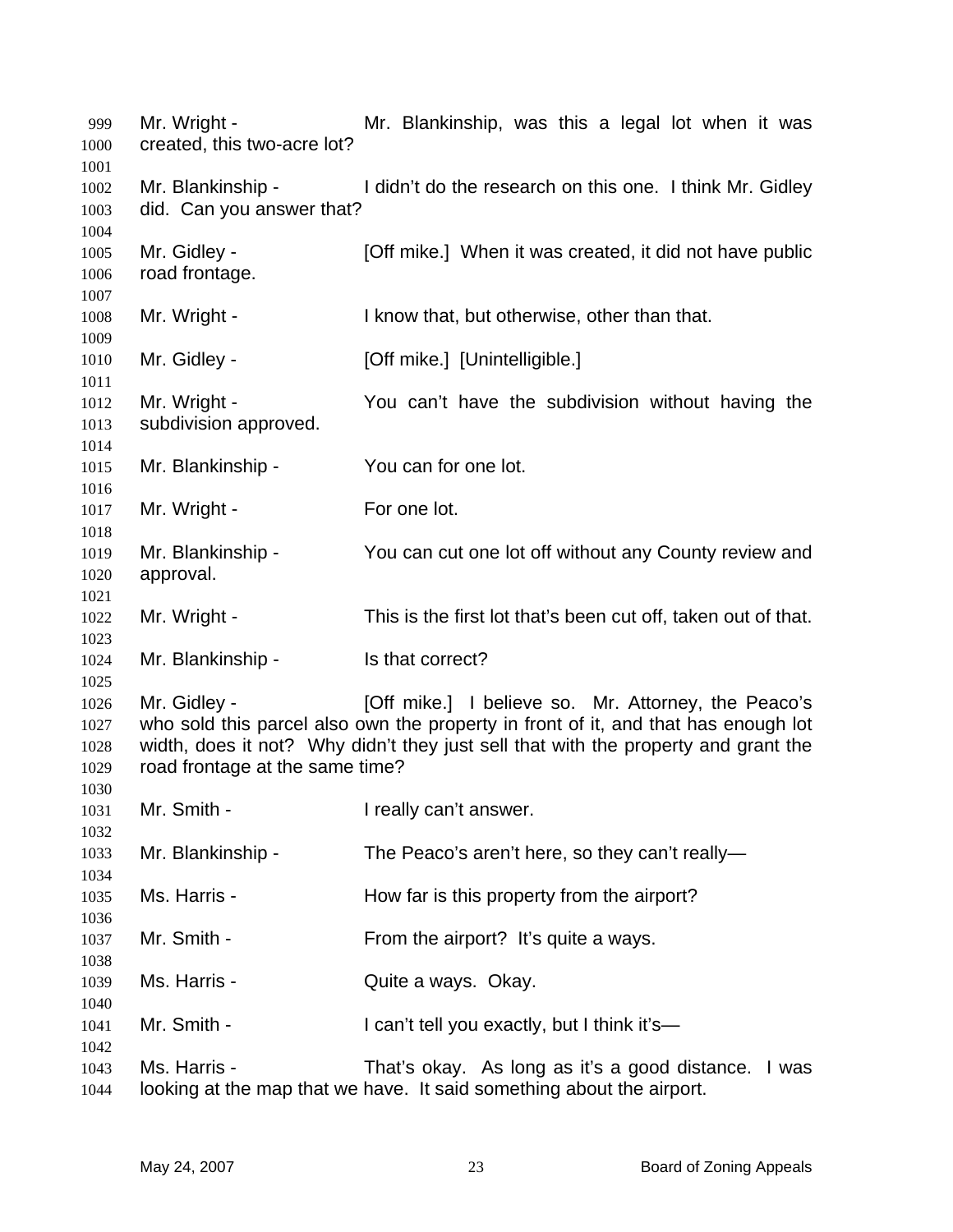1045 1046 1047 1048 1049 1050 1051 1052 1053 1054 1055 1056 1057 1058 1059 1060 1061 1062 1063 1064 1065 1066 1067 1068 1069 1070 1071 1072 1073 1074 1075 1076 1077 1078 1079 1080 1081 1082 1083 1084 1085 1086 1087 1088 1089 1090 Mr. Wright - What sort of access do you have to this property? Mr. Smith - There is already an existing 10-foot wide ingress/egress easement that goes from Charles City Road through the land at Redbird Farm, then back across to the Peaco's. But that access does not touch this parcel either. We're proposing a 50-foot easement from Charles City Road back to the parcel, which would also give the Peaco's another access to their residence, if they wanted to. Mr. Wright - So, you're proposing the 50. Has that been done yet? Mr. Smith - No. That's based on whether we get the variance or not. If we get the variance, that easement will be created. Mr. Wright - That's one of the requirements in the proposed conditions here. Mr. Smith - We have no disagreement with the conditions. Ms. Harris - The In the aerial photo, what is this area here that looks like it could be a paved area or where land has been extracted, topsoil has been extracted? What is that area there? It's near 5560. Mr. Smith - Right in the front there? I believe that's a field. Ms. Harris - We don't see foliage or shrubbery on it at all. Mr. Smith - That whole area is an open field right there. I don't know what the square is, but that may have been different vegetation. Mr. Blankinship - I believe these photos were shot in February, so there wouldn't be any growth in a plowed field. Mr. Wright - Do you know what the 51 acres was used for before this acreage was taken out of it? Mr. Smith - I'm not really sure, but it looks like it was all farmland to me. You can see the fields to the north. Mr. Wright - Is it wooded, the 51 acres? Mr. Smith - There's partial woods. I'm not really sure which parcel this piece came out of, the 51 acres. I didn't do that much research on it. This whole parcel is pretty well wooden. It's wooded to the east and wooded to the northwest of it, and wooded to the west.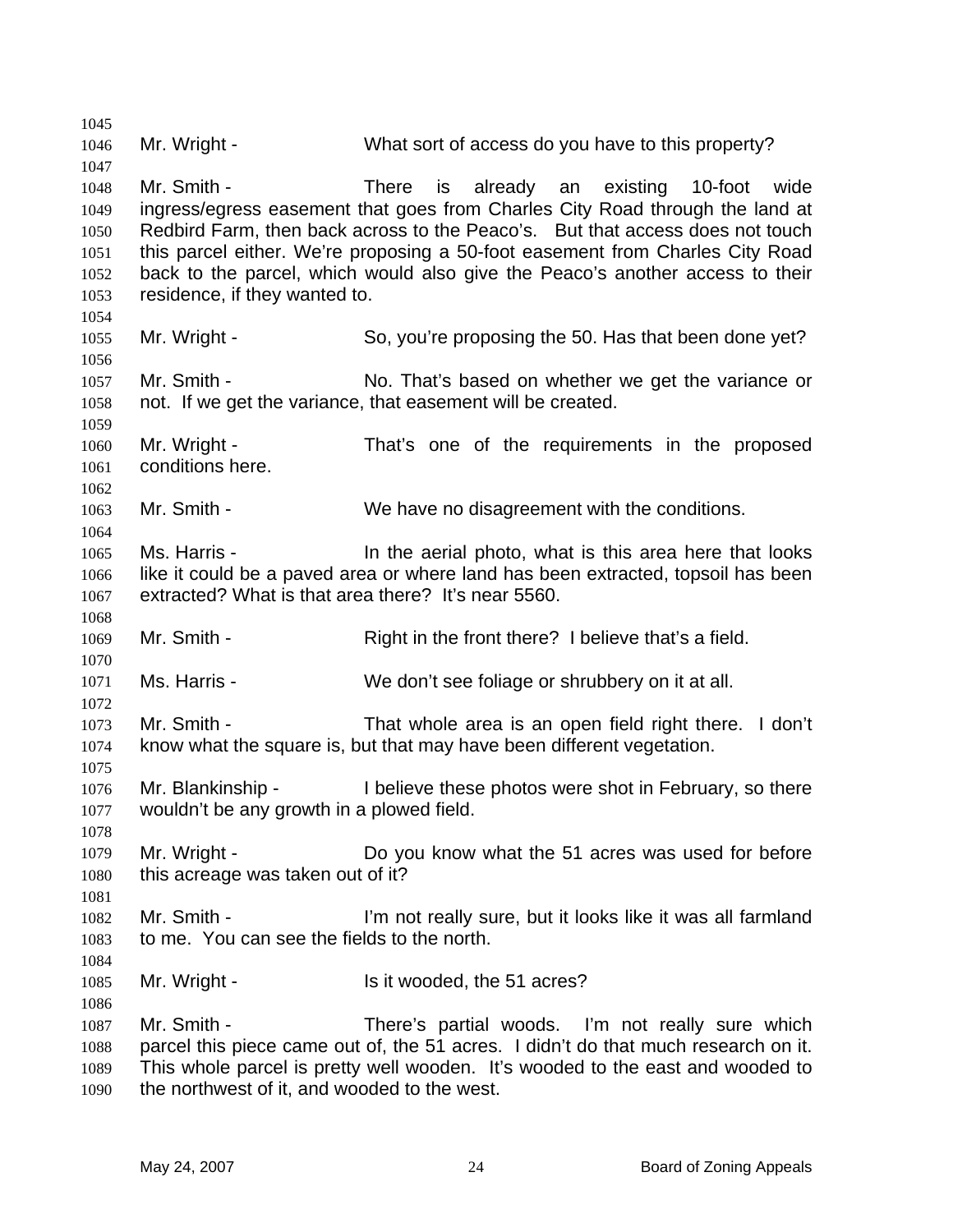1091 1092 1093 1094 1095 1096 1097 1098 1099 1100 1101 1102 1103 1104 1105 1106 1107 1108 1109 1110 1111 1112 1113 1114 1115 1116 1117 1118 1119 1120 1121 1122 1123 1124 1125 1126 1127 1128 1129 1130 1131 1132 1133 1134 1135 1136 Mr. Nunnally - I see on this plat here that you've got a proposed 50foot right-of-way easement. Are you planning on building two houses there? Mr. Smith - No. We did the 50-foot easement because we left 25 feet to the back of this parcel that adjoins the Peaco parcel, and the other 25 could be—We made it butt up against parcel ID 456952135 so in case they ever wanted to abandon the existing 10-foot ingress/egress, they could also use that easement to get into their property. Mr. Nunnally - Any other questions from the Board or staff? Anyone in opposition to this request? Please come forward, sir. Will you have a seat there and then rebut, sir, later on. Mr. Ukrop - Good morning. My name is Bobby Urkop and this is Scott Aronson, my son-in-law, and Jeff Ukrop, my son. We're a little confused. We only found out about this yesterday. The mail was sent, but the lady handling the mail, her husband had a heart issue and she had not been in the office to receive the mail. So, we never saw it until yesterday. After the last drawing, we are somewhat confused about who owns the property, because I thought we did. Ms. Dwyer - That's a new one. Mr. Ukrop - The Muslim of the Seen in our family for a hundred years. We thought we were talking about—Was this property supposedly owned by the Peaco's? Mr. Blankinship - They owned it from '97 until 2007. Mr. Ukrop - This piece here. Mr. Blankinship - The subject parcel, yes. Mr. Ukrop - I'm looking at the 51 acres. It doesn't include that property. That's where part of our confusion is. We thought the issue was the easement that had been granted in 1965. I've never seen this drawing of this other easement that's been proposed. There was a 10-foot easement granted in 1965 for the Peaco's on a two-acre parcel. We're not sure now. We thought we owned that land. Ms. Dwyer - The land that they're proposing to build on? Mr. Ukrop - This is news in the last 10 minutes. My dad passed away and— Ms. Dwyer - What about the 51 acres, is that—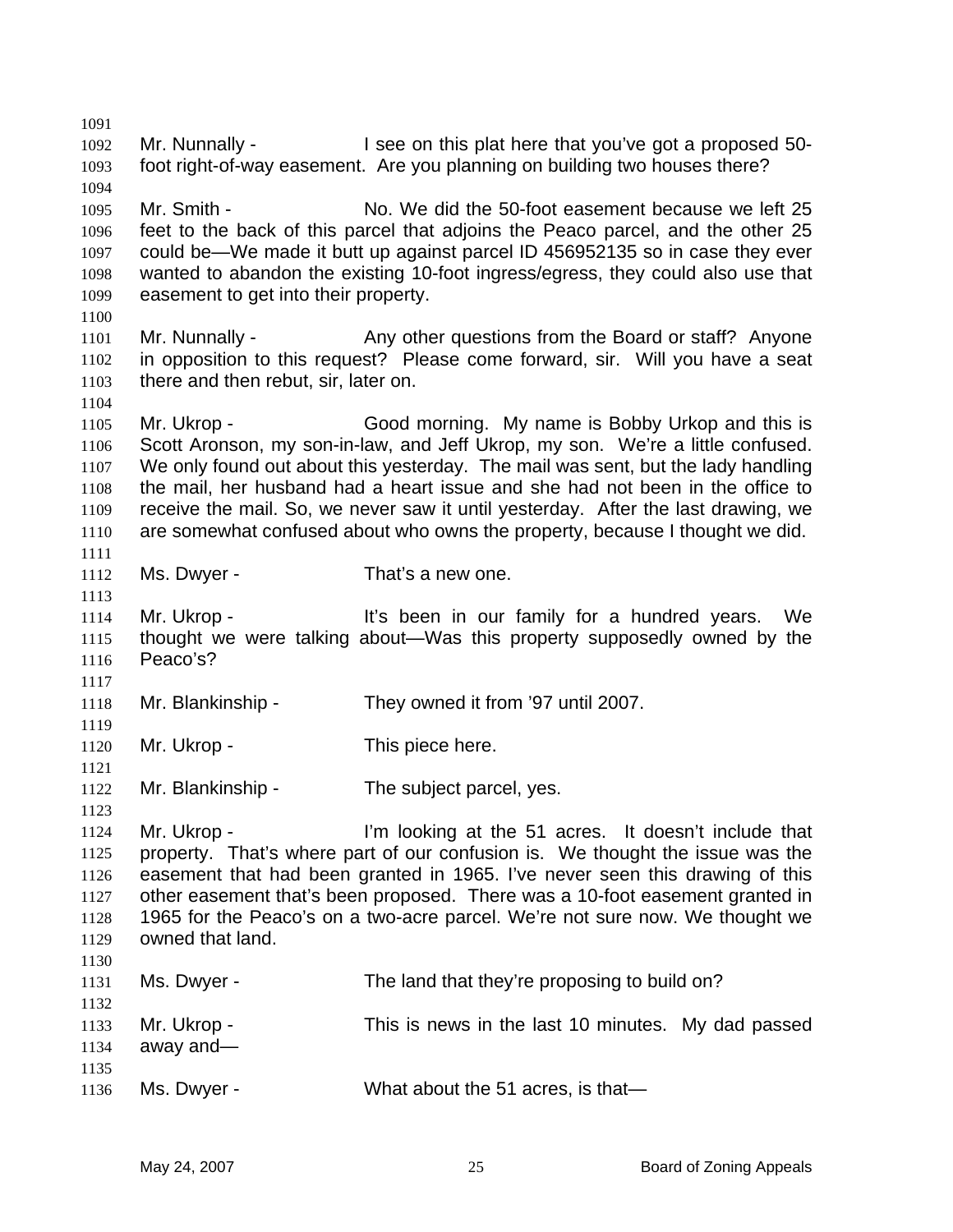| 1137                                                 |                                                              |                                                                                                                                                                                                                                                                                                                                                                                              |
|------------------------------------------------------|--------------------------------------------------------------|----------------------------------------------------------------------------------------------------------------------------------------------------------------------------------------------------------------------------------------------------------------------------------------------------------------------------------------------------------------------------------------------|
| 1138                                                 | Mr. Ukrop -                                                  | That's part of ours.                                                                                                                                                                                                                                                                                                                                                                         |
| 1139                                                 |                                                              |                                                                                                                                                                                                                                                                                                                                                                                              |
| 1140<br>1141                                         | Ms. Dwyer -                                                  | That's part of your parcel.                                                                                                                                                                                                                                                                                                                                                                  |
| 1142<br>1143                                         | Mr. Ukrop -                                                  | Yes.                                                                                                                                                                                                                                                                                                                                                                                         |
| 1144<br>1145                                         | Ms. Dwyer -                                                  | The 51 acres we've been talking about is yours.                                                                                                                                                                                                                                                                                                                                              |
| 1146<br>1147                                         | Mr. Ukrop -<br>we known more about it. I apologize for that. | That's why I'm confused about this and I guess had                                                                                                                                                                                                                                                                                                                                           |
| 1148<br>1149<br>1150                                 | Mr. Blankinship -<br>acquired this subject property in '97.  | This is dated 1990 and the Peaco's, apparently,                                                                                                                                                                                                                                                                                                                                              |
| 1151<br>1152<br>1153                                 | Mr. Ukrop -                                                  | From whom?                                                                                                                                                                                                                                                                                                                                                                                   |
| 1154<br>1155                                         | Mr. Blankinship -                                            | Now that I don't know. Is that deed in the file?                                                                                                                                                                                                                                                                                                                                             |
| 1156<br>1157                                         | Mr. Ukrop -                                                  | Pardon?                                                                                                                                                                                                                                                                                                                                                                                      |
| 1158<br>1159                                         | Mr. Blankinship -                                            | He's going to check the file and see what he finds.                                                                                                                                                                                                                                                                                                                                          |
| 1160<br>1161                                         | Mr. Ukrop -                                                  | I don't know. We're operating-                                                                                                                                                                                                                                                                                                                                                               |
| 1162<br>1163                                         | Mr. Blankinship -                                            | It is the same property. You're correct in that.                                                                                                                                                                                                                                                                                                                                             |
| 1164<br>1165<br>1166<br>1167<br>1168<br>1169<br>1170 | Mr. Ukrop -<br>acre parcel.                                  | The issue I thought we were coming to discuss, that<br>we thought that right behind the Peaco's house is where this was going to be<br>built, property that we knew they own. We were concerned about this easement<br>that was granted in '65, what might happen. When the Peaco's got it, that was<br>like for their residence, not for additional houses or anything. That was for a two- |
| 1171<br>1172                                         | Mr. Blankinship -                                            | I can see why you'd be concerned.                                                                                                                                                                                                                                                                                                                                                            |
| 1173<br>1174<br>1175                                 | Mr. Ukrop -                                                  | What bothers me is that when my parents passed<br>away, that property—Somebody had to buy it to pay the taxes.                                                                                                                                                                                                                                                                               |
| 1176<br>1177                                         | Mr. Blankinship -                                            | Right.                                                                                                                                                                                                                                                                                                                                                                                       |
| 1178<br>1179                                         | Mr. Ukrop -                                                  | I hope we didn't buy something that we didn't own.                                                                                                                                                                                                                                                                                                                                           |
| 1180<br>1181<br>1182                                 | Mr. Blankinship -<br>easement would be serving this.         | Well, the effect of the easement is still definitely on<br>the table this morning. They would be adding this dwelling to that easement. That                                                                                                                                                                                                                                                 |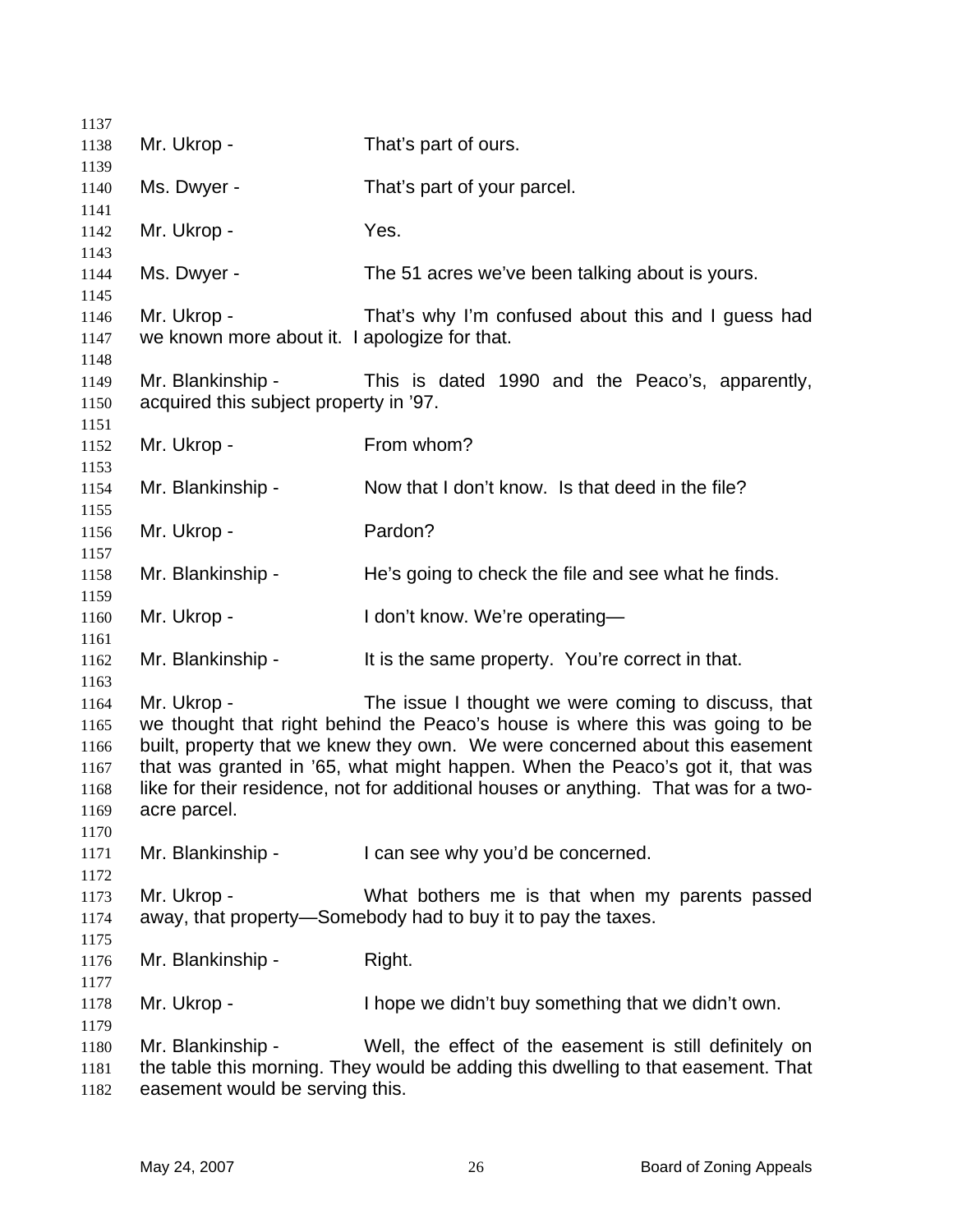Mr. Wright - That's not what they're stating. That's not what they're stating, Mr. Blankinship. They said they propose a 50-foot easement from Charles City Road and they've got it on the plat. Mr. Blankinship - Oh, I'm sorry. Mr. Wright - That would have nothing to do with that other easement at all. He said he was going to abandon that other easement. [Off mike] - We didn't say that either, sir. Ms. Dwyer - Well, that's not on the record. Let's try to address ownership of this parcel first, if we can. If that's still confusing, I think we need to defer this case. Mr. Kirkland - I think you're correct. Mrs. Dwyer, I would agree. Mr. Blankinship - We have it shown in the real estate record that the property was conveyed to the Peaco's in '97, but we don't have a copy of that deed in front of us. [Off mike] - I'm the surveyor of this parcel. Mr. Nunnally - We need you to get up here. But they're not through yet. Mr. Blankinship - Let me just ask, do you have a copy of the deed? [Off mike] - [Unintelligible.] Mr. Ukrop - The University of the University of the Ukrop - The University of the University of the University of the U access to the property. Ms. Dwyer - Will they have to use your easement at least in part to get to this property as it's drawn on the plat? Can we get the plat back up on the screen, please? Mr. Blankinship - Paul, could you go to the plat, please? Mr. Gidley - There's no plat on the slide. Ms. Dwyer - Chay. I'm looking at a plat that shows— Mr. Ukrop - The As we look at access to the property, we hear that possibly the easement would be used to get access to the property. The original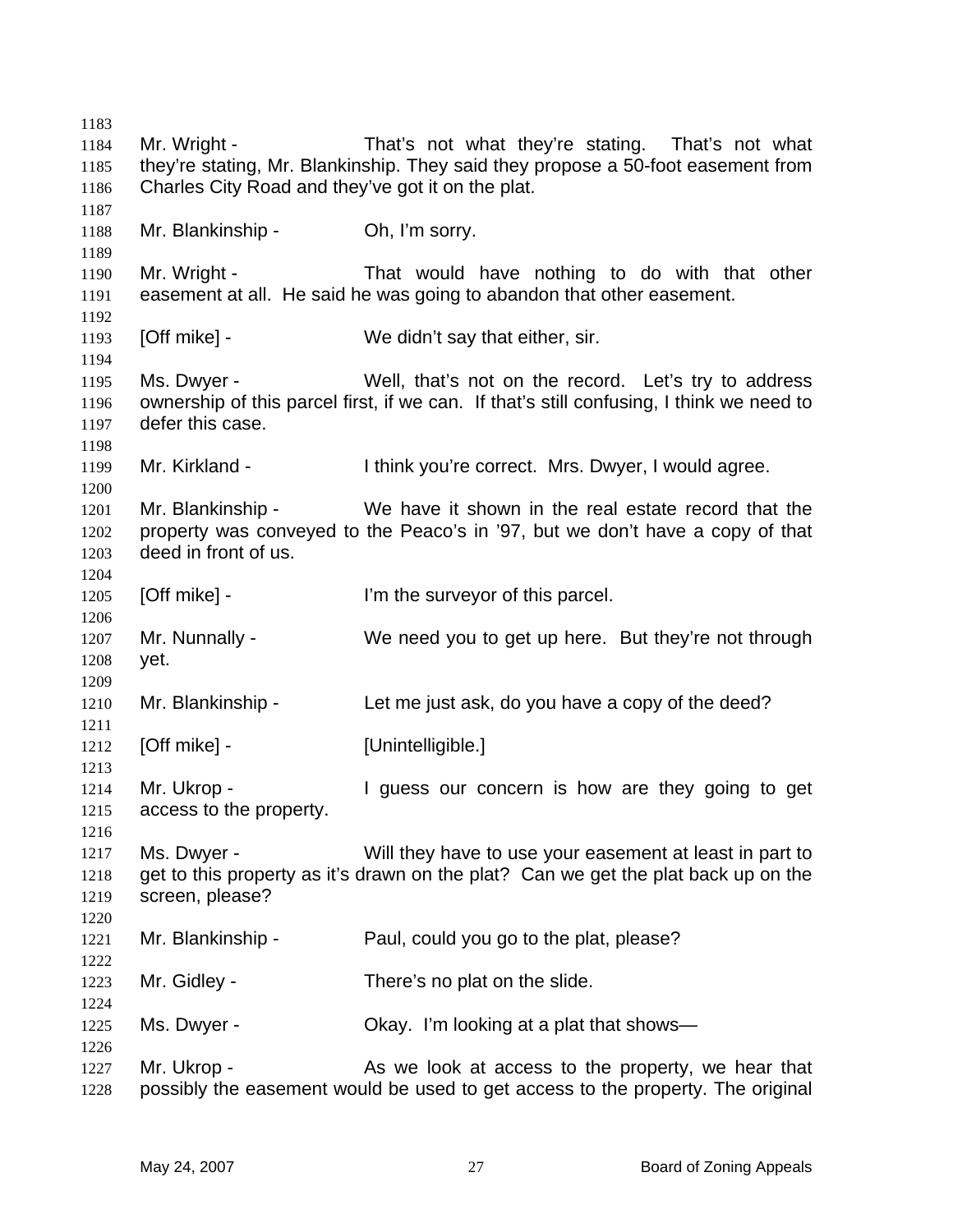purpose of that easement when it was granted in 1965 was for access to a twoacre parcel. Sounds like what they're proposing is for it to no longer be just a two-acre parcel. So, that would be our concern. 1229 1230 1231

1233 1234 1235 1236 Mr. Blankinship - I was mistaken in addressing that. The plat that I just passed to you with the staff report does show a new easement on the Peko property from Charles City Road to this house location. This lot would not be served by the existing easement. I got it right that time, Mr. Smith?

1238 1239 1240 Mr. Wright - As far as that goes, if this were to be granted, we could put a condition in there that they could not use that easement to access the property.

1242 1243 1244 Ms. Dwyer - The Music state of the problems that we encounter when we allow these sorts of patchwork isolated islands of lots to be developed.

1246 Ms. Harris - The More know yet who owns the property?

1248 1249 1250 Ms. Dwyer - **Maybe the representative from Engineering Design** Associates can shed some light on what he knows on this topic? I think unless we know this definitively, we can't move forward.

1252 1253 1254 1255 Mr. Smith - I didn't bring my survey file with me, but I am the surveyor of the plat that's in the variance application. I'm quite certain that Mr. Castleberry owns that parcel of land. We have deeds and records. If he didn't own that, I never would have shown it on the survey like that.

1257 1258 Ms. Dwyer - The Right. But there could still be some misstep somewhere in the past.

1260 1261 1262 Mr. Smith - The County has a sheet showing a deed book and page being conveyed to the Peaco's.

1263 Ms. Dwyer - From whom?

1265 Mr. Smith - From—

1267 1268 1269 Mr. Blankinship - Yeah, it doesn't say from whom on the real estate record and I'm having trouble getting into the website where I can look that up. We'd have to run over to the records room and get a copy of that deed.

1271 1272 1273 Ms. Dwyer - Do you think it's worth tabling this while we hear the next case or should we just defer this, Mr. Blankinship, so that we can get factual information? I think I'd like to defer it.

1274

1232

1237

1241

1245

1247

1251

1256

1259

1264

1266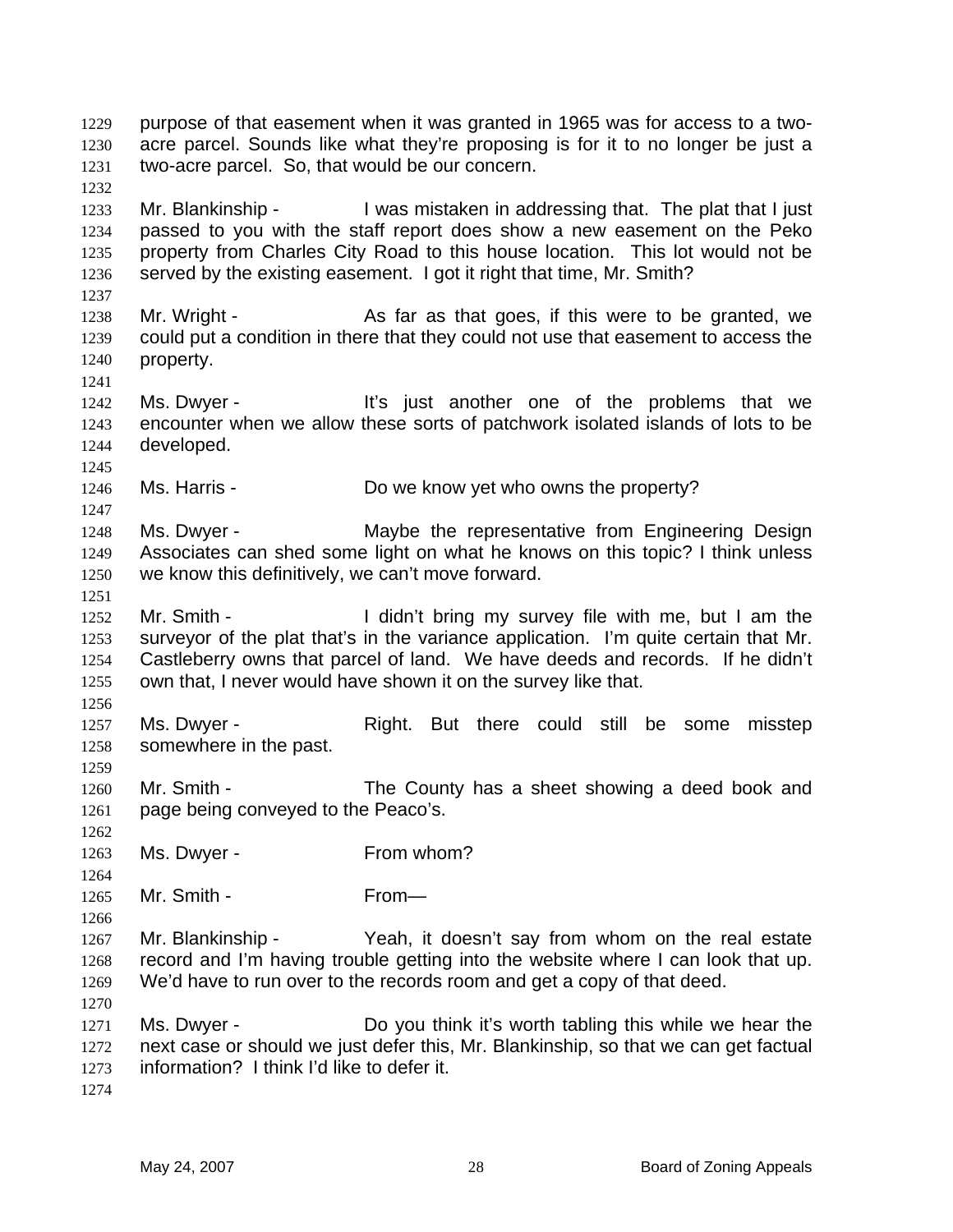1275 Mr. Blankinship - I'd need 10, 15 minutes. 1276 1277 1278 1279 1280 1281 1282 1283 1284 1285 1286 1287 1288 1289 1290 1291 1292 1293 1294 1295 1296 1297 1298 1299 1300 1301 1302 1303 1304 1305 1306 1307 1308 1309 1310 1311 1312 1313 1314 1315 1316 1317 1318 1319 Mr. Smith - I'd prefer to go get the deed, table it, and come back to the issue instead of deferring it. Mr. Blankinship - If you want to just pass this over, Mr. Gidley can go find us a copy of that deed. Ms. Dwyer - Even if we have the deed, I think there's still an issue outstanding because we have people here to claim that they own it, or possibly own it. Mr. Kirkland - Mr. Chairman, I would like to make a motion that if there's no problem with Mr. Smith, that we defer this for 30 days so that the parties can work out the legalities of the land ownership rather than running to the Courthouse and then there be a dispute and this would carry on through the meeting. I think we need to iron this out before we come to the next hearing, if no one has any objections. Any problem with that, Mr. Smith? Mr. Smith - I have no objection to that. Mr. Kirkland - All right. I make a motion we defer this to the next meeting. Ms. Dwyer - Second. Mr. Nunnally - Do you have any objection, Mr. Ukrop? Mr. Ukrop - We have not seen this plat. Based on this program we had, we vacated, is what I saw here. Mr. Smith - No, no, no. We didn't say we were going to abandon the existing 10-foot easement. Ms. Dwyer - We don't really need to get into this, I think, at this point. Mr. Ukrop - This other thing has kind of thrown us a little bit for a loop. Ms. Dwyer - But you're not opposed to us deferring the case for 30 days. Mr. Ukrop - No, that's fine.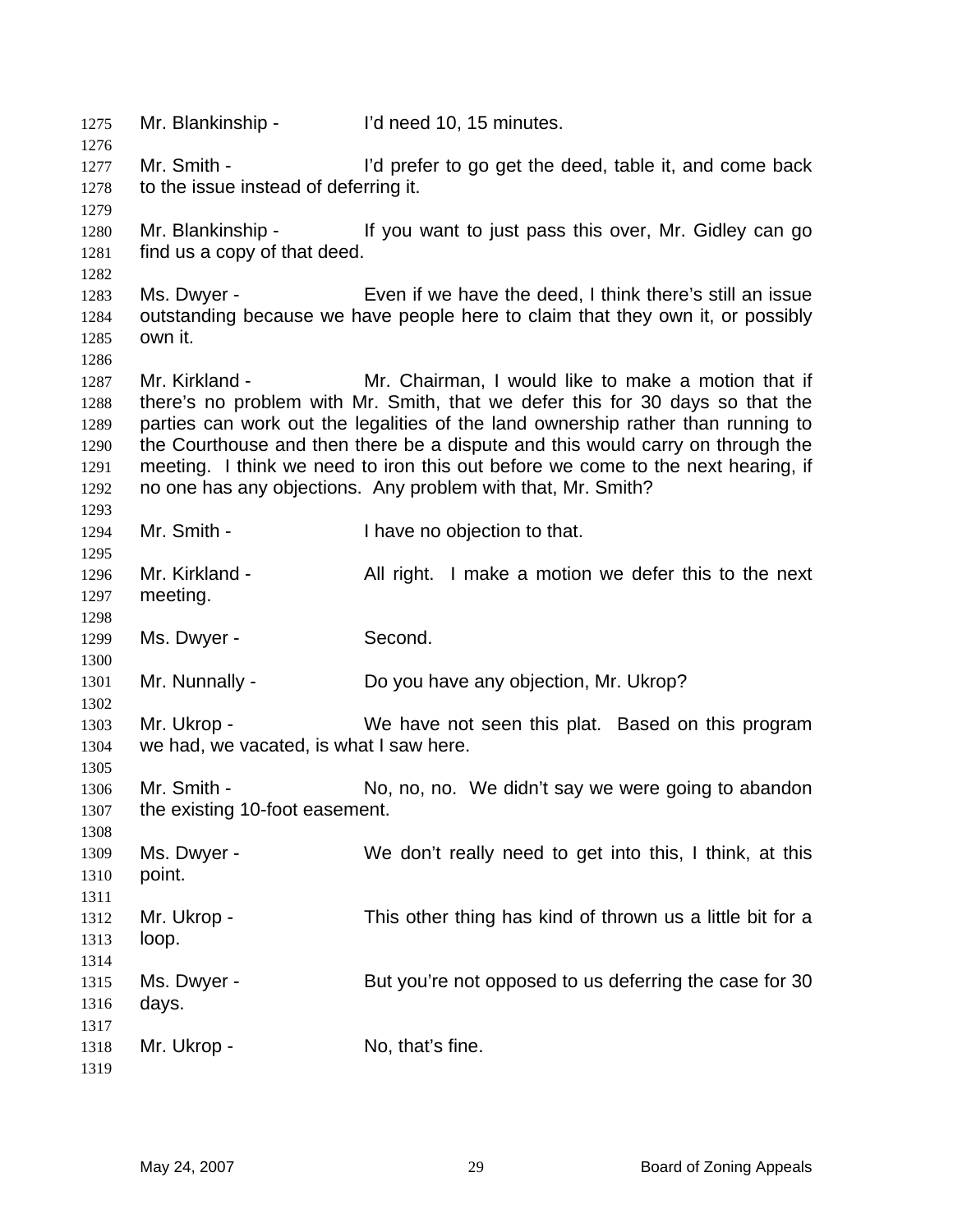Ms. Dwyer - That'll give everyone a change to figure out what's going on. 1320 1321 1322 1323 1324 1325 1326 1327 1328 1329 1330 1331 1332 1333 1334 1335 1336 1337 1338 1339 1340 1341 1342 1343 1344 1345 1346 1347 1348 1349 1350 1351 1352 1353 1354 1355 1356 1357 1358 1359 1360 1361 1362 1363 1364 1365 Mr. Kirkland - You all can get together in the next 30 days and talk to each other and work it out. Mr. Ukrop - My concern is that we may have bought a piece of property that's no longer ours. Mr. Kirkland - Then you can get your lawyer involved. Ms. Dwyer - The second the motion to defer the case. Mr. Nunnally - I have motion from Mr. Kirkland, seconded by Ms. Dwyer that it be deferred until next month. All in favor say aye. All opposed say no. It's been deferred until June. Upon a motion by Mr. Kirkland, seconded by Ms. Dwyer, the Board **deferred** application **A-015-07**, Richard Castleberry's request for a variance from Section 24-9 to build a one-family dwelling at 5550 Charles City Road (Parcel 845-695- 3957), zoned A-1, Agricultural District (Varina). Affirmative: Dwyer, Harris, Kirkland, Nunnally, Wright 5 Negative: 0 Absent: 0 Ms. Dwyer - Mr. Chairman, I'm going to abstain from the next case, both from the discussion and the decision because I have made a public statement in favor of the County's purchase of the Tuckahoe Little League. Even though I don't have a legal conflict, I just want to make sure that all the residents of the County are assured without a doubt that the deliberations and the decision made by the body are fair and impartial. Mr. Nunnally - The Mr. Blankinship, would you call that case so everybody will know what she's talking about? **UP-008-07 TUCKAHOE SPORTS, INC**., requests a conditional use permit pursuant to Section 24-52(a) to operate an indoor recreation facility at 2400 Little League Drive (Parcels 736-752-8691 and 737-753-1142), zoned A-1, Agricultural District (Tuckahoe). Mr. Wright - Mr. Chairman, I must disqualify myself from this case also, since I'm on the Board of Tuckahoe Sports. Mr. Nunnally - The people here on this case, you're going to have to depend on three of us. A few of them are gone. We have a quorum, so we're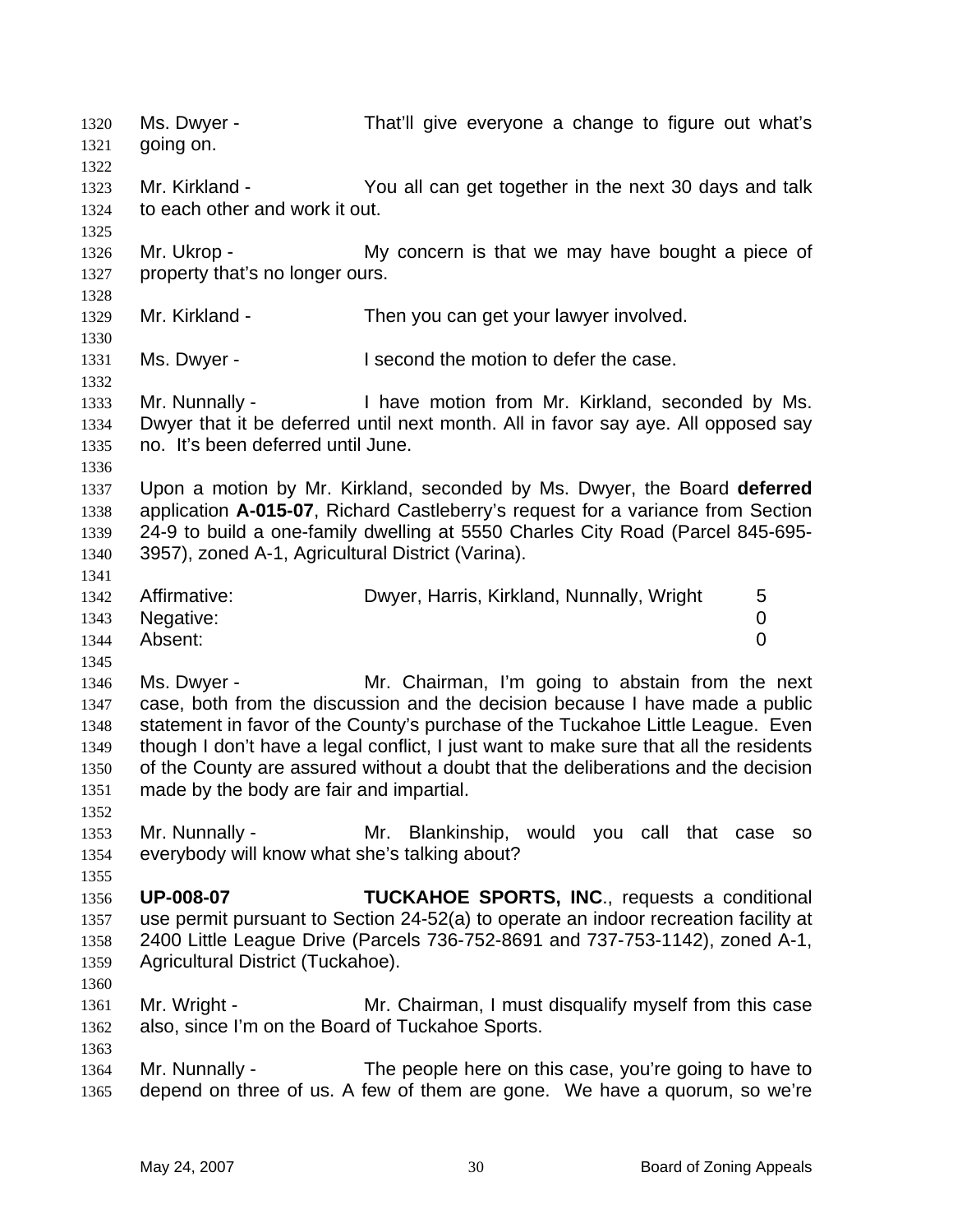- allowed to hear the case. Anyone interested in this case, please stand and be sworn. 1366 1367
- 1369 1370 1371 Mr. Blankinship - Raise your right hand please. Do you swear the testimony you're about to give is the truth and nothing but the truth so help you God?
- 1373 Mr. Theobald - I do.
- 1375 1376 Mr. Nunnally - All right, sir, please state your name for the record and tell us what you're requesting.
- 1377

1368

1372

1374

1378 1379 1380 1381 1382 1383 1384 1385 1386 1387 1388 1389 1390 Mr. Theobald - Mr. Chairman, ladies and gentlemen, my name is Jim Theobald and I'm here today on behalf of Tuckahoe Sports, Inc. In as much as this is a joint application with the County of Henrico, Neil Luther, the assistant director of Recreation and Parks is here with me today to also ask for your favorable approval of this request. This is a request for a conditional use permit to allow an indoor training facility to support the education of County youth. Perhaps a little bit of history is in order with regard to the request. Tuckahoe Little League operates the Little League concession at Tuckahoe Little League Park and they are a not-for-profit 501(c)(3) organization that was formed in 1958. There are currently about 1700 participants, boys and girls ages 5 to 18, who participate in Tuckahoe Little League. Tuckahoe Sports, Inc., is also a not-forprofit 501(c)(3) organization that was founded in 1982. Until a week or so ago, they owned the entirety of the parcel before you.

1391

1392 1393 1394 1395 1396 As you may know from the staff report, as well as newspaper accounts, the majority of the park was acquired by the County of Henrico as a public park available to all citizens of Henrico County. Tuckahoe Sports, Inc. retained this two-acre rectangular piece that has been known as the Wright parcel in the past. They also retained a little pad site for a cell tower that's within the park.

1397

1398 1399 1400 1401 1402 1403 The proceeds from the sale of this park to Henrico County are being put to some significantly beneficial uses for all the citizens of our County. Every penny that was paid for this park has to be used in accordance with federal and state tax statutes because they are a tax-exempt entity. It's not like they're shareholders, etcetera, and it all has to be used to benefit the boys and girls who will participate in youth programs at Tuckahoe Sports Park.

1404

1405 1406 1407 1408 1409 1410 1411 It's being used in a number of ways to reduce league registration fees, to establish a scholarship program to allow for payment of registration fees, as well as purchase of equipment for those families who are not able to afford participation in the program. Importantly, this is also going to allow them to purchase three to five 15-passenger vans to provide an opportunity for better accessibility for citizens in different areas to use this training facility that is proposed on these two acres of land. It's also being used to construct a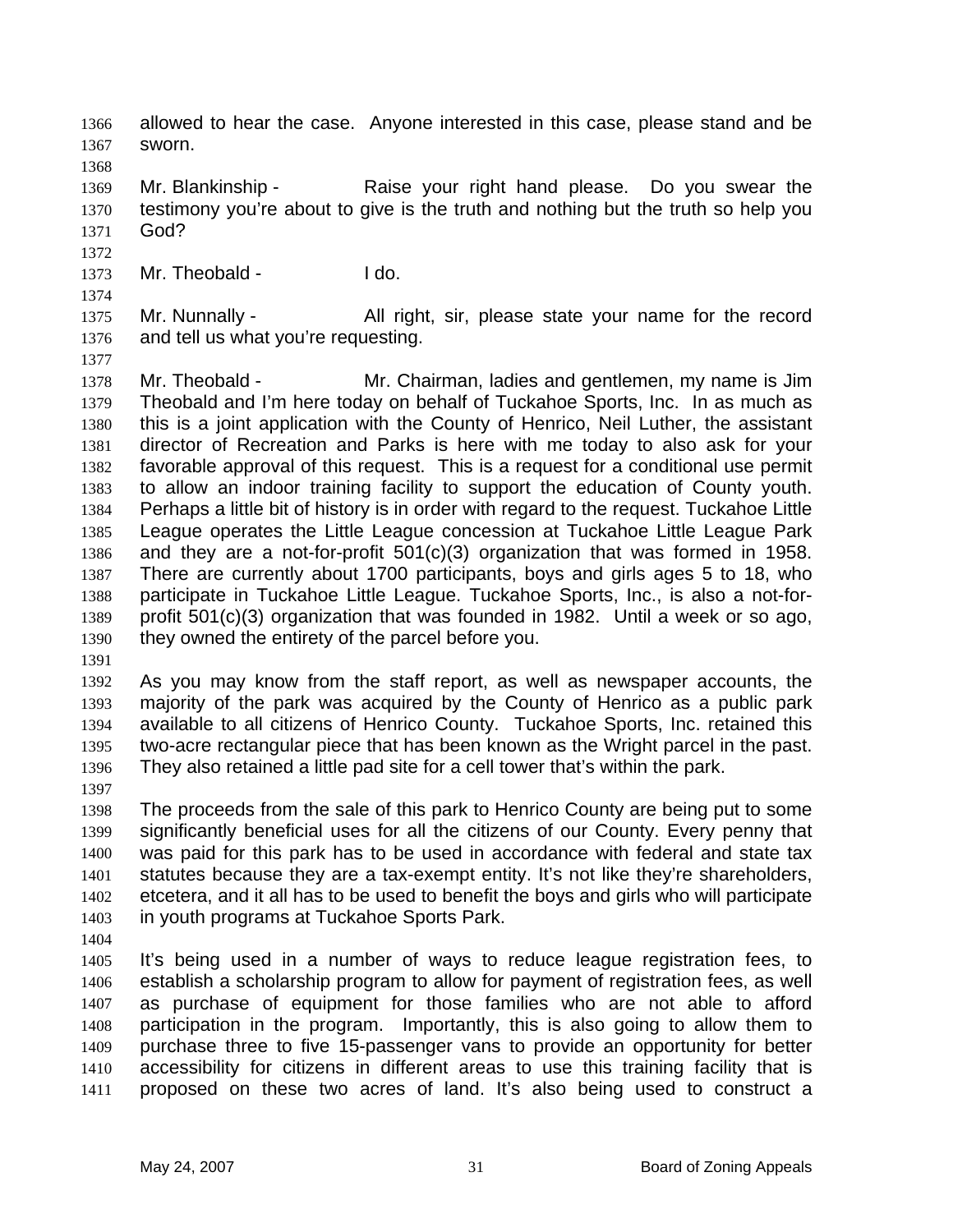challenger field to accommodate physically and mentally challenged youth, which will hopefully get underway at the same time as this indoor training facility. 1412 1413

1414

1415 1416 1417 1418 1419 1420 1421 1422 The indoor training facility, again, is not just open to the folks who participate in Tuckahoe Little League, but folks throughout the County. This is a really terrific idea to provide training in all areas of the sport from skill improvement, to adult coaching, to league administration, to umpiring, to first aide, to CPR uses. It's also designed for education to parents. If a mother or father isn't familiar with baseball but wants to participate and understand the rules a little better, perhaps help coach or be a coach, then this facility is used. The classroom space within it will be used to provide that level of education to the adult population as well.

1423

1424 1425 1426 1427 1428 1429 1430 1431 The specifics of the training facility side, again, are the two acres tucked in the back. This location was chosen because it's adjacent to the existing large parking field. In our negotiations with the County over the last year, year and a half, we specifically negotiated the right to retain this facility and build the training center, but the idea was to use the existing infrastructure, the lighting that exists on the parking lot, the existing parking lot, so as not to have to take additional open space, which is being contemplated for additional park purposes subject to the master plan in process by Henrico County.

1432

1433 1434 1435 1436 1437 1438 1439 1440 You will note that we have pulled the building back a hundred feet from the property line. The actual property line is County property. There is about a 27 foot strip of land behind this two-acre parcel that's retained by the County, so they wrap around us, if you will. We've pulled this building back a hundred feet from the property line with Retriever Ridge subdivision, and will landscape that area with landscaping that is significant in size from the planting. We may be required to just retain maybe a 20-foot drive aisle behind here for emergency access purposes.

1441

1442 1443 1444 1445 1446 1447 All of our parking to the extent that we require additional handicapped or excess parking would be in the front of this facility, nothing on the sides or the rear, as far away from the neighbors as possible, as well as any air conditioning type units would be brought up front. All those details would be more appropriately addressed at the time of Plan of Development or other building permit requests.

1448 1449 1450 1451 1452 1453 1454 1455 1456 1457 We have sent out about 95 letters to adjacent property owners. We held a community meeting on May  $7<sup>th</sup>$  with about 30 people in attendance. Far and away, the most significant issue, if you look at this insert, was this driveway. There was an easement reserved for the benefit of these two acres when it was used as a home—the home is still there, albeit in disrepair—that allowed access to this house. I think the property owner had sold the land to create this subdivision. There was some discussion initially as to whether we should use this for emergency purposes only. It was an issue with the neighbors and we don't need it. We checked with the County. We do not need it. In fact, we have agreed in your conditions so it reflects that this is going to be, basically, barricaded with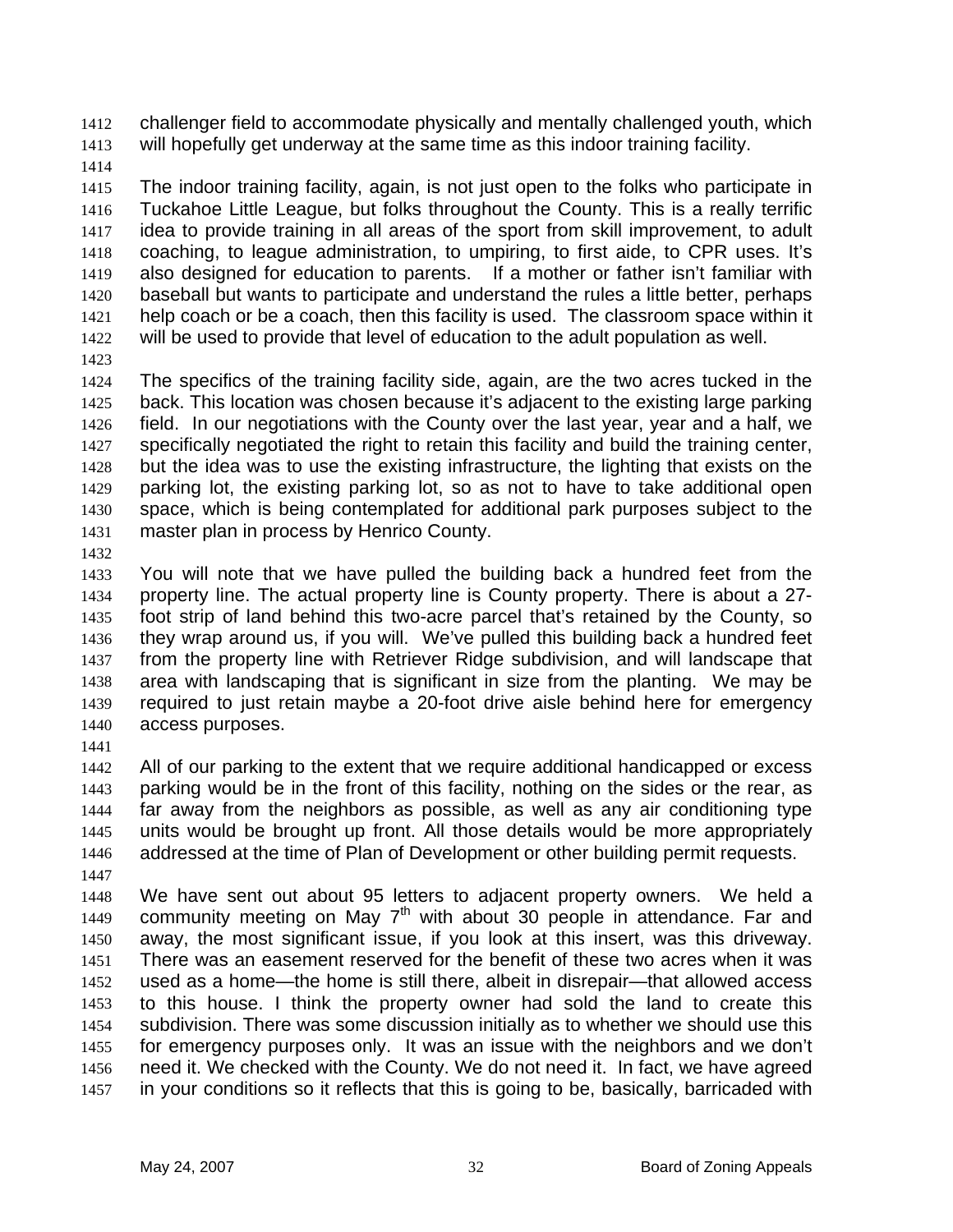landscaping, abandoned and not used, and planted over. We don't control the ownership of this little strip; that rests with the subdivision developer, so I don't I have the legal ability to tear up the asphalt that's there for the driveway. I would hope that perhaps that developer would work with the adjacent property owners, since there's no use for this little strip. We did assure people at that meeting, and will assure you and those in the audience, that we will not be using this in any way, shape, or form. It will be physically barricaded and planted with significant amounts of planting. 1458 1459 1460 1461 1462 1463 1464 1465

1466

1467 1468 1469 1470 1471 1472 1473 1474 1475 1476 1477 1478 I believe that all of your jurisdictional requirements have been met for you to approve this conditional use permit. The adjacent uses are active, outdoor recreational areas in a County park. We have shielded the impacts through the siting of this facility to take advantage of the existing parking, field, and lighting, thus preserving additional green space. We have pulled the building a hundred feet off the property line, which would be much more significant spacing than would be allowed in terms of the construction of an additional home or two that would be permitted in that area. We've provided and will provide significant landscaping across the back to further mitigate the visual impact of the facility to the neighbors. We are closing the existing drive. The facility will not be injurious to the health, safety, or welfare of residents due to the function and design. In fact, this promotes some additional educational opportunities for County youth.

1479

1480 1481 1482 1483 This is consistent with the surrounding uses as a park and I would suggest to you is less intrusive than the impact of additional ball fields would be on this piece, to adjacent neighborhoods, and significantly this use is consistent with the County's Land Use Plan for recreational purposes.

1484

1485 1486 Conditions have been suggested by the staff in your staff report to further mitigate any impacts, with which such conditions we are in agreement.

1487

1488 1489 1490 1491 1492 1493 1494 1495 1496 1497 The question before you this morning is really one of the appropriateness of use through the conditional use process, with further details as to actual construction, etcetera, being left to be pursued through the Plan of Development phase, permits, as well as the County's Master Plan for this site, which is about to be undertaken. We do have a petition signed by folks involved with Tuckahoe Little League and Tuckahoe Sports. We have over 1,000 signatures in support of this request, which I will give to Mr. Blankinship. We also have additional supporters here with us this morning in the audience to support our request. I also believe that Neil Luther, again the assistant director of Recreation and Parks, would like to say just a few words, as the County is a co-applicant in this request.

1498

1501

1499 1500 With that, I will be happy to answer any questions and I would respectfully ask that you approve this conditional use permit request.

1502 1503 Mr. Nunnally - Do you have someone else who wants to speak?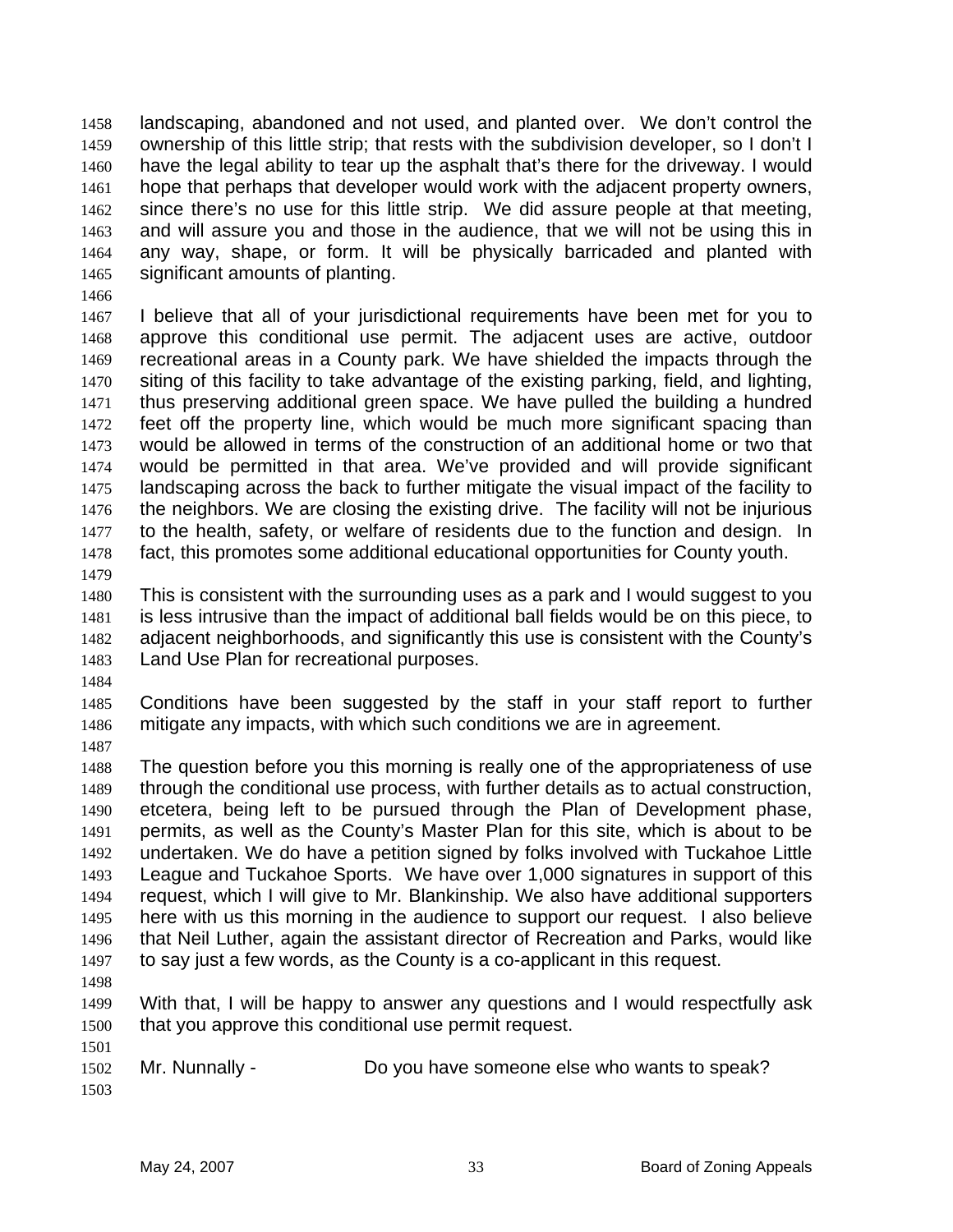Mr. Luther - Thank you very much, Mr. Chairman. My name is Neil Luther. I'm the assistant director of Recreation and Parks. I won't belabor the point, but I will just add that the County had been working a long time with Mr. Theobald as a representative for Tuckahoe Sports, Incorporated, and obviously, the eventual sales contract reflected a lot of hard work on both parties. We are in support of this as both an interested party and a co-applicant. We feel that the benefit to youth in both training and athletic opportunities supports our mission, so we are in support of this use. We feel it's consistent with the surrounding use as a park. I would also point out that as part of the actual covenant that was recorded with the deed that this is part of the burden property so that the restrictions that apply to park use in general, as far as prohibitions against alcohol, for example, and gambling apply to this property. We were very concerned about making sure that the training center parcel, if, for some reason, it were ever to change ownership would still be consistent with the mission of supporting youth activities and youth sports. Thank you very much. 1504 1505 1506 1507 1508 1509 1510 1511 1512 1513 1514 1515 1516 1517 1518 1519 1520 1521 1522 1523 1524 1525 1526 1527 1528 1529 1530 1531 1532 1533 1534 1535 1536 1537 1538 1539 1540 1541 1542 1543 1544 1545 1546 Ms. Harris - Excuse me. Could you spell your last name, please? Mr. Luther - The Sorry. It's L-u-t-h-e-r. Ms. Harris - Thank you. Mr. Nunnally - Anyone else wish to speak for the case? Is anyone here in opposition of the case? Ms. Harris - Thave some questions I want to ask. Mr. Nunnally - Ch, I'm sorry. Ms. Harris - The attorney, Mr. Theobald. Mr. Theobald - Yes ma'am. Ms. Harris - Ckay. Where is the cell tower located? Mr. Theobald - The cell tower is back in this area. You can't see it very clearly on here. By the concession stand. That was approved years ago by the Board. Ms. Harris - The footage of that, that height? Mr. Theobald - Ch, I think that tower was about 120 feet, if I'm not mistaken, 150 max.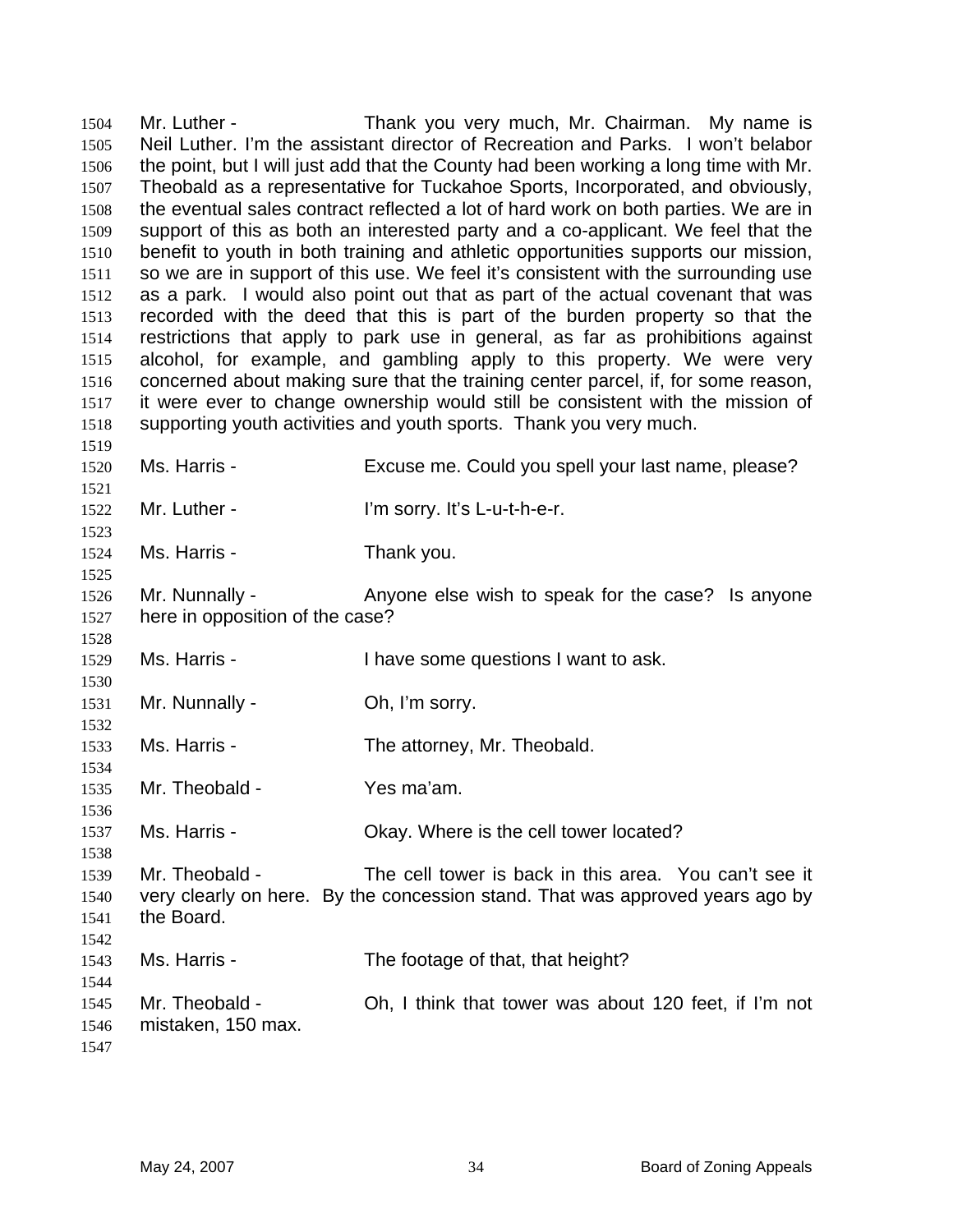Ms. Harris - The Right. I noticed that in the report that parking will be located away from the neighborhood in front of the facility. Can you point that out? 1548 1549 1550 1551 1552 1553 1554 1555 1556 1557 1558 1559 1560 1561 1562 1563 1564 1565 1566 1567 1568 1569 1570 1571 1572 1573 1574 1575 1576 1577 1578 1579 1580 1581 1582 1583 1584 1585 1586 1587 1588 1589 1590 1591 1592 1593 Mr. Theobald - Theobald - Yes ma'am. It's an existing parking field right here that serves the ball fields. Proposed parking is likely not needed, but the County asked us to provide some potential additional spaces in the event that it was required. Ms. Harris - The lighting, the new lighting that is being proposed, is that in accordance with the lighting that is already existing there? Mr. Theobald - Yes ma'am. Unless the County through the permitting process would require any security lighting along the sides, we have no need for any additional lighting other than what would serve this front entrance. There are no other entrances in this parking lot. Ms. Harris - So, we don't have lighting in the rear of the building? Mr. Theobald - We would not unless for some reason the police or fire department would require it. I don't think they would, and to the extent they do, they would allow us to reduce it to a security level at night. But I really don't know of any reason why there would need to be. Ms. Harris - The Motocopy Do you have a blueprint of this facility? Mr. Theobald - Theory is all do have some elevations showing the front of this facility, the rear with some planting schemes, as well as a side view. I will then give you another view. Ms. Harris - What is the height of that building? Mr. Theobald - It's restricted to no more than 45 feet in height, in accordance with the ordinance. Ms. Harris - Do you accept the conditions that are here? Mr. Theobald - Yes ma'am. We've been working with staff for some time and we do accept those conditions. You can see maybe a little better side view, Ms. Harris, on this drawing. This is a view looking down the rear, if you will, in terms of additional plantings, retention of existing trees, etcetera. This looks just like trees, but the idea is to visually—That's the point, exactly, to visually mitigate the impact from the neighbors, which I think is a better deal than another ball field over there probably. Ms. Harris - Chay.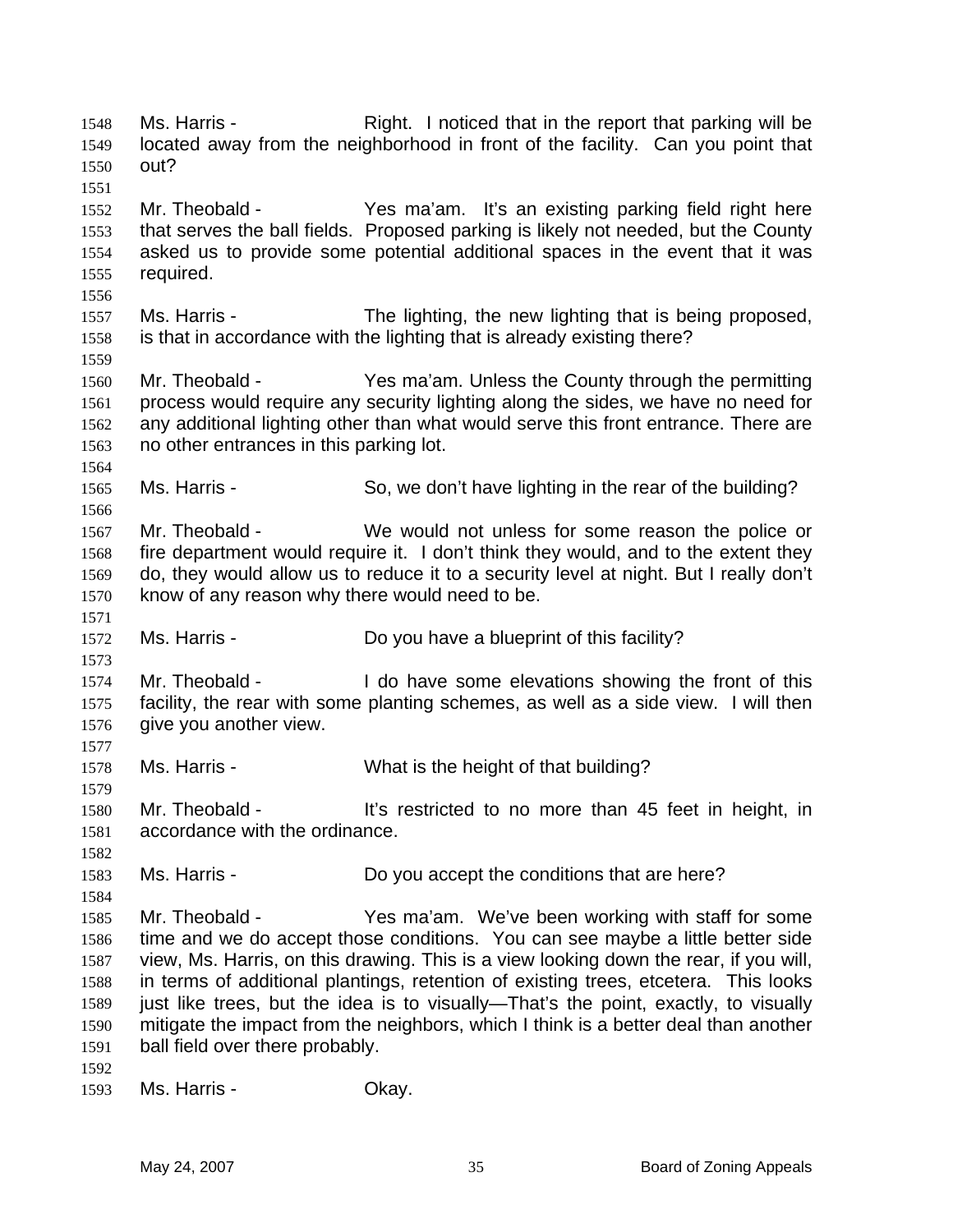1595 1596 1597 Mr. Nunnally - Any other questions? Is anyone here in opposition to this request? Please come forward, please.

1598 1599 1600 1601 1602 1603 1604 1605 1606 1607 1608 Mr. Webb - Good morning. My name is William Webb. I live at 11917 Bowerton Road. The back of my house connects with the easement that Henrico County owns. On the other side of the easement is where they want to put up this training facility. A couple of things, over the course of the last year, I've had countless conversations and lodged concerns with Tuckahoe Sports. Let me just back up for just a minute. Our house was built in 1991. We're one of the original houses there and we're on the other side of this driveway. It is a privately-owned driveway right now. It was put there strictly for the Wright family that owned the property behind us. They were landlocked and Gene Walden, who built our house, also put this easement, if you will, driveway so they can get out to Bowerton Road.

1609

1594

1610 1611 1612 1613 1614 1615 1616 1617 1618 1619 1620 1621 1622 So, although we've been hearing from Tuckahoe Sports that this road is going to be closed, the reality is nobody can tell us how it's going to be closed. They continue to use this issue of landscaping. They continue to say they're going to put trees up. You and I know that it takes years to build a nice fortress, if you will, around this property to prevent vehicular traffic and/or foot traffic coming through the community. We've had numerous conversations with Planning and Development. We talked to Mike Kennedy with Henrico County. We understand that this driveway cannot be used for incoming and outgoing traffic, period. It's 80 feet in length and 20 feet wide. The intention of that driveway should go away, period. Unless we do something to prevent vehicle traffic and/or foot traffic—Our concerns as a resident is what's going to happen is people will be coming down Retriever Ridge Road and parking in front of Barrington Road and accessing this driveway towards the facility.

1623

1624 1625 1626 1627 1628 1629 1630 1631 1632 1633 1634 1635 1636 1637 1638 So, I guess what I'm trying to tell you is that is a major concern for me because I'm on one side of the driveway. My neighbor, who is here, is on the other side of the driveway. The response we continue to get from Tuckahoe Sports is that they don't want to use it. We learned that during the last meeting on May  $7<sup>th</sup>$ . However, prior to that, their attorney sent a letter saying that the driveway would be used for fire and emergency. They have since retracted that statement during the May  $7<sup>th</sup>$  meeting. That's a really, really big concern of ours. I don't know if you're familiar with the Ukrop's Shopping Center around that area where Max and Irma's Restaurant is. If you go there during activities, there is parking in that parking lot. People use that to park their cars and they just walk over toward the field there. This access road will become a major concern for our subdivision, either coming down Retriever Ridge or through Kingcrest, which is the subdivision that connects Retriever Ridge. Both of those subdivisions are connected. I'm very concerned about the driveway. It's a private driveway so we're at a very difficult road here.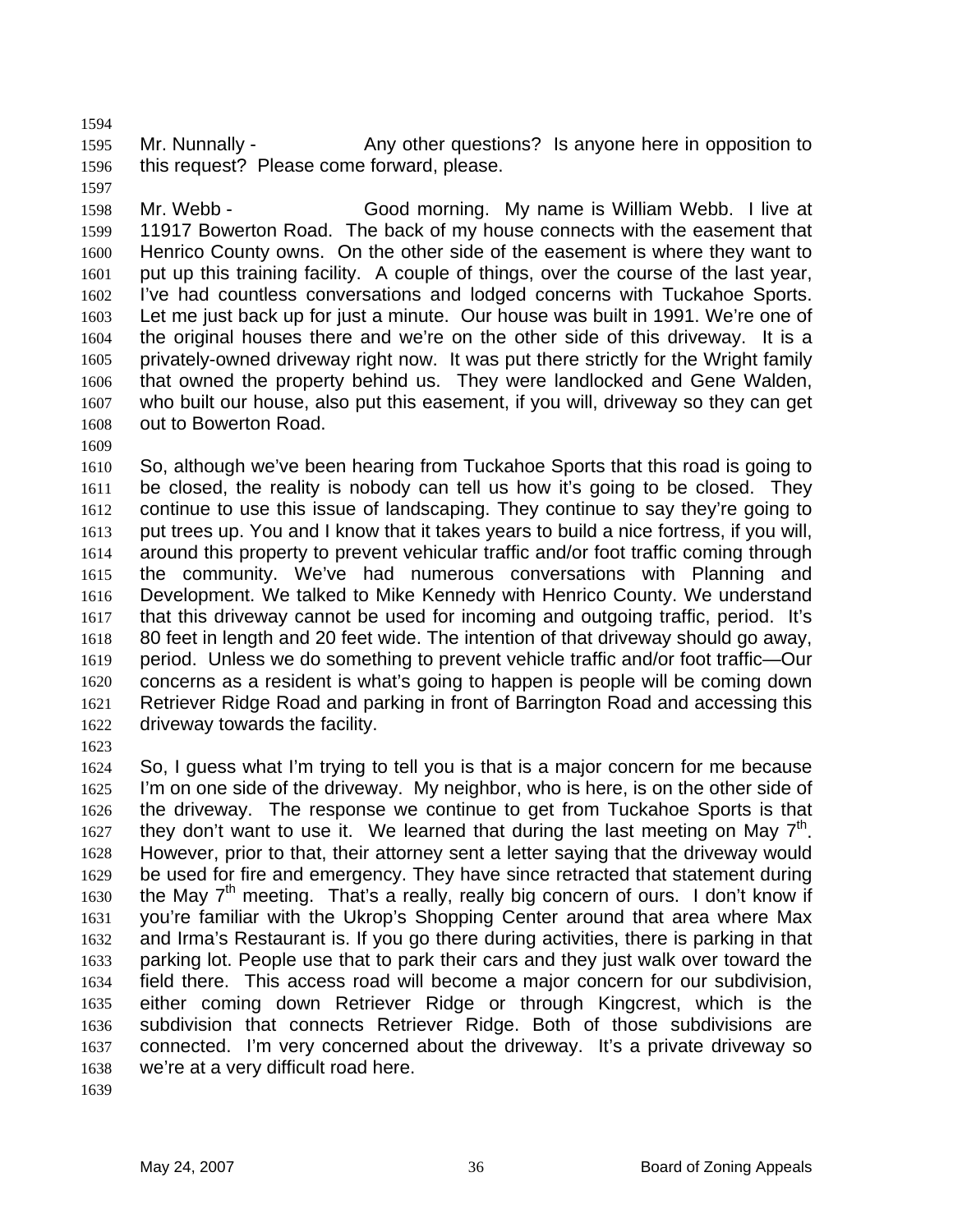My wife and I, we've made several contacts with Gene Walden. We actually spoke to him about 90 days ago and asked if he would be willing to sell that to us. To his surprise, I guess, he implied that he forgot he owned it. We sent a copy of our plat over to him so he could recollect his memory and we made several contacts with him, leaving phone calls at his home, and he's failed to return our call. In the meantime, we understand he owns it, based on this informal meeting that we had on May  $7<sup>th</sup>$  with Tuckahoe Sports outlining their 1640 1641 1642 1643 1644 1645 1646 1647 whole project here.

1648

1649 1650 1651 1652 1653 1654 1655 1656 1657 1658 1659 1660 1661 So, I'm very concerned, like I said; I keep reiterating this. Unless something is done to remove this road completely because the original intention of this road is no longer needed, it is not a landmark issue any longer, it needs to go away. I'm not quite sure what we can do. Tuckahoe Sports originally said it would be used for fire and emergency, but again, they've retracted that statement based on the last meeting. They have no use for it; they don't want it. And I understand their position. But again, how does that happen? If we don't, what's going to happen is my house sits right there on Bowerton Road, that whole front of that road will become a parking lot for parents coming down Retriever Ridge Road to pick up their kids from behind my property, or there will be a tremendous amount of foot traffic through this driveway. Our property line goes right up to that driveway. We have concerns about kids; we concerns about families and pets and everything else coming through that driveway to gain access to the training facility.

1662

1663 1664 1665 1666 1667 1668 1669 1670 1671 1672 1673 Aside from that, I will tell you that I think it's a great idea. I think the training facility is a great idea; it's just in the wrong place. In light of the fact that there's 67 acres here, somewhere along the 67 acres they could put this facility that would have less impact to the Retriever Ridge subdivision, Retriever Ridge East, and to the Kingcrest subdivision. I personally believe just swapping two acres with Henrico County and put it somewhere else, because I think it's a great idea. There's a great need for it. I'm not implying, that we don't need it, I'm just opposing that it's going to create a lot of problems for the homeowners in front of that facility, which there's five or six homes. What do we do after the fact if we have these countless cars parked and foot traffic, and one thing after another? Our hands are tied.

1674

1675 1676 1677 1678 1679 1680 1681 1682 1683 Aside from that, we keep hearing about lighting and air conditioning use. One thing I want to make perfectly clear, and we learned this, it's a 30,000-squarefoot building, 45 feet high. That's a big building. Although they're proposing to bring it back 100 feet, it would still obviously be heard, as we do hear some of the activity now. We're not opposing that; I think it's a great idea. But we're very concerned about the noise level of this 30,000-square-foot building, and 45 feet high. That's a big building. That's not just a 2500-square-foot home. Although they're sharing some concerns about that and they're proposing to do a lot of good ideas about that, I'm very concerned about that.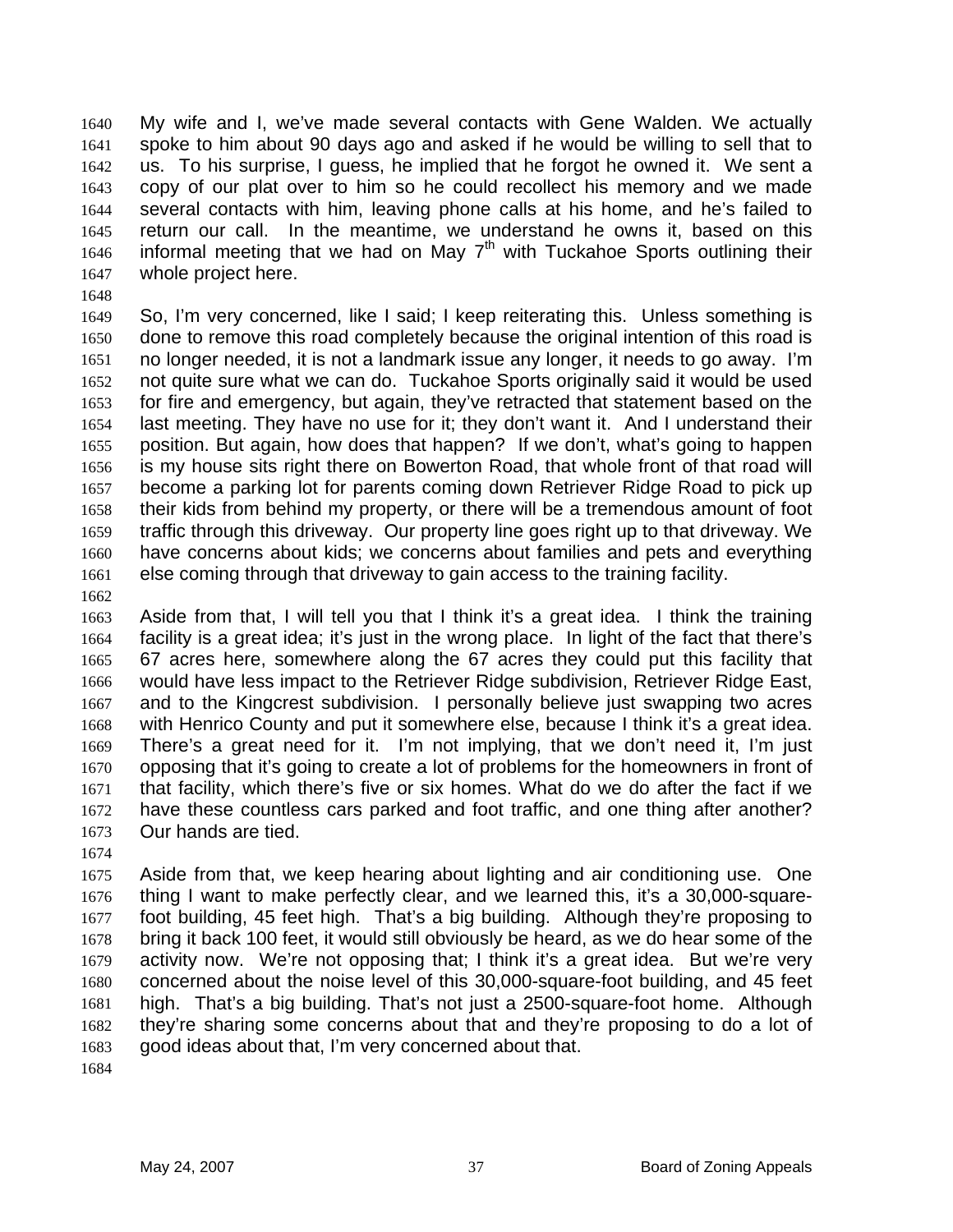I'm the president of a restaurant company and I'm up fairly early in the morning, and I also go to bed fairly early at night and a lot of the residents do in that same area. I don't know what the time restraints are as far as the activity is concerned, but I've heard different things over the course of the last 90 days, 180 days. I don't know how late they can be back there. I don't know what the situation is as far as those things are concerned. 1685 1686 1687 1688 1689 1690

- 1692 1693 1694 1695 There's also some concern about the air conditioning units and I guess there's been some talk about moving them to the front of the building and completely insulating part of it and pushing a lot of it inside the ground, maybe a part of it. I'm not quite sure what the answer is there.
- 1696

1691

1697 1698 1699 1700 1701 1702 1703 1704 1705 1706 1707 1708 1709 All I'm saying is, I'm not objecting to the idea of this, I'm just objecting to the location. I think it's clearly a major concern for those subdivisions for the increased traffic and foot traffic coming through there. One thing I do want to mention to you is my wife. She's not here, obviously, today, but we've had several conversations with Mike Kennedy. Apparently, Retriever Ridge cannot support, engineering wise, [unintelligible] for additional traffic and that's a major concern if we don't address that access or any access point. After the facilities building, five years down the road they decide they want to come down a little further down into Kings Crest. There's an area there. We understand in talking with Planning that those roads weren't engineered for additional or heavy additional traffic. We've got all these concerns we've got to talk about and I'm just going to end it here and see if you have any questions for me and then turn it over to the people behind me.

1710

1711 1712 1713 1714 1715 1716 1717 1718 1719 Mr. Blankinship - I'd just like to clarify that what you see on the screen right now is the most current plan and that's not even a week old, I don't believe. It's more current than what Mr. Theobald had in his own presentation. Mr. Theobald provided this to us within the past week. Based on our ongoing discussions with fire and rescue, fire has given up on the idea of having that as a fire lane. They said they don't need it as long as they have a fire lane going around the building. So, we asked them to revise the plan showing that drive completely removed and replaced with landscaping. Now, the portion that is on Mr. Walton—

- 1721 Mr. Webb - **It's Walden**.
- 1722

1720

1723 1724 1725 1726 1727 1728 1729 Mr. Blankinship - The portion on his property you'll have to work out with him, how to get rid of. Tuckahoe Sports does not control that; the County does not control that. At the worst, it would go up to that property line and then end, as you see here. They're going to tear up what's there and replace it with landscaping. Now you're right, that landscaping is not going to grow overnight. It will take a period of time for the landscaping to become established, but that's just part of life. There won't be any vehicle traffic for sure, and once the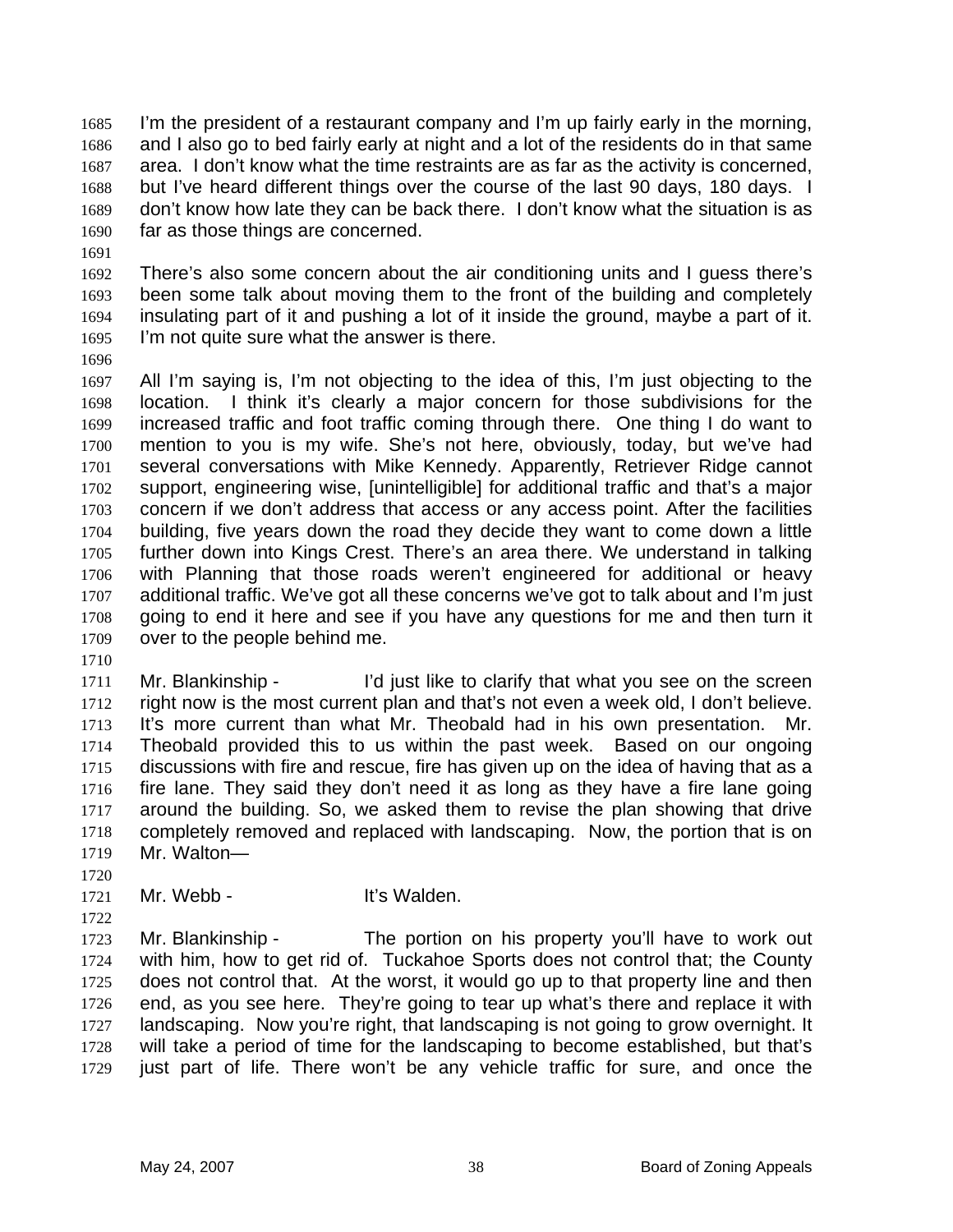landscaping is established, there won't be any foot traffic. There are other ways to discourage foot traffic with fences and signs and so forth. 1730 1731 1732 1733 1734 1735 1736 1737 1738 1739 1740 1741 1742 1743 1744 1745 1746 1747 1748 1749 1750 1751 1752 1753 1754 1755 1756 1757 1758 1759 1760 1761 1762 1763 1764 1765 1766 1767 1768 1769 1770 1771 1772 1773 Mr. Webb - I'm a little bit lost, Mr. Blankinship. When you say it's going to be—That driveway comes back 80 feet and there's about 20 feet that the County owns. When you say it's going to be torn up, what does that mean? Right now, you can take a car through there. Obviously, it was a driveway for the previous owner. Anybody can drive back there. So, what you're saying to me in the development of this project, even though the driveway's there, there's no way that a vehicle can access that— Mr. Blankinship - It will remove the asphalt. They will break it up, dig it up, and haul it out, and plant in its place. Mr. Kirkland - The land that is owned by Tuckahoe Sports, they will dig it up. The land that's between your home and your neighbor, that's private so therefore you need to talk to your developer or whoever's in there to purchase that. Mr. Webb - Ckay. Mr. Kirkland - Tuckahoe Sports can touch it; Henrico County can't touch it. Mr. Webb - Right. Mr. Blankinship - But from the property line onto this property it will be gone. Mr. Webb - That was, frankly, one of the concerns that I've had. I've been talking Michael Toole; he's the executive director. I suggested six months ago when talking with him, that we do curbing or we put a fence up of some sort until we get to the idea of who owns this driveway and how can we get rid of it. Mr. Blankinship - That has been a moving target on our side. We were trying to keep it as an emergency access. Just in general terms, we like to have emergency access wherever we can. Mr. Webb - Right. Mr. Blankinship - But in this case, we've given up on that, in deference to the homeowners.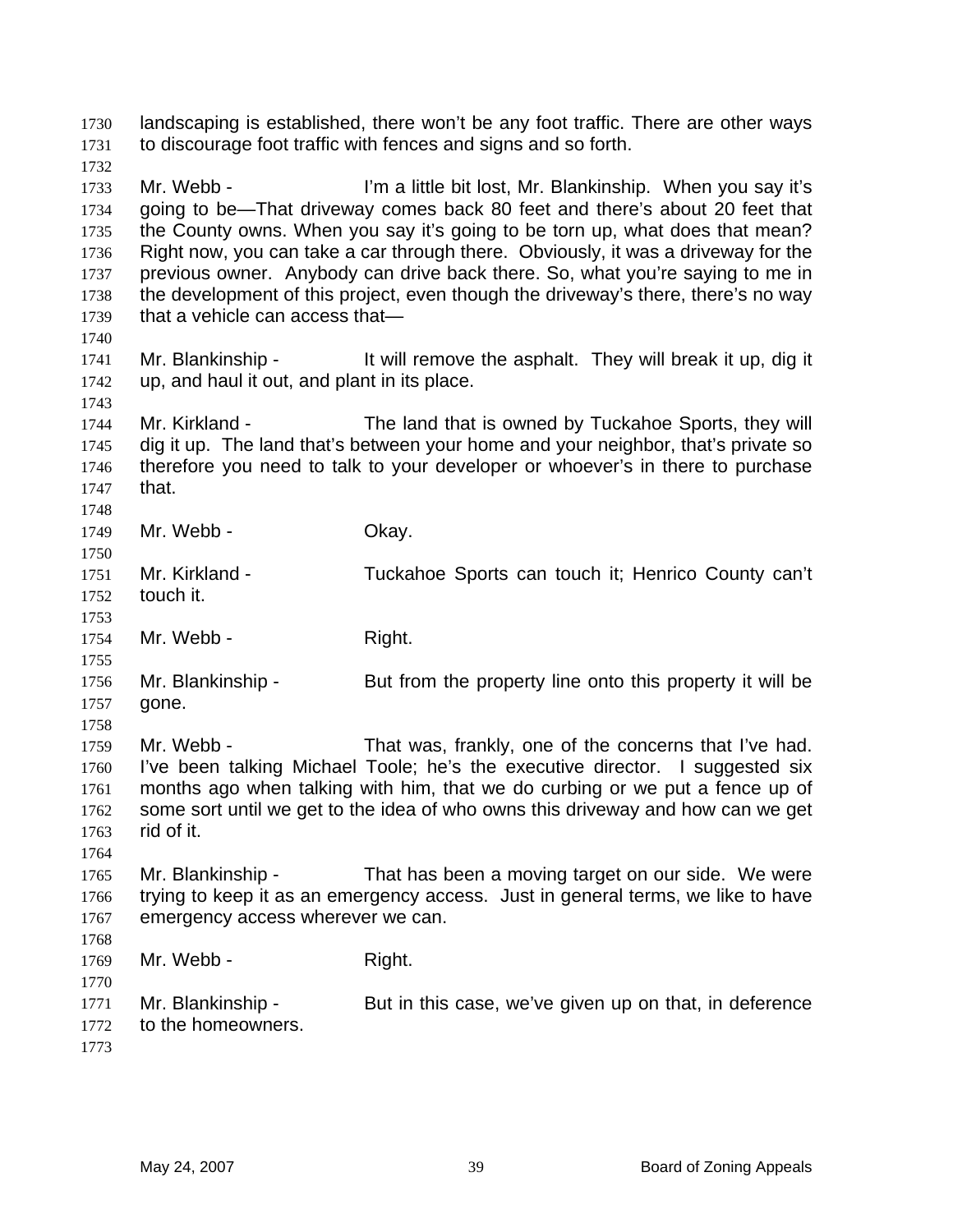Mr. Kirkland - Also in our report here in just seeing one of the conditions, and it's condition 7, is to eliminate that access. That will go with the permit, if it is approved. The hours of operation are also listed there, too. 1774 1775 1776

1778 1779 1780 Mr. Blankinship - 8 a.m. to 10:30 p.m. would be the legal constraint on them. Now, they can close earlier than that, but 10:30 would be the latest that they would be allowed if this permit is approved as drafted.

1782 1783 1784 1785 1786 1787 1788 1789 1790 1791 Mr. Webb - We brought this up as an option in the informal meeting on May  $7<sup>th</sup>$  with Tuckahoe Sports—Why not move it? What's the objection to moving it to another part of those 67 acres where it has less impact to the residents? We were never given an answer to that. Like I said, we all, I think—And I'm not going to speak for the people behind me; I'm going to speak for myself. I think it's a great idea, but I think it's in the wrong place. I'm just very concerned about the impact that those subdivisions are going to have and be affected by this whole facility. I want that as a matter of record. I just hope that you will consider that in your decision and think about maybe moving this into another part of these 67 acres.

1793 1794 1795 1796 1797 1798 1799 1800 1801 1802 1803 1804 1805 1806 1807 1808 1809 1810 1811 1812 1813 1814 1815 1816 1817 1818 Mr. Nunnally - All right, thank you, Mr. Webb. Ms. Harris - Thave a question. What's your last name, again, please? Mr. Webb - I'm sorry, W-e-b-b. Ms. Harris - Webb, okay. Mr. Webb - Yes. Ms. Harris - Mr. Webb, how long have you been a resident of this area? Mr. Webb - Since 1991. Ms. Harris - Chay. Mr. Webb - We were one of the first houses that was built right there on Bowerton Road. Ms. Harris - So, you were aware of the complex there when you purchased your house. Mr. Webb - I'm sorry, what complex?

1777

1781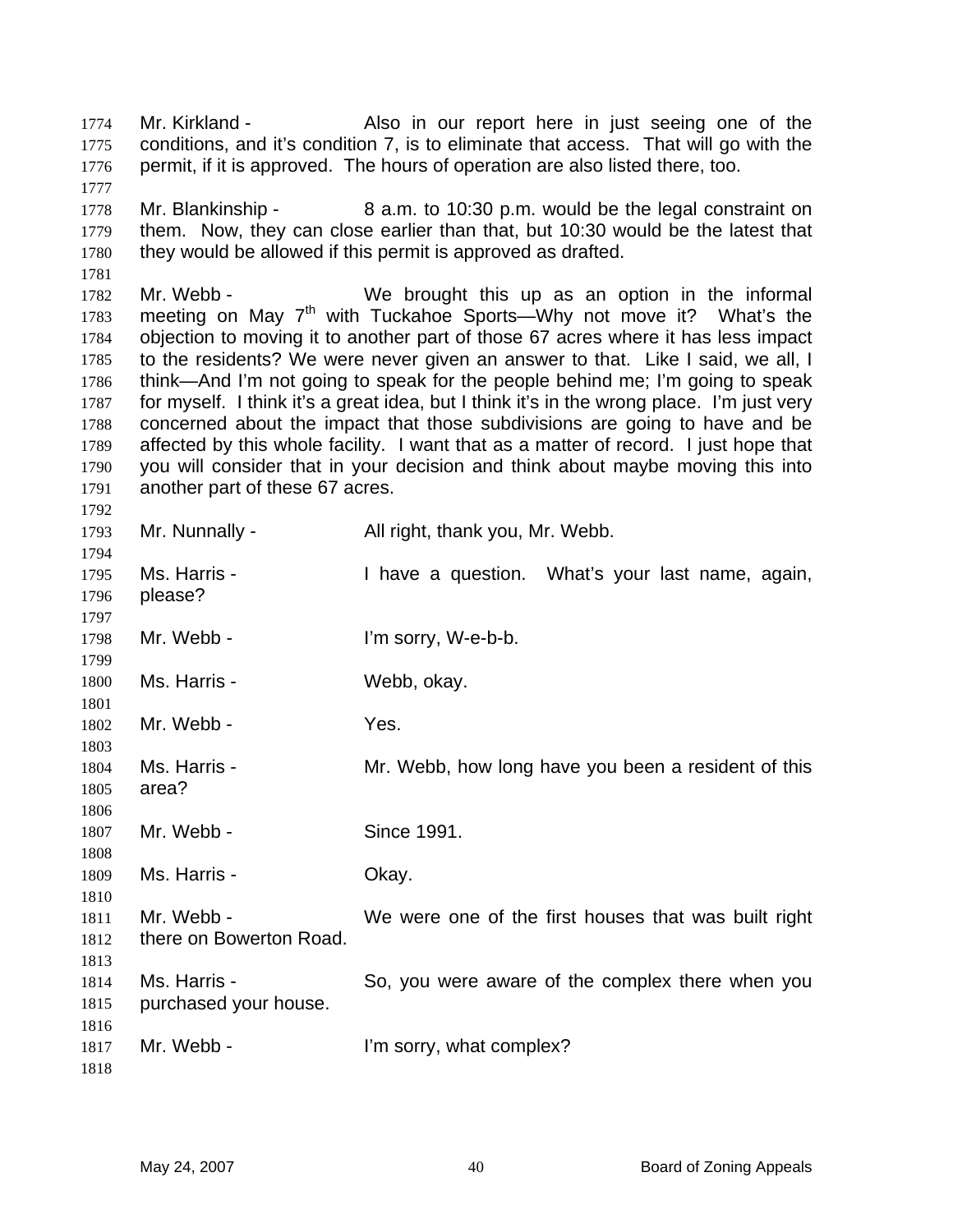Ms. Harris - You were aware that that was a sports complex when you purchased your house. 1819 1820 1821 1822 1823 1824 1825 1826 1827 1828 1829 1830 1831 1832 1833 1834 1835 1836 1837 1838 1839 1840 1841 1842 1843 1844 1845 1846 1847 1848 1849 1850 1851 1852 1853 1854 1855 1856 1857 1858 1859 1860 1861 1862 1863 1864 Mr. Webb - No ma'am. When I purchased the house, there was house that was behind us. It's called the Wright family. They lived in that house for a while. Ms. Harris - That was 60-some acres around you and you were not aware. Mr. Webb - Ch, I'm sorry. When you said that, I thought you were referring to this training facility. Yeah, absolutely. Ms. Harris - Chay. Mr. Webb - I did not know about this training facility until just recently. The two acres that Tuckahoe Sports wants to retain, and obviously still has the ownership, was a two-acre parcel that housed a house, a residence. Of course, parks and all around it, and the Little League and all that, yeah, of course we were aware of it, yes. Ms. Harris - The Music of this the picture up here, the street we've been talking about? Can you put that up so we can see, please? Mr. Blankinship - That's from the Tuckahoe property looking out. You want to go to the entrance photo? That's from the street looking in. Is that your house? Mr. Webb - That's my house. Ms. Harris - Okay. We understand from the condition that if this were approved, that this street would be closed. Mr. Blankinship - What you're looking at right now would exist. Would you go back to Photo Drive, Paul? The grass or gravel portion of that would be removed. I'm not sure exactly where the property line is relative to the end of the asphalt. In the box? Okay. It would cut off right there, then, at that box. The asphalt where the cursor is right now would be removed and all of this gravel. Mr. Webb - I believe on the other side of that box is the 20 feet of easement. Mr. Blankinship - Go back to the other entrance. Mr. Webb - Ckay. That's a better picture.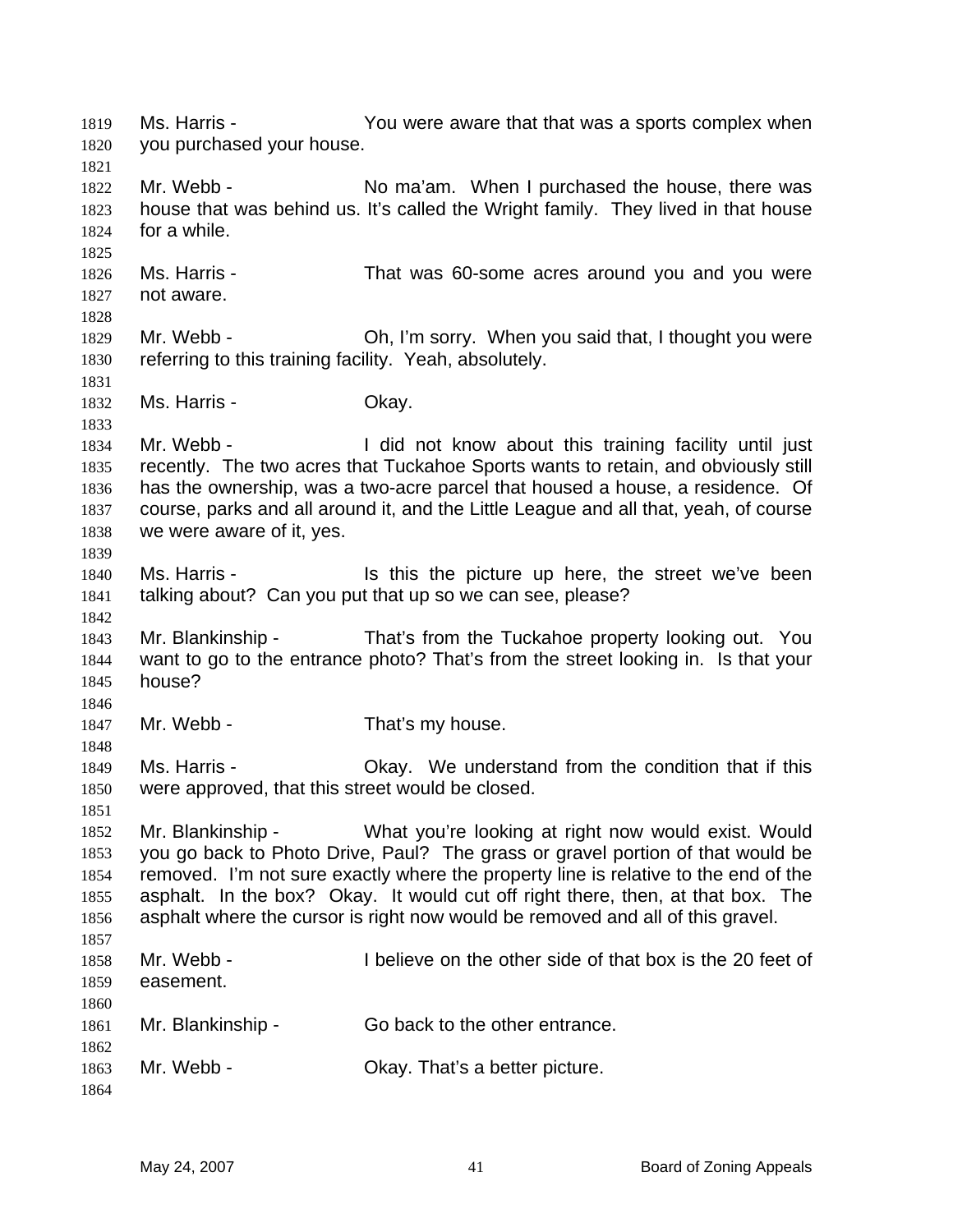Mr. Blankinship - That portion belongs to Mr. Walden, not to the County and not to Tuckahoe. 1865 1866 1867 1868 1869 1870 1871 1872 1873 1874 1875 1876 1877 1878 1879 1880 1881 1882 1883 1884 1885 1886 1887 1888 1889 1890 1891 1892 1893 1894 1895 1896 1897 1898 1899 1900 1901 1902 1903 1904 1905 1906 1907 1908 1909 1910 Mr. Webb - Correct. That goes back 80 feet roughly. Ms. Harris - What are Mr. Walden's plans? Mr. Blankinship - He didn't even know he owned it, apparently. Ms. Harris - Ckay. Mr. Webb - That's a million-dollar question. I wish he would return our phone calls. Thank you for having me and I appreciate the opportunity to speak in front of you. Ms. Connolly - Good morning. I'm Patty Connolly. I'm on this side of the driveway. First of all, none of the neighbors have anything against this facility. It's a wonderful thing. The problem is, think if you lived in this house or this house, and if you flip to that second picture that you were just showing, the backside of this driveway. The facility is going to be right where that little hand was. That's where they're planning on putting that facility, a 30,000-square-foot, 45 feet, which if my math is correct is four stories, right there in those bushes. I asked at the last meeting—Mr. Theobald just slipped a little while ago and made the comment about the access road being emergency. That's been cleared up. The other problem, I asked him—and he was very honest with me. I said, "Why are you using this 2-1/2 acres?" His answer to me was, "Because it's already cleared." There's no reason why they couldn't go a little further in. If you look at the property, there's a huge amount. How long does it take to clear trees? That's not a good answer, "because it's already cleared." That's my thing. If you look at what you're saying about Mr. Walden, he hasn't returned phone calls. The County doesn't own it, he owns it; we don't own it. If you'll flip back one more time to the front of the driveway. That's the house that's there now. Realistically, if you look at this, would you not, if you have little children, walk down that driveway to go to that facility that's only a hundred feet back versus drive all the way around to either Tuckahoe Drive or the new facility that they're planning on building to get to the facility? The foot traffic, we have some now to the ball field. Personally, I'd rather put a ball field back there. I love hearing the kids play ball at night or during the day. It's not as intrusive as a 30,000-square-foot building. My main thing is blocking it off. There's got to be a way. We keep hearing, "We may do a fence, we may do this, we may do that." How long does it take a tree to grow? Are the landscapers going to be able to put trees and bushes in large enough to discourage the foot traffic? Is the back of that building completely blank? Are there no windows? How is the back of that facility going to be built so that four-stories high people are not hanging in your windows, basically. It is completely blank on that back? That's the front, isn't it.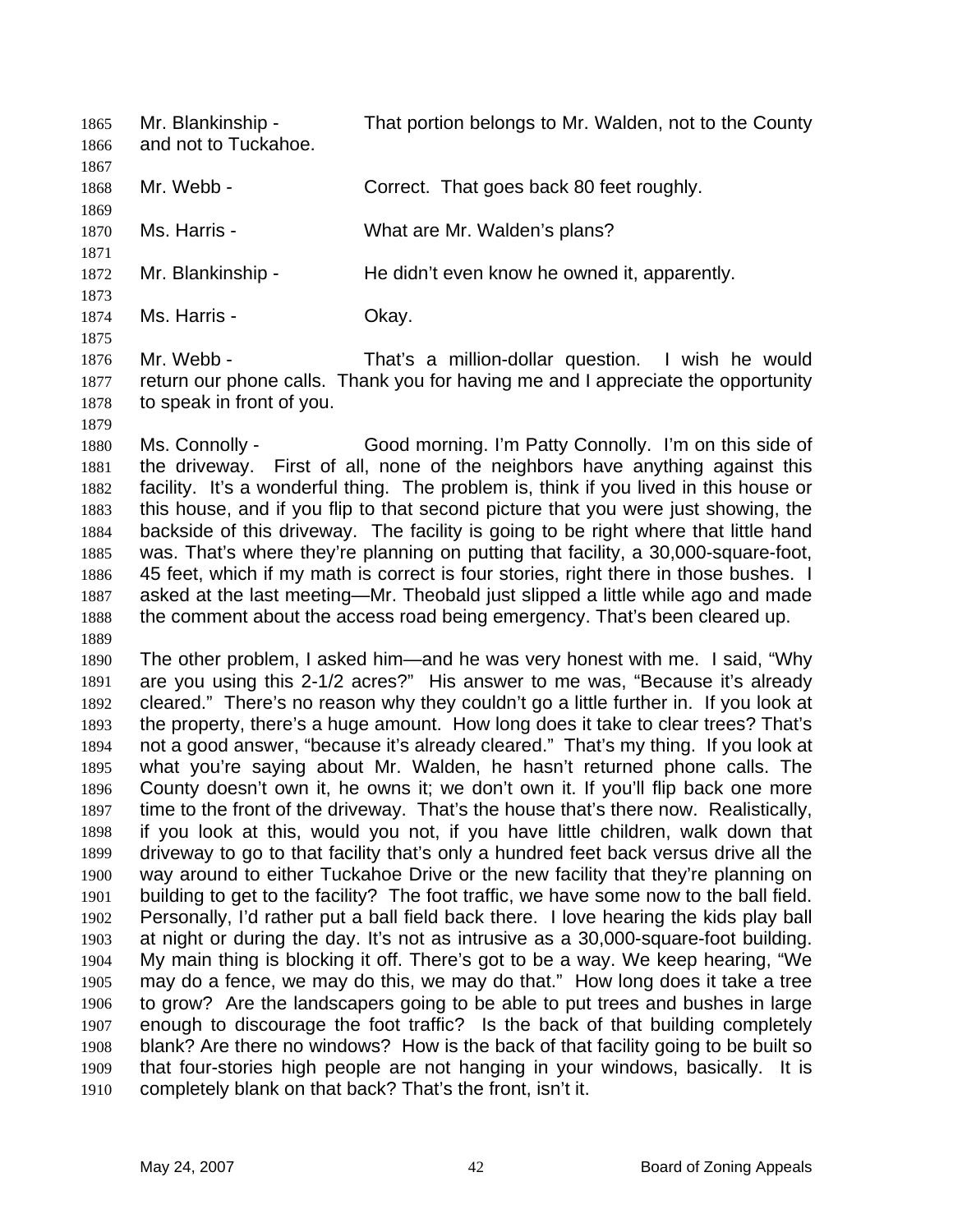1912

1911

1913

1934

1936

1950

1952

1954

Mr. Blankinship - So, there are some windows.

1914 1915 1916 1917 1918 1919 1920 1921 1922 1923 1924 1925 1926 1927 1928 1929 1930 1931 1932 Ms. Connolly - Yeah. And if it's over two stories—I have a singlestory rancher. The Webb's have a two-story building. If nothing else, if they're determined to put it there, can they make sure it's not more than two stories? How large of a tree is going to be able to keep people from looking in your windows? Like I said, the facility is an excellent idea. I just don't see why they can't go further back into the woods close to the driveway, the way that rolls. They could go back a little bit further. The fact that it's cleared is not a good reason to put a facility right behind the houses. You're talking about a nature trail in a park? You could run that nature trail in the park all the way back and then put the facility in. That's my only complaint. I would like to know as far as the building, what they're going to do to keep our privacy and, as far as the driveway's concerned, if they're going to do a fence. They keep flip-flopping a little bit on that. If you come out to the subdivision and think of yourselves in those houses—We were told it was wetlands behind my house and it wasn't going to be developed. But behind the Webb's house, there was a private residence and we never thought that we were going to have a four-story building behind it. That's my thoughts, why could they just not move it in a little bit versus using the convenience of, "it's already cleared."

1933 Mr. Nunnally - Thank you, Ms. Connolly.

1935 Ms. Harris - **Do you have a lot of foot traffic now**?

1937 1938 1939 1940 1941 1942 1943 1944 1945 1946 1947 1948 Ms. Connolly - Parents and children, well they try—Tuckahoe tried to discourage it by putting a mound of dirt back in the woods, and that just brought skateboarders in. Because it's a driveway, they go back. They've made a little footpath back to the ball field. During the summer, 10, 15 people a day maybe. And that's to get back to the ball field, which is further back than this is. I can't imagine. Like I said, they skateboard back there now. The "No Trespassing" signs haven't done anything. They still walk back and walk over the mound of dirt and go on to the ball fields. With this facility being right in the back yard— Like I said, how long does it take to plant a tree? How large of a tree can you plant? I suggested holly bushes, but they just kind laughed at me. That's our main issue, this being right behind our houses. Any other questions?

- 1949 Mr. Nunnally - Thank you ma'am.
- 1951 Ms. Connolly - Thank you.
- 1953 Mr. Nunnally - Next.
- 1955 1956 Ms. Estep - My name Paulette Estep. I'm a resident of Retriever's Ridge. I live at 2526 Retriever's Ridge Road, about a half a block away from the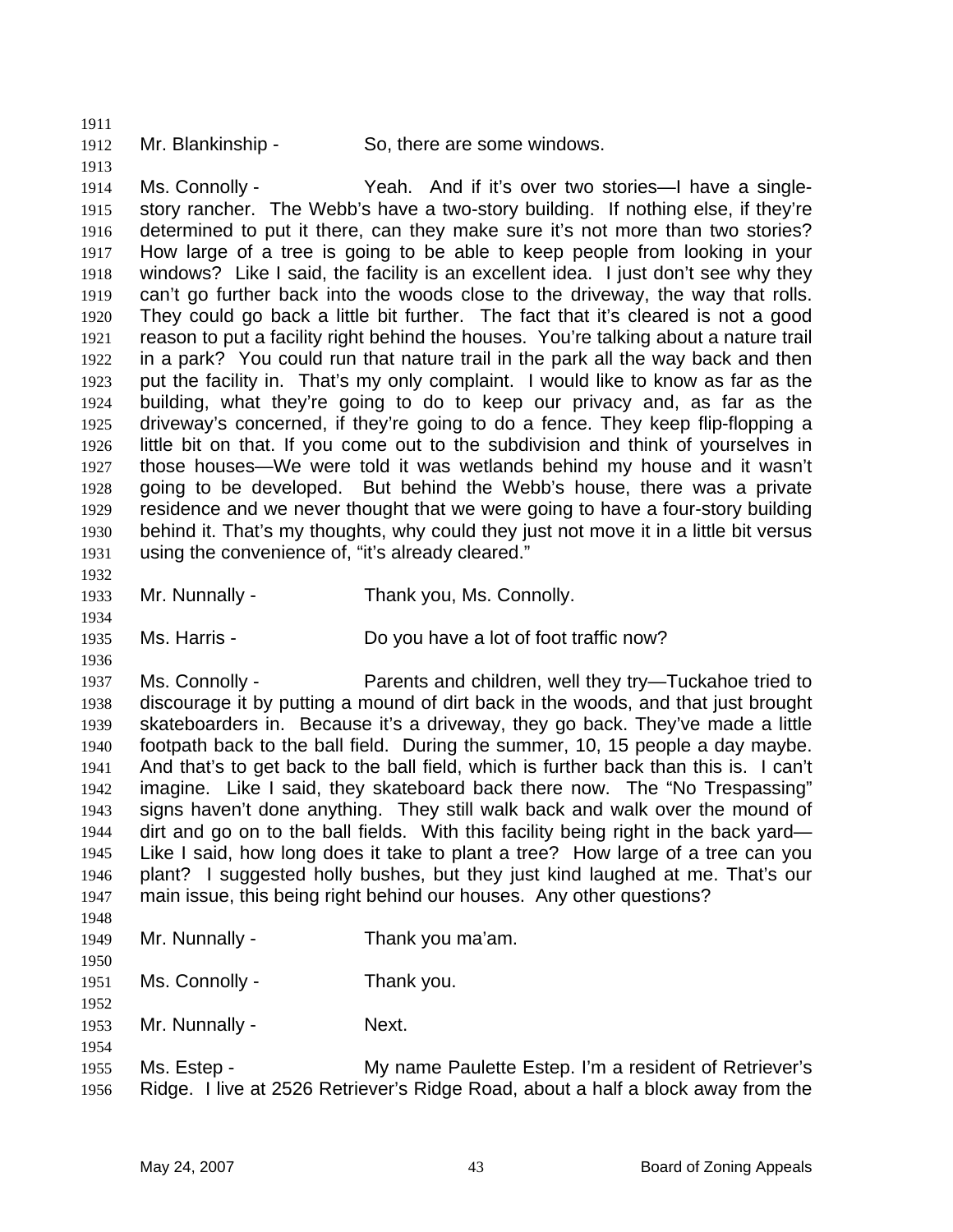area that is in question. I'm not opposed to an indoor training facility. Again, I'm with the other neighbors; I think it's a wonderful idea. I object to the location and the invasiveness of this facility, its impact on the community, especially the three houses directly behind it. I think it's unfair to those residents to erect a four-story building right behind their homes. It will take, basically, decades for the plantings to fill in to cover probably only a portion of the building; 45 feet is very tall. I have three different measurements for the size of this building. I've heard 30,000 square feet, I've heard 25, and I've heard 50. There seems to some variables. There's also a variable on security lighting and lighting at the back of the building. We're told it may not be necessary; we have no guarantees. Lighting is very invasive. 1957 1958 1959 1960 1961 1962 1963 1964 1965 1966 1967

1968

1969 1970 1971 1972 1973 1974 1975 Also, [unintelligible], this building or a baseball field. Whose decisions are those? Is this a threat, if we don't accept this, we're going to be punished by someone erecting a baseball field that will be supposedly more invasive? I disagree with those. We would have the same privileges to object or approve a baseball field as well as this humungous building. Again, great idea, not a good location. Also, it's a strange thing to me that this is a privately-owned building. Is that correct? Will this be a privately-owned business?

1976

1977 1978 Mr. Blankinship - It's a not-for-profit corporation.

1979 1980 1981 Ms. Connolly - But it is privately owned in a public park. I don't think that's a very good idea as well. This is also opened up to the entirety of Henrico County, is that correct?

1983 Mr. Blankinship - Yes ma'am.

1984

1982

1985 1986 1987 1988 1989 1990 1991 1992 Ms. Connolly - That's a tremendous amount of traffic on residential roads. This will not have an impact just on the neighbors of Retriever Ridge, Kings Crest, and Retriever Ridge East; this will also impact Copperas Creek as well, residents along Ridgefield Parkway. We really have no time guarantees on an access to the John Rolfe Parkway adjacent to the triangular piece of property adjacent to the Ukrop's Shopping Center. There are too many variables. This is not a large parcel of land and I really don't think it's designed to accommodate this facility.

1993

1994 1995 1996 1997 I don't have any other points to say other than I would like to very quickly read a short response I received from Tuckahoe Little League to some of the concerns I voiced, to the community in an effort to make people aware of what it going on in their backyard.

1998

1999 2000 2001 2002 "Finally, the real disappointment stems from the lack of support you, Paulette, provide this project, realizing your children appear to have enjoyed several years of playing baseball, softball at this park and probably will enjoy a few more since Christopher is only 12." Christopher is my youngest. "I believe his registration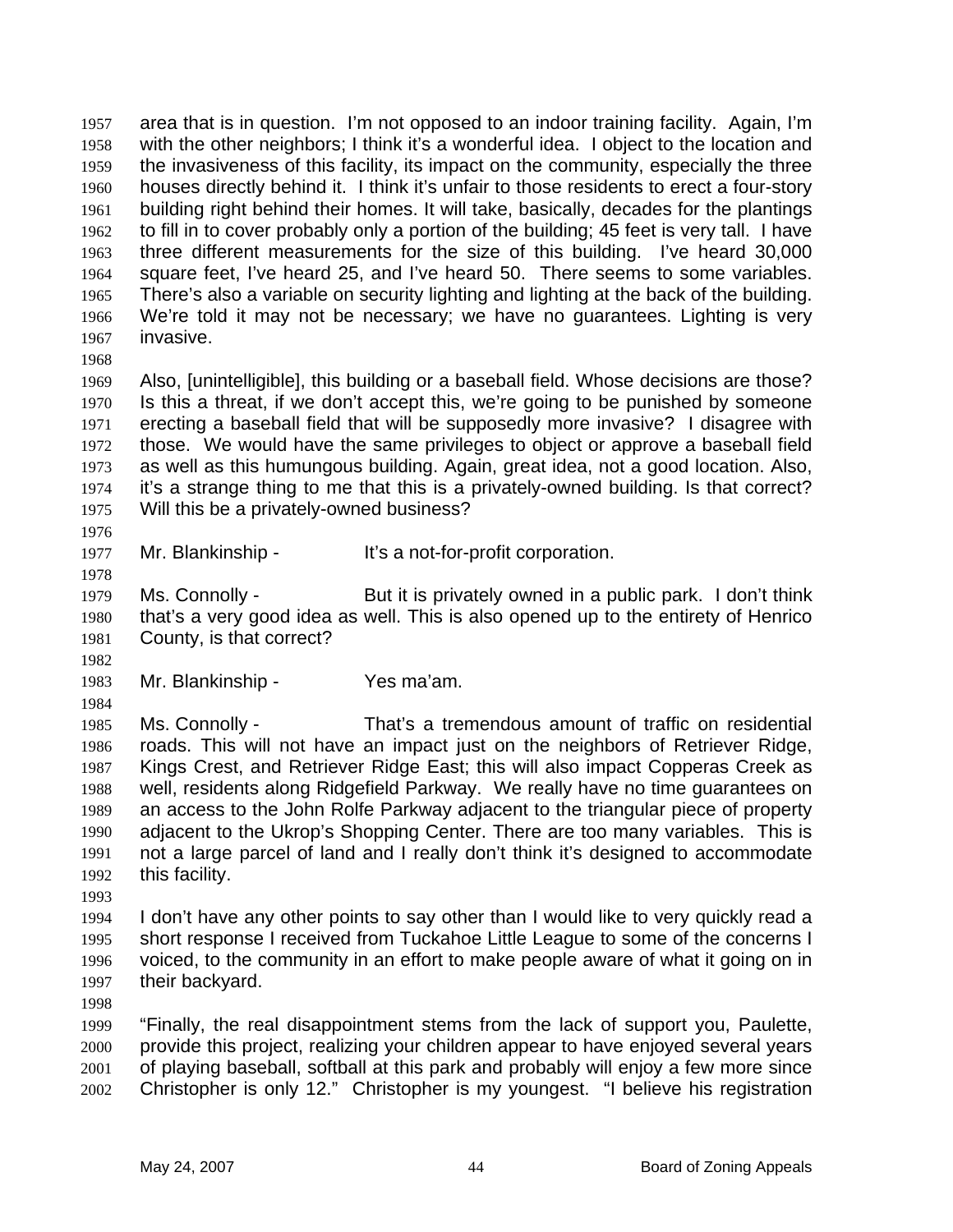fee of \$145 for 2007 was paid by the Best Buy Scholarship," which I appreciate. "I nominated him for this opportunity since I was aware of concerns you have had in the past with registration fees," which means I'm a single parent and have in the past been financially challenged and requested assistance. "It's disappointing to know this does not appear to be appreciated since you choose not to support this unique opportunity planned for the park." 2003 2004 2005 2006 2007 2008 2009

2010 2011 2012 2013 2014 2015 2016 2017 2018 2019 2020 2021 This isn't true. Yes, my family has benefited from the Tuckahoe Little League. Yes, I am a single parent; I have been financially challenged. We have accepted scholarship funds in the past. We've also given of our time. I have volunteered. I have purchased Braves tickets. I have also paid registration fees. I've also put money in for other parents and other issues, being a team parent for many years. I think this is a very unfair use of leverage. Because I've accepted scholarship fees, I feel that I still retain my rights to freedom of speech. I do object to this building in our community. It is invasive. It is much too large for the area and it needs to be relocated. I'm wondering if Tuckahoe Sports, Incorporated has even examined the possibilities of relocating this facility to the former Winn Dixie grocery store shopping center, if it has not already been purchased or renovated.

2022 I thank you for your time.

2023

2025

2027

2034

2024 Mr. Nunnally - Thank you, ma'am.

2026 Mr. Blankinship - Thank you, ma'am.

2028 2029 2030 2031 2032 2033 Ms. Paige - Good morning. I'm Mary Paige. I also live in Retriever's Ridge. We already have a lovely view of the cell phone tower that's in the middle of the facility that none of us knew about until it went up, and now we're going to have a lovely view of a 45-foot-tall structure when everything around it is one and two-story. I'm concerned that its height is completely out of balance with what's already in the surrounding area.

2035 2036 2037 2038 One of my questions is what would prevent Mr. Walden from selling the driveway that's between the two homes to Tuckahoe Little League because they own the Wright property. They retained ownership of the Wright property, correct?

| 2038 |                               |                                                    |
|------|-------------------------------|----------------------------------------------------|
| 2039 | Mr. Blankinship -             | That's what [unintelligible].                      |
| 2040 |                               |                                                    |
| 2041 | Ms. Paige -                   | Who owns the land that was the Wright property?    |
| 2042 |                               |                                                    |
| 2043 | Mr. Blankinship -             | Tuckahoe Sports, Inc.                              |
| 2044 |                               |                                                    |
| 2045 | Ms. Paige -                   | Okay. So, Tuckahoe Sports, Inc. owns it. The house |
| 2046 | and the land that it sits on. |                                                    |
| 2047 |                               |                                                    |
| 2048 | Mr. Nunnally -                | [Unintelligible.]                                  |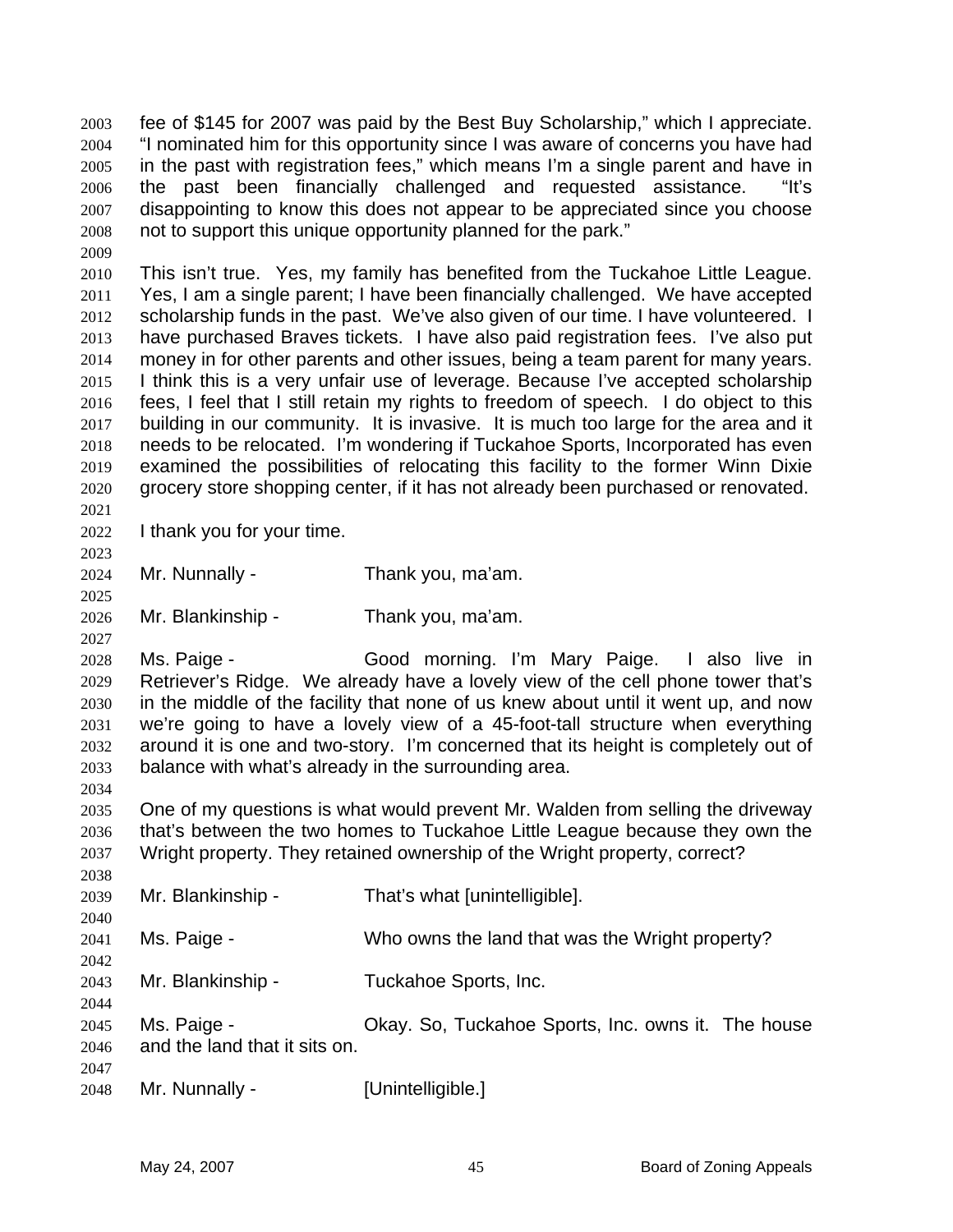2050 2051 2052 2053 2054 2055 2056 2057 2058 Ms. Paige - What if Mr. Walden decided to sell it to them? Now everyone's in a position of realizing they can't do anything about the driveway. So, we have an issue that they can plant everything they want and say there will be no access, but if Mr. Walden decides to get rid of that land and refuses to sell it to the two landowners on either side or one of the two landowners, he could turn around and donate it—and he's been known to do this—to donate the land to Tuckahoe Sports, Incorporated, who could then allow that to be an access. So, part of our thinking is correct, that there is a danger in that becoming an access.

2060 2061 2062 Mr. Kirkland - The Ma'am, if you'll look at the conditions, #7 prevents that. He could give the land, if he'd like, but they still cannot use it for access. Condition #7 locks it off.

2064 Ms. Paige - Chay. I didn't have that information, but thank you.

2066 Mr. Kirkland - Sure.

2068 2069 2070 2071 2072 2073 2074 2075 2076 Ms. Paige - Assuming that John Rolfe ever gets built, we've been told in the past that there would be an access to the Little League field from that area, which I think would be fantastic. So, one of my questions is, if that's done, if another access is put into this complex, the fields that are in that corner would have to be moved anyway, so why not put the new complex over where there's real easy, convenient access, and allow the ball fields to be shifted over towards where the houses are, rather than this facility? I don't know if anyone's considered doing that either. The ball fields would have to be shifted if an access road is put in from the other direction.

2077

2049

2059

2063

2065

2067

2078 2079 2080 2081 2082 2083 2084 2085 I wasn't in favor of the County purchasing this land to begin with. I have a real concern with some of the expenses of the County. We can't seem to get our kids in our neighborhood to school on time, but we can buy the baseball field. This has been an ongoing problem that's getting worse and worse. My daughter has had eight different bus drivers this year. They couldn't guarantee that she'd ever get to school on time. We have parents in our neighborhood who are taking their kids to school in the morning to get them there on time. So, I'm concerned about our County having their priorities just a little skewed here.

2086

2087 2088 2089 I would really, really ask that if you're going to approve this, reduce it to a twostory building. At the very least, drop the height. If they can't deal with it at a twostory building, then perhaps moving it would be the best alternative.

2090

2091 2092 Thank you.

2093 2094 Ms. Harris - The You would prefer having the noise of a ball field rather than a training center?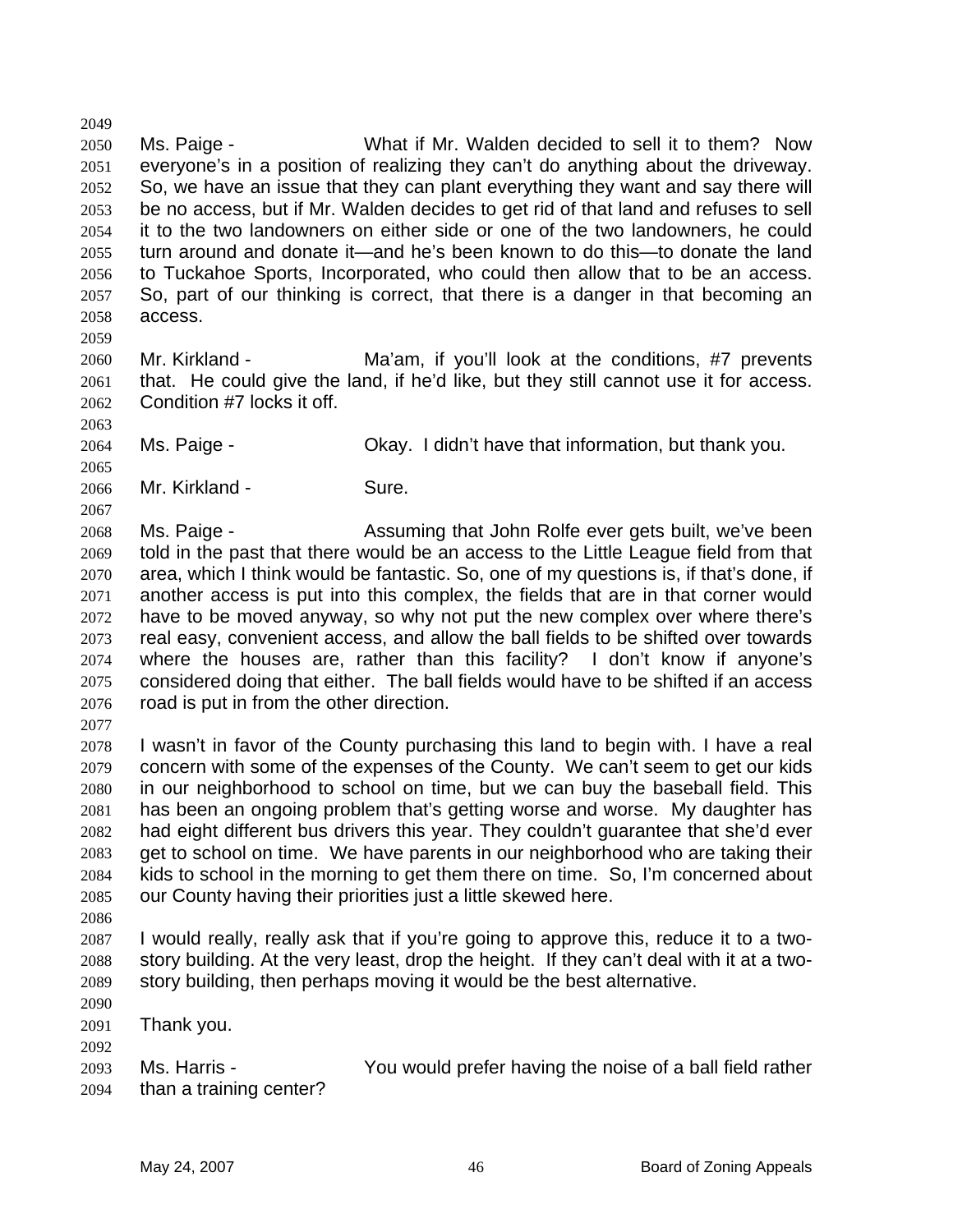2096 2097 2098 2099 2100 2101 2102 2103 2104 2105 2106 2107 2108 2109 2110 2111 2112 Ms. Paige - You know, they said the heating and air conditioning systems are going to be on the side, so it's going to influence some house on one side or the other. It's not going to be in the front of the building; that doesn't look too terrific. That's part of it. Are we talking about majorly open space on the inside? That can be very noisy. We all know that the Little League plays games late, past the County park time. They always have and we've learned to live with it. Sometimes there's noise and lights on until 11:30 at night. Sometimes the noise is gone by 11:30, but the lights are still on at midnight. So, making this a County park, are you going to assure us that at 10:30 the activities are over, because they've never been able to do that before. Take your pick of noise of air conditioning in a building, baseball field. I think if the County owns it, it would be a different situation. If Tuckahoe Sports owns that parcel of land where they want to put the building, what can the County say to them? It's a private enterprise; it's a private business. Whether it's for profit or non-profit, it doesn't matter; it's still a private business. So no, I don't think it matters to me if they would put ball fields in there, especially if they put in the challenge field. I think that would be a great place for it. Thank you.

2113 2114 2115

2117

2120

2095

Mr. Nunnally - Thank you.

2116 Mr. Kirkland - Thank you, ma'am.

2118 2119 Mr. Nunnally - All right, sir, you would like to have a small rebuttal, please, short rebuttal.

2121 2122 2123 2124 2125 2126 2127 2128 2129 2130 2131 2132 Mr. Theobald - Yes sir, just to address a few points. I think the statements that have been made about the drive are accurate. Can I get that photo of looking from Tuckahoe back out to the street? You're right, we don't control Mr. Walden. If we can obtain permission from Mr. Walden to rip up the rest of that drive, we would do it at our expense. But we would need Mr. Walden to allow us to do that. The landscaping that we put in here is not the 2- or 3-foot variety; this is 8 to 10 to 12 feet on planting. In terms of pedestrian access, putting a fence right across here isn't going to help unless you fenced the entire part. That will be up to the County of Henrico as part of their Master Plan, but I do know in all candor they have a philosophy of inviting people into their parks, not keeping people out of the parks. So, a little section of fence right there isn't going to help. I can assure you it will not be accessible to vehicles.

2133

2134 2135 2136 2137 2138 2139 2140 I just don't see the issue of traffic in this subdivision. The other entrances are where people will go. It's not going to provide additional traffic through these neighborhoods. As to the location, if it were to move, it's just going to move next to three other people's homes and more trees are going to have to get cut down. And more parking would have to be created. Again, this site was chosen so that you could use the existing parking, not take down additional trees to support this use. I really think it is clearly a better location.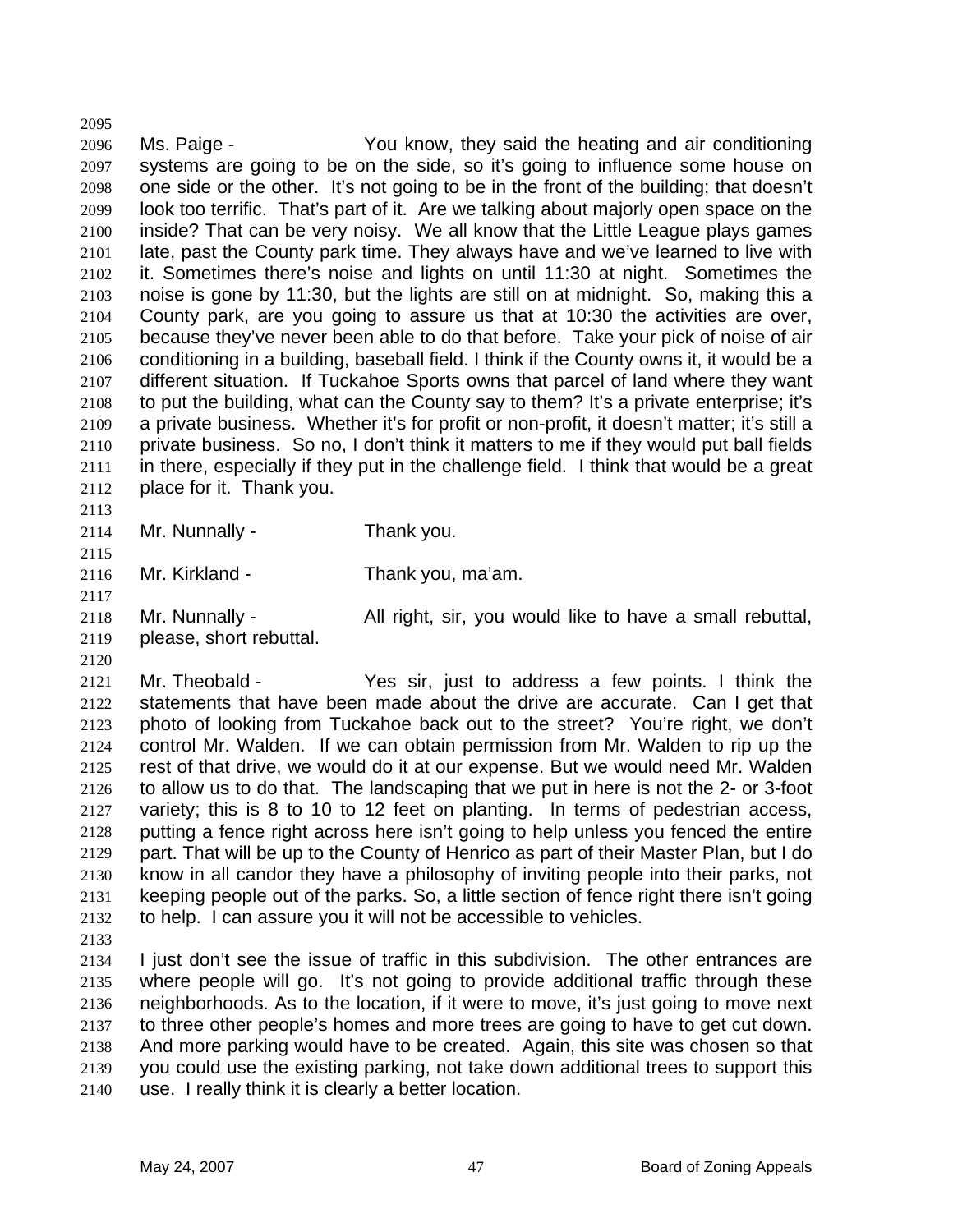2141 2142 2143 2144 2145 With regard to the windows, those windows are opaque. There's no floor up there. This is designed so you can bat and hit and throw inside. It's not like anybody is standing and looking out, and you couldn't see out anyhow; those windows are totally opaque.

2146

2147 2148 With regard to the access easement—If I can go to this aerial here. This is going down so you can't see it, but there is—

2149

2151

2150 Mr. Blankinship - There is a slide, though.

2152 2153 2154 2155 2156 2157 Mr. Theobald - I can? Here we go. The idea is to come out down in the corner somewhere. Access to the shopping center, there have been discussions with the owners of the shopping center, the Wilton Companies. They are in support of an easement. Then the challenger field is designed to go in this area for the best access for the physically and mentally handicapped folks to access that challenger field.

2158

2171

2174

2178

2180

2184

2159 2160 2161 2162 2163 2164 2165 2166 2167 2168 2169 2170 I can't emphasize enough how this project is designed to be totally enclosed, totally indoors, no outdoor activity with all the parking, lighting, etcetera pulled as far away from that neighborhood as possible. It's screened with significant landscaping. You can see, the area we're talking about is already cleared, so this is the tree cover that's already there. You really can't see a lot of this house back here and we're adding to that. Okay? This facility is designed to be screened. This is a very important facility for the youth of all parts of the County. We're going to make sure kids from other parts of the County get there and access it and use it. I would also just keep in mind that we have been working with the County of Henrico for a year, year and a half in the planning of this. The County Parks and Rec, and others are in support of this request. Thank you so much.

2172 2173 Mr. Kirkland - Theobald, I have a question. Hours of operation. Is that seven days a week?

2175 2176 2177 Mr. Theobald - There could be some programming along with the park seven days a week. It's likely not to be, but we're a long way from that. The County park will be operated, obviously, seven days a week.

2179 Mr. Kirkland - **Okay.** 

2181 2182 2183 Mr. Theobald - They are limited to those hours and I do want to assure you that we religiously adhere to those hours. I've sat in those bleachers on number of nights and had the lights go out and games called.

2185 2186 Ms. Harris - We had said that the elevation was 45 feet, but it's an A-roof, so it's not completely 45 feet.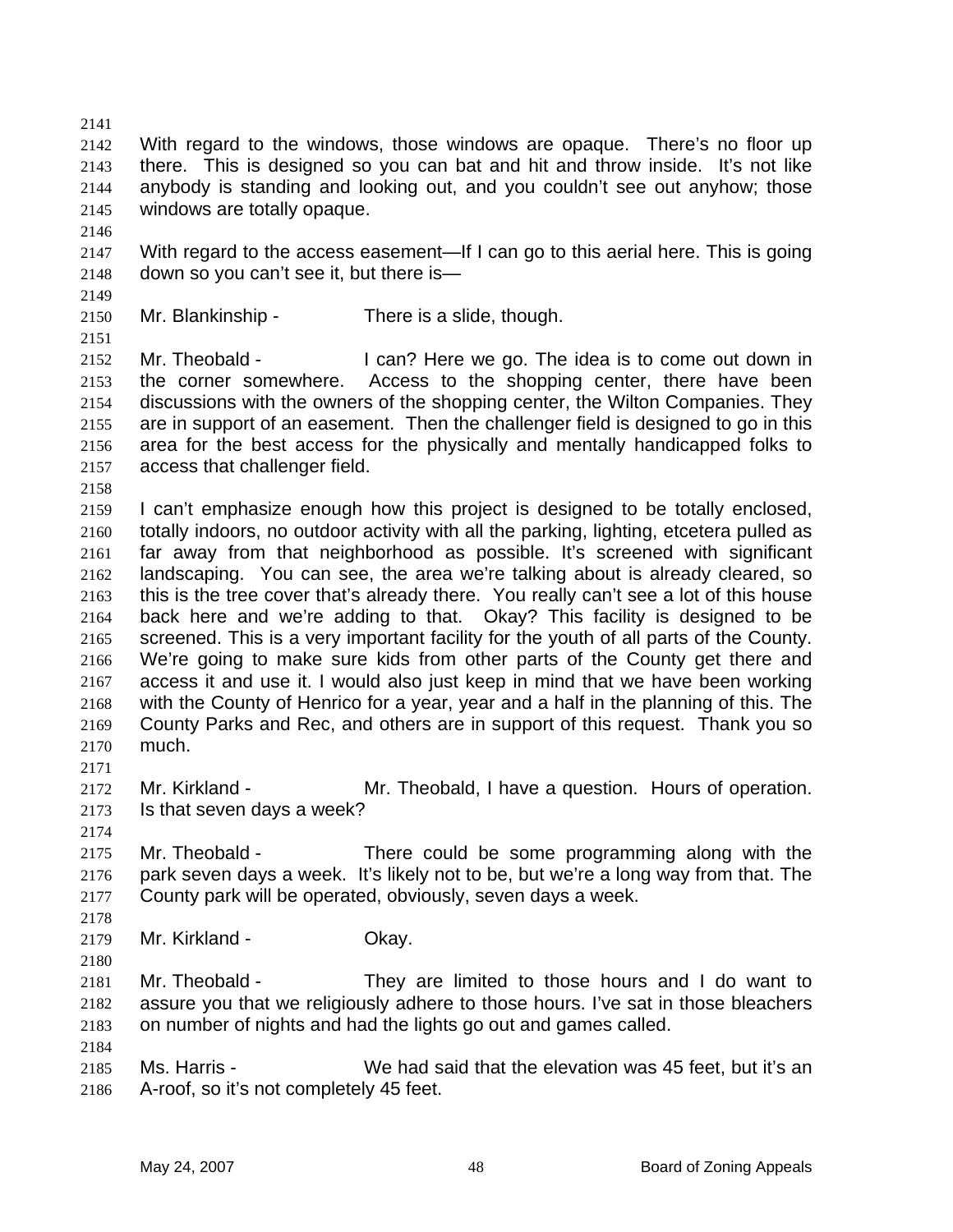2187 2188 2189 2190 2191 2192 2193 2194 2195 2196 2197 2198 2199 2200 2201 2202 2203 2204 2205 2206 2207 2208 2209 2210 2211 2212 2213 2214 2215 2216 2217 2218 2219 2220 2221 2222 2223 2224 2225 2226 2227 2228 2229 2230 2231 Mr. Theobald - It's measured to the mean. It's actually under 45 feet, but that's the County's limit. Ms. Harris - So, it ranges from what? What footage, do you know? Mr. Theobald - The building is designed to be 50, 30 to 50 at this point, is that right? Yeah. We haven't finished it, but we can't go over 50 in terms of the restrictions that we're negotiating with the County. Mr. Blankinship - The Do you know why the roof of the building is so tall? Why don't you build a two-story building? Mr. Theobald - It's hard to hit a baseball in a two-story building. This is for pitching, batting practice, batting cages, etcetera, in addition to classrooms for the educational instruction. Mr. Nunnally - The Any other questions? Mr. Theobald - Thank you so much. Mr. Nunnally - Then that concludes the case. Thank you for coming, sir. Mr. Blankinship - You want to vote on this one and then call them back in? Mr. Nunnally - Yeah, I think so. Can I have a motion on UP-008-07, Tuckahoe Sports, Incorporated? Mr. Kirkland - The Real Muslim I move we approve it. Ms. Harris - Second the motion. Mr. Kirkland - The reason I move we approve it is that it will not affect the health, safety, or welfare. After all the work that the County and Tuckahoe Sports has put into this project, and by what I've seen in the landscaping plan, they've made good promises and more than promises. They've stated that they will try to screen this as much as possible for the adjoining neighborhood. I don't think it will impair the light or air or anything else. The only other thing is during the Plan of Development, I think the County will take particular look at this to make sure that the units and all the other stuff are planned properly. The public will have input at that time also, again, to make sure that their questions are answered. So, that's my reason.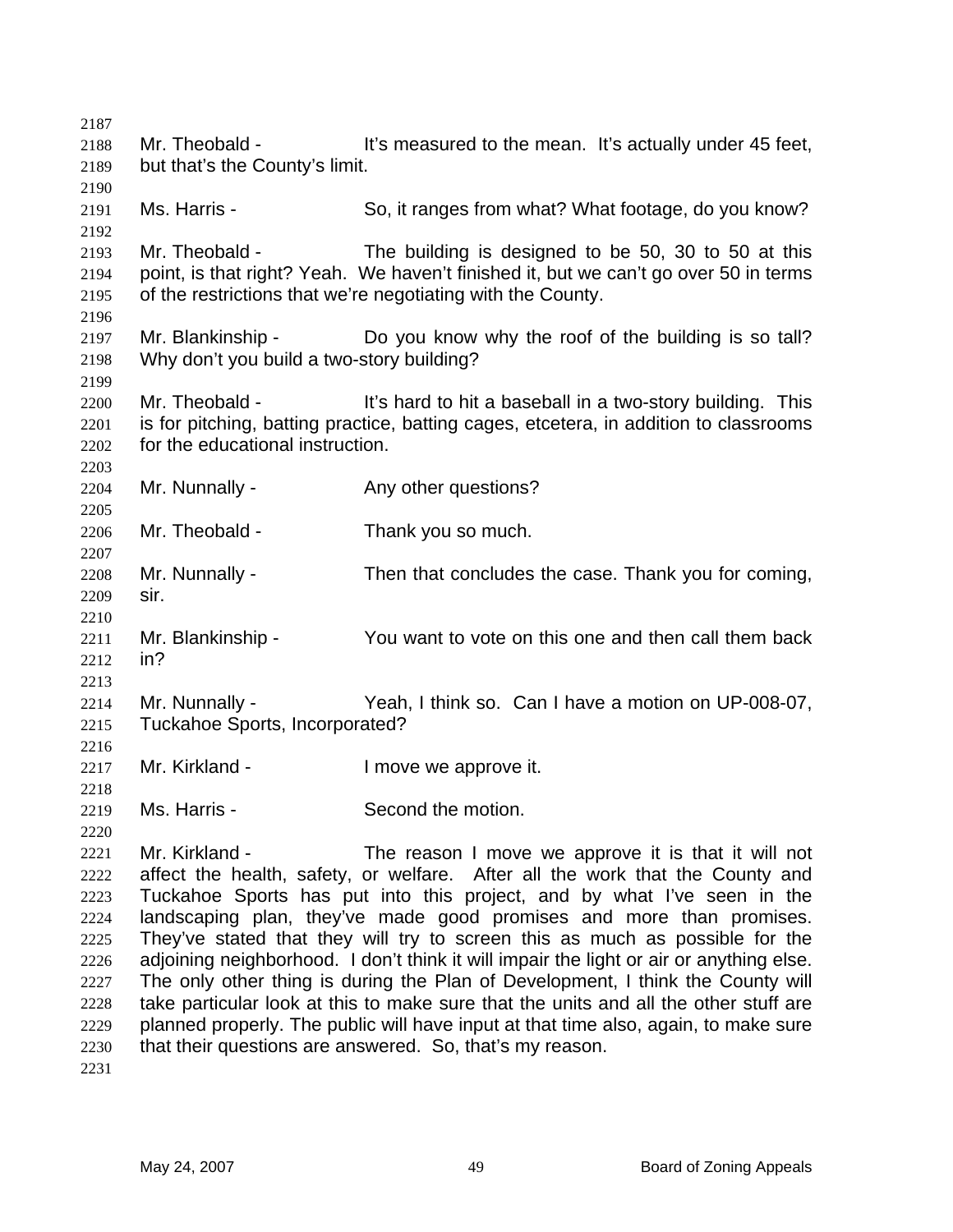Ms. Harris - Okay. My reason for seconding the motion is I think the concerns about noise were addressed when we talked about the buffer zone. As far as impacting the neighborhood, wherever we move to, we're going to affect somebody, but we can try to affect the least of the populace. I just think that the good far outweighs the negative impact. In fact, this is a state-of-the-art idea that is moving across the Country. I think opportunity does cost. That's my reason for seconding the motion. 2232 2233 2234 2235 2236 2237 2238 2239 2240 2241 2242 2243 2244 2245 2246 2247 2248 2249 2250 2251 2252 2253 2254 2255 2256 2257 2258 2259 2260 2261 2262 2263 2264 2265 2266 2267 2268 2269 2270 2271 2272 2273 2274 2275 2276 2277 Mr. Nunnally - The Motion made by Mr. Kirkland, seconded by Mrs. Harris that it be approved. All in favor say aye. All opposed say no. The motion carried; it's been approved. Affirmative: **Harris, Kirkland, Nunnally** 3 Negative: 0 Absent: 0 Abstain: Dwyer, Wright 2 After an advertised public hearing and on a motion by Mr. Kirkland, seconded by Ms. Harris, the Board **approved** application **UP-008-07,** Tuckahoe Sports, Inc.'s request for a conditional use permit pursuant to Section 24-52(a) to operate an indoor recreation facility at 2400 Little League Drive (Parcels 736-752-8691 and 737-753-1142), zoned A-1, Agricultural District (Tuckahoe). Mr. Nunnally - All right, the minutes. Ms. Harris - Thave two corrections. I know, I know. Line 911-Oh my goodness, I don't know what page. Ms. Dwyer - Twenty-one. Mr. Branin - The Inflicted it spelled i-n-f-l-i-c-t-e-d, instead of e-c, instead of f-l-e-c. Mr. Blankinship - The spell checker won't catch that because "inflected" is a word. Mr. Kirkland - That's a new word. Ms. Harris - I know. And then on line 1645. I do complement the people who do minutes, who take minutes, because they are quite extensive. We have "had" where it should be, "on the one hand," h-a-n-d. And "had" is a word. Mr. Wright - What is this now on here? Ms. Harris - Christed Music 1645, "use of the property taken as a whole on the one hand."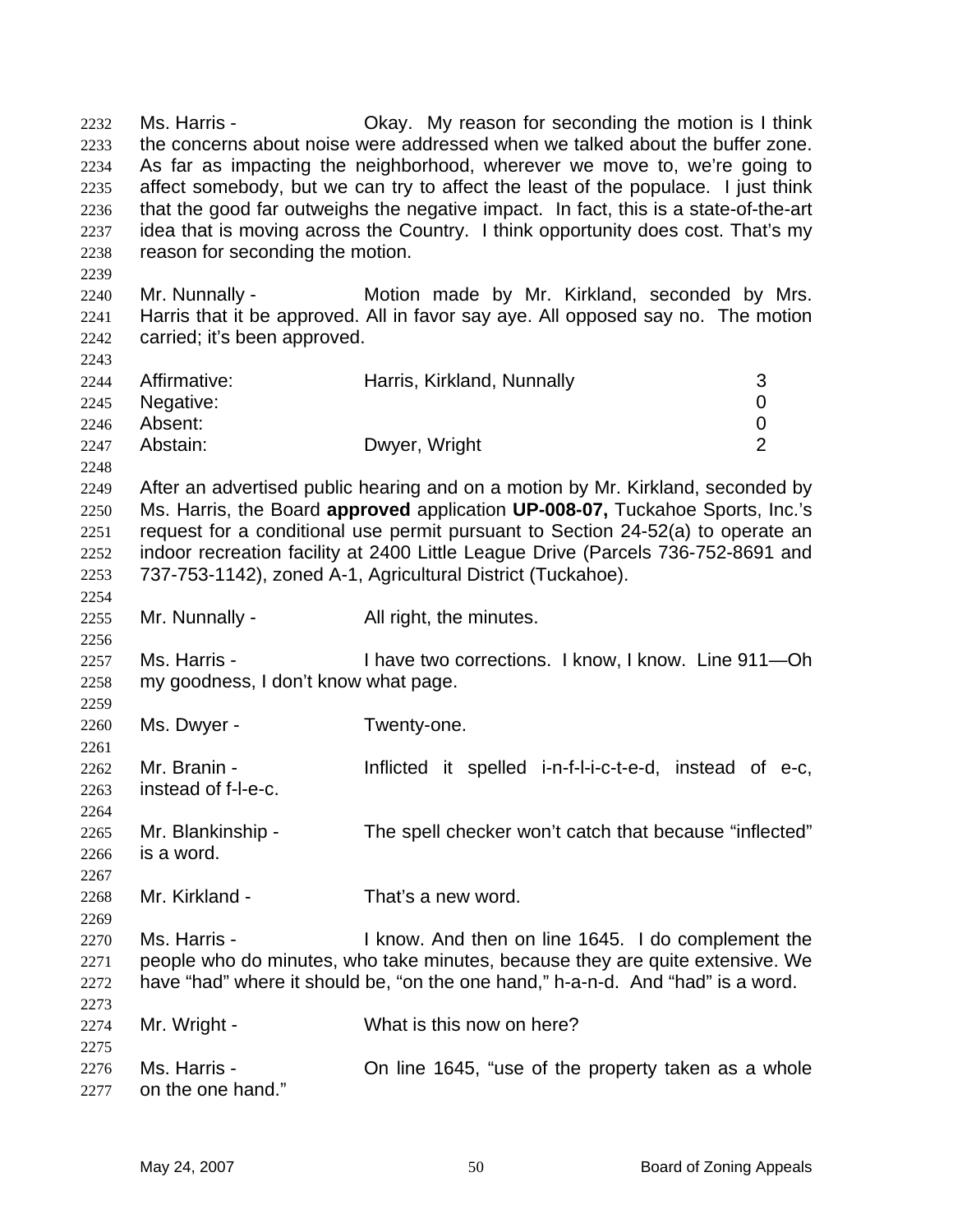| 2278 |                                                                               |                                                                                     |  |
|------|-------------------------------------------------------------------------------|-------------------------------------------------------------------------------------|--|
| 2279 | Mr. Wright -                                                                  | Hand, yeah.                                                                         |  |
| 2280 |                                                                               |                                                                                     |  |
| 2281 | Ms. Dwyer -                                                                   | I have two also. Page 23, line 1021. It should read,                                |  |
| 2282 |                                                                               | "what if I ask," instead of "what is." So, just a typo there. Then on page 28, line |  |
| 2283 |                                                                               | 1254, "well," w-e-I-I, instead of "will," w-I-I-I. Again, all words.                |  |
| 2284 |                                                                               |                                                                                     |  |
| 2285 | Mr. Blankinship -                                                             | How do we know you didn't say "will"?                                               |  |
| 2286 |                                                                               |                                                                                     |  |
| 2287 | Mr. Nunnally -                                                                | All right, any other corrections? Can I have a motion                               |  |
| 2288 | on the minutes?                                                               |                                                                                     |  |
| 2289 |                                                                               |                                                                                     |  |
| 2290 | Mr. Wright -                                                                  | I move we approve.                                                                  |  |
| 2291 |                                                                               |                                                                                     |  |
| 2292 | Ms. Harris -                                                                  | I second.                                                                           |  |
| 2293 |                                                                               |                                                                                     |  |
| 2294 | Mr. Wright -                                                                  | As amended.                                                                         |  |
| 2295 |                                                                               |                                                                                     |  |
| 2296 | Mr. Nunnally -                                                                | Motion made by Mr. Wright, seconded by Ms. Harris                                   |  |
| 2297 | that it be approved as amended. All in favor say aye. All opposed say no. The |                                                                                     |  |
| 2298 | motion is approved.                                                           |                                                                                     |  |
| 2299 |                                                                               |                                                                                     |  |
| 2300 |                                                                               | On a motion by Mr. Wright and seconded by Ms. Harris, the Board approved the        |  |
| 2301 |                                                                               | corrected minutes of the April 26, 2007 Henrico County Board of Zoning Appeals      |  |
| 2302 | meeting.                                                                      |                                                                                     |  |
| 2303 |                                                                               |                                                                                     |  |
| 2304 | Affirmative:                                                                  | Dwyer, Harris, Kirkland, Nunnally, Wright<br>5                                      |  |
| 2305 | Negative:                                                                     | 0                                                                                   |  |
| 2306 | Absent:                                                                       | $\overline{0}$                                                                      |  |
| 2307 |                                                                               |                                                                                     |  |
| 2308 | Ms. Dwyer -                                                                   | I have an announcement. Ms. Harris is too reserved                                  |  |
| 2309 |                                                                               | to mention this, but she has received an honorary doctorate degree. Would you       |  |
| 2310 | tell us about it?                                                             |                                                                                     |  |
| 2311 |                                                                               |                                                                                     |  |
| 2312 | Ms. Harris -                                                                  | It was conferred on me on May 7 <sup>th</sup> from Richmond                         |  |
| 2313 |                                                                               | Virginia Seminary, the seminary where I've been doing some work as the director     |  |
| 2314 |                                                                               | of Self-Study for Accreditation. I knew I was going to get it in March. They        |  |
| 2315 |                                                                               | announced to the Board I would get it in March. I am grateful for having received   |  |
| 2316 |                                                                               | it, and humbled by it because there are people who have earned degrees who I        |  |
| 2317 | respect highly. I am thankful. Now we move on.                                |                                                                                     |  |
| 2318 |                                                                               |                                                                                     |  |
| 2319 | Mr. Wright -                                                                  | Mr. Chairman, before we adjourn there are two things.                               |  |
| 2320 |                                                                               | I have deep concern about these zero road frontage cases. As I said, I've been      |  |
| 2321 |                                                                               | on this Board since 1972. When I came on this board, they were granted just out     |  |
| 2322 |                                                                               | of course. I had concern then that if you read the ordinance strictly that we could |  |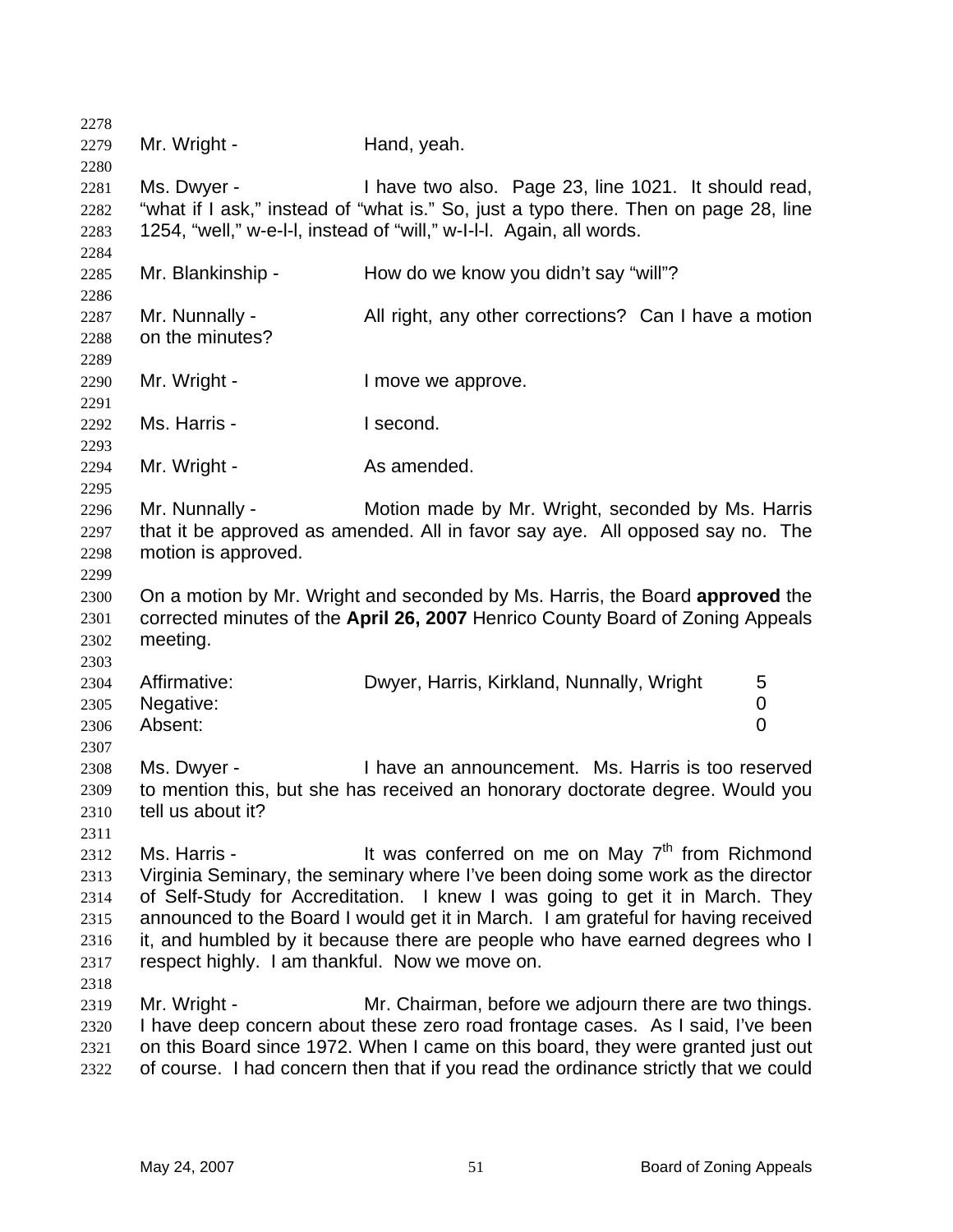find no grounds for variances to grant those things. That's before Cochran or Cherrystone or any of that stuff. 2323 2324

2325

2327

2326 Mr. Blankinship - You mentioned it when I first came on.

2328 2329 2330 2331 2332 2333 2334 2335 2336 2337 2338 2339 2340 2341 2342 2343 2344 2345 Mr. Wright - Yeah. I think during this period of 30 years, which I will attain on August the  $1<sup>st</sup>$ , we did ask the Supervisors on occasion to consider this and nothing was done. I think to be fair to the public, we need to address this. It seems that at every Board meeting now we have two or three of these things. If we are forced to take the position that we will, based on this statute and the ordinance, approve no more zero front lot cases—I think that this is something that we ought to impress the Supervisors to do something with or go to the legislature or do something. In view of the acreage that's available in Varina and in some of Brookland—it's fast disappearing in Tuckahoe, although there are some areas out there now—we've got so much undeveloped land in the County. When a family can, under the law, divide the property off—Now, you can do one lot, I understand, period. Family subdivisions are the things that really are coming before us. They have a legal right to subdivide it to three lots without having to get it approved by the County going through the subdivision process. Like this case, this was on a good road today. I just wanted to bring this up to see if we could maybe get the staff to talk to the Board of Supervisors or do something to bring this to light because it's going to create a hardship on a lot of people.

- 2347 2348 2349 Mr. Blankinship - Think the timing for this is excellent right now because we have heard some conversations from upper management on this subject. I know it is being talked about with Board members.
- 2350

2354

2356

2360

2363

2366

2346

2351 2352 2353 Mr. Wright - There's no reason why the Supervisors couldn't consider maybe if there were a good road in to have an exception to it. This is done by County ordinance. This isn't a state statute.

2355 Mr. Blankinship - Right.

2357 2358 2359 Mr. Wright - **An ordinance requires 50 feet.** I think there are other counties that don't require this. I think this should be addressed because we're being put into a very difficult position if we carry out the letter of the law.

2361 2362 Mr. Blankinship - How would you like us to take that? You want to discuss that some?

2364 2365 Mr. Wright - The Music of the Mr prerogative, but I just bring this up, Mr. Chairman. It concerns me a great deal that people are not able to use their land.

2367 2368 Mr. Nunnally - Somebody should sit down and write—Ms. Dwyer or somebody, there are lawyers on the Board—the Supervisors and explain to them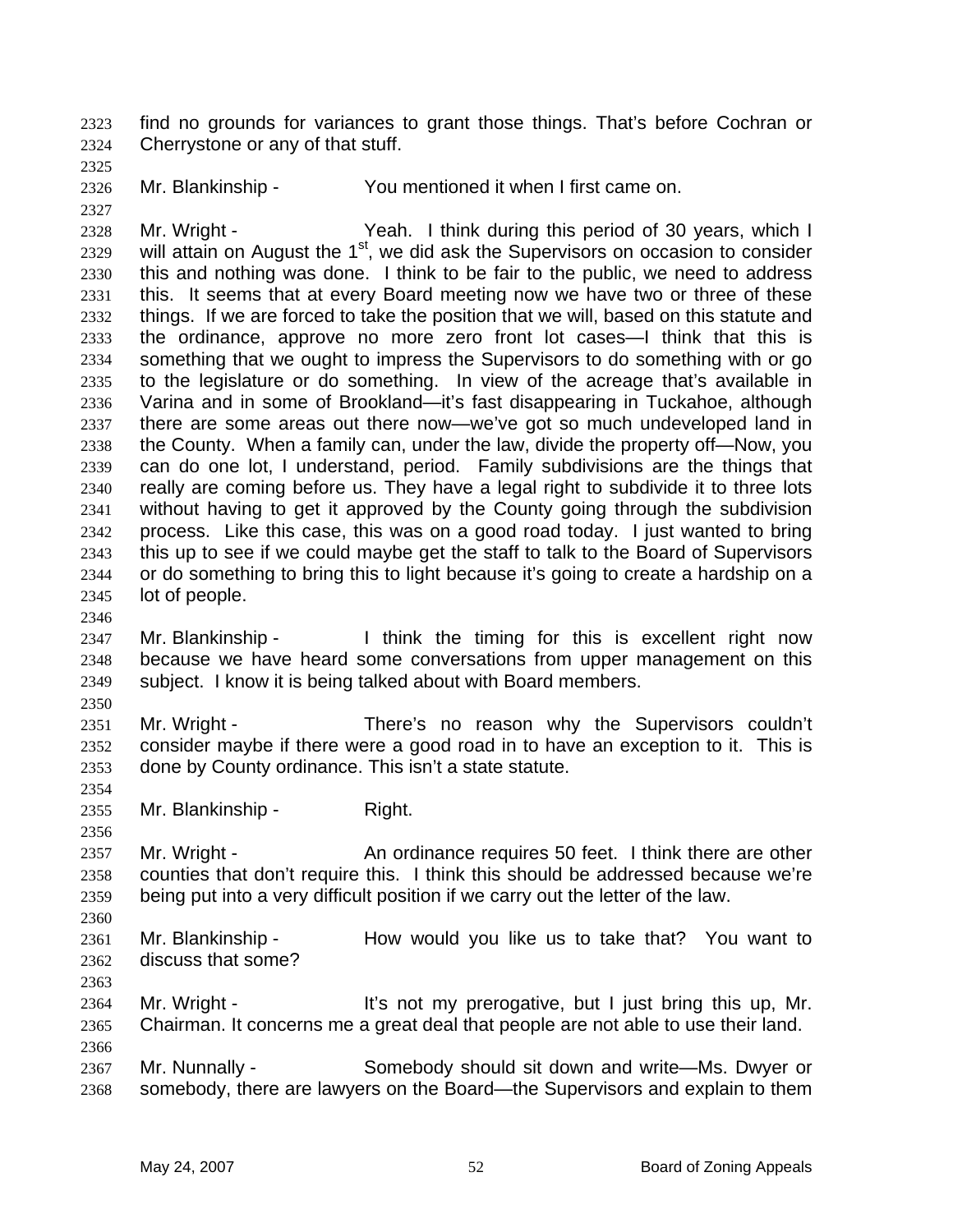that if they don't hurry up and do something, we're going to lose a job. We won't have anything to vote on. 2369 2370 2371 2372 2373 2374 2375 2376 2377 2378 2379 2380 2381 2382 2383 2384 2385 2386 2387 2388 2389 2390 2391 2392 2393 2394 2395 2396 2397 2398 2399 2400 2401 2402 2403 2404 2405 2406 2407 2408 2409 2410 2411 2412 2413 2414 Ms. Harris - Think it would be unfair, I think, to the homeowner. Mr. Wright - The Can understand Ms. Dwyer's concern that hodgepodge type stuff might prevent some development, but that should all be involved in this. There are lots out there that you could approve that are not involved in such things. How far down the road are we going to protect it, for 100, 150 years? People will be gone. I just think we need to do something. Mr. Nunnally - Ms. Dwyer told me yesterday that she would be out of town next month, right? Ms. Dwyer - Right. Mr. Nunnally - The Music of the everybody's in agreement, would you be willing to put something down for the Supervisors? Mr. Wright - I will draft a letter, but it would have to be for your signature, Mr. Chairman. I think we could run it by the Board members to see if they were in accord with it. Mr. Nunnally - Is that okay with you? Ms. Harris - Yes. You have our e-mail addresses. We could correspond that way. Mr. Wright - Is that in our materials? Mr. Blankinship - I don't think I have your e-mail addresses and I'd like to. Ms. Dwyer - We'll hand them over to Ben. Mr. Blankinship - Scott, how do you pronounce your last name again? [Off mike] - Russ. Mr. Blankinship - Russ. Scott Russ is interning with our office over the summer. He's a student at Virginia Tech studying planning and some other disciplines, I think. That's why there's a face you don't recognize sitting in the audience this morning. Ms. Dwyer - **Having fun?**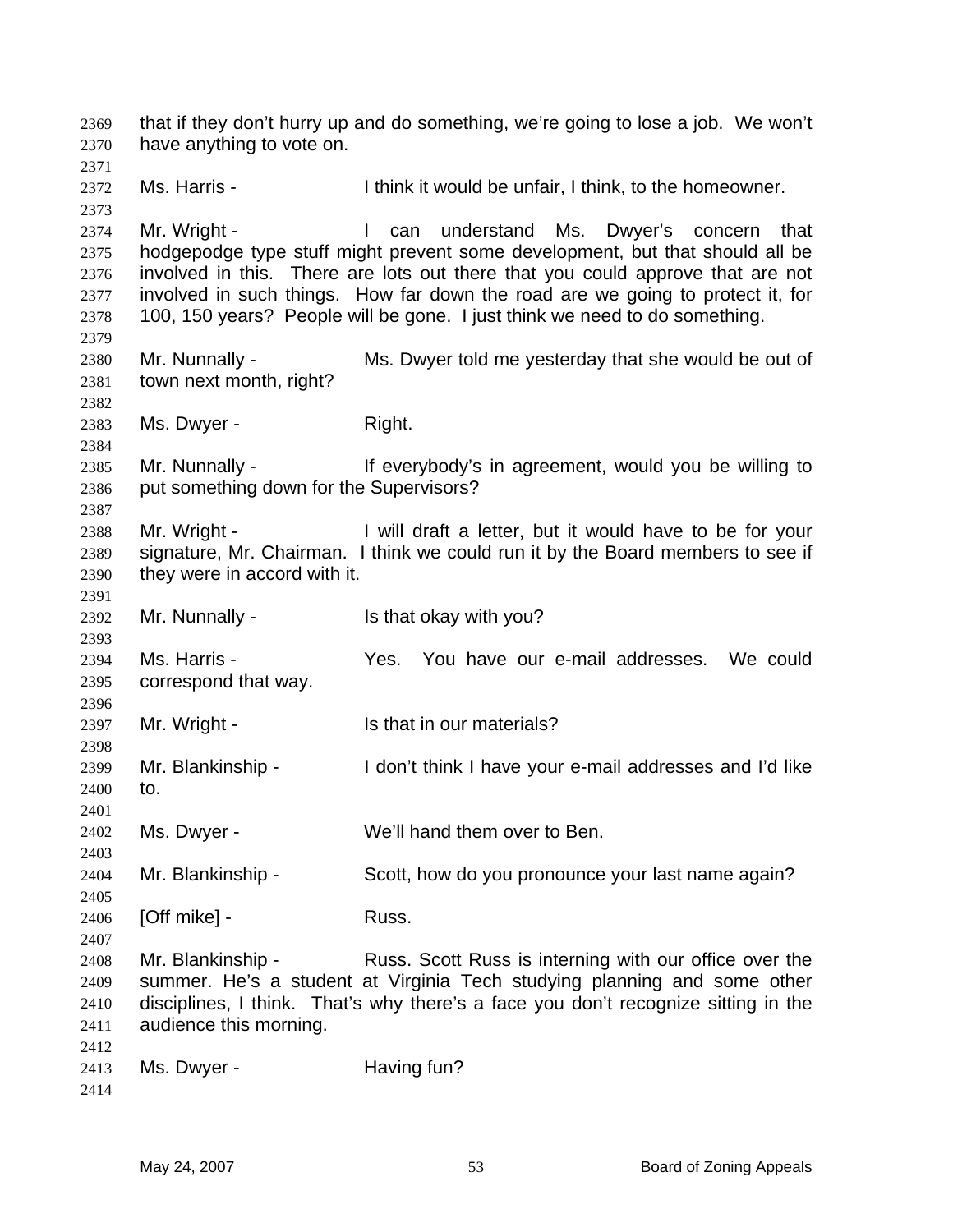| 2415                                                                 | [Off mike] -                                                                                                                                                                                                                                                                                                                                                                                                                                                                                                                                                                                                               | [Unintelligible.]                                                                                                                                                                                                      |
|----------------------------------------------------------------------|----------------------------------------------------------------------------------------------------------------------------------------------------------------------------------------------------------------------------------------------------------------------------------------------------------------------------------------------------------------------------------------------------------------------------------------------------------------------------------------------------------------------------------------------------------------------------------------------------------------------------|------------------------------------------------------------------------------------------------------------------------------------------------------------------------------------------------------------------------|
| 2416<br>2417                                                         | Mr. Blankinship -                                                                                                                                                                                                                                                                                                                                                                                                                                                                                                                                                                                                          | It was the Planning Commission yesterday morning.                                                                                                                                                                      |
| 2418                                                                 |                                                                                                                                                                                                                                                                                                                                                                                                                                                                                                                                                                                                                            |                                                                                                                                                                                                                        |
| 2419                                                                 | Ms. Dwyer -                                                                                                                                                                                                                                                                                                                                                                                                                                                                                                                                                                                                                | It sounds like a Planning Commission meeting today.                                                                                                                                                                    |
| 2420<br>2421<br>2422                                                 | Mr. Wright -                                                                                                                                                                                                                                                                                                                                                                                                                                                                                                                                                                                                               | Do we want to do e-mails?                                                                                                                                                                                              |
| 2423<br>2424<br>2425<br>2426                                         | Ms. Harris -<br>to her e-mail.                                                                                                                                                                                                                                                                                                                                                                                                                                                                                                                                                                                             | Just to approve the letter. Since [unintelligible] not<br>available next month, we could approve the letter, couldn't we? She has access                                                                               |
| 2427                                                                 | Mr. Wright -                                                                                                                                                                                                                                                                                                                                                                                                                                                                                                                                                                                                               | When are you leaving?                                                                                                                                                                                                  |
| 2428<br>2429                                                         | Ms. Dwyer -                                                                                                                                                                                                                                                                                                                                                                                                                                                                                                                                                                                                                | June $17th$ .                                                                                                                                                                                                          |
| 2430<br>2431                                                         | Mr. Wright -                                                                                                                                                                                                                                                                                                                                                                                                                                                                                                                                                                                                               | The 17 <sup>th</sup> ? Oh, I'll do it before then.                                                                                                                                                                     |
| 2432<br>2433                                                         | Ms. Dwyer -                                                                                                                                                                                                                                                                                                                                                                                                                                                                                                                                                                                                                | The 17 <sup>th</sup> through the 29 <sup>th</sup> .                                                                                                                                                                    |
| 2434<br>2435                                                         | Ms. Harris -                                                                                                                                                                                                                                                                                                                                                                                                                                                                                                                                                                                                               | Then we could approve it via e-mail.                                                                                                                                                                                   |
| 2436<br>2437<br>2438<br>2439<br>2440<br>2441                         | Mr. Nunnally -<br>raise.                                                                                                                                                                                                                                                                                                                                                                                                                                                                                                                                                                                                   | Well, I was going to make the announcement that Ms.<br>Dwyer said that she wouldn't be here next meeting. Also, I want to say that Mr.<br>Kirkland and I went to see the County manager about a month ago to ask for a |
| 2442<br>2443                                                         | Mr. Kirkland -                                                                                                                                                                                                                                                                                                                                                                                                                                                                                                                                                                                                             | Two months ago.                                                                                                                                                                                                        |
| 2444<br>2445<br>2446<br>2447<br>2448<br>2449<br>2450<br>2451<br>2452 | Mr. Nunnally -<br>Two months ago to ask for a raise for this Board. Of<br>course, we got a little hemming and hawing around. We were telling them what<br>the Planning Commission made and they said, "I don't think they're making that."<br>He went and looked it up and he said, "Yeah, you're right, they make that." But<br>then you look in the paper and you see where the School Board is going up to<br>18,000, I believe it is. I just don't think it's fair the way they're doing things and<br>you all can correct me if I'm wrong. I got a notice from my supervisor and I think<br>Rick heard from somebody. |                                                                                                                                                                                                                        |
| 2453                                                                 | Mr. Kirkland -                                                                                                                                                                                                                                                                                                                                                                                                                                                                                                                                                                                                             | Got some globals from some of them.                                                                                                                                                                                    |
| 2454<br>2455<br>2456<br>2457                                         | Mr. Nunnally -                                                                                                                                                                                                                                                                                                                                                                                                                                                                                                                                                                                                             | We got a \$50-a-month raise. Now, \$50 a month won't<br>even pay for my gas to get out here. It's \$3-and-something a gallon for gas now.                                                                              |
| 2458<br>2459                                                         | Ms. Harris -                                                                                                                                                                                                                                                                                                                                                                                                                                                                                                                                                                                                               | Over \$3.                                                                                                                                                                                                              |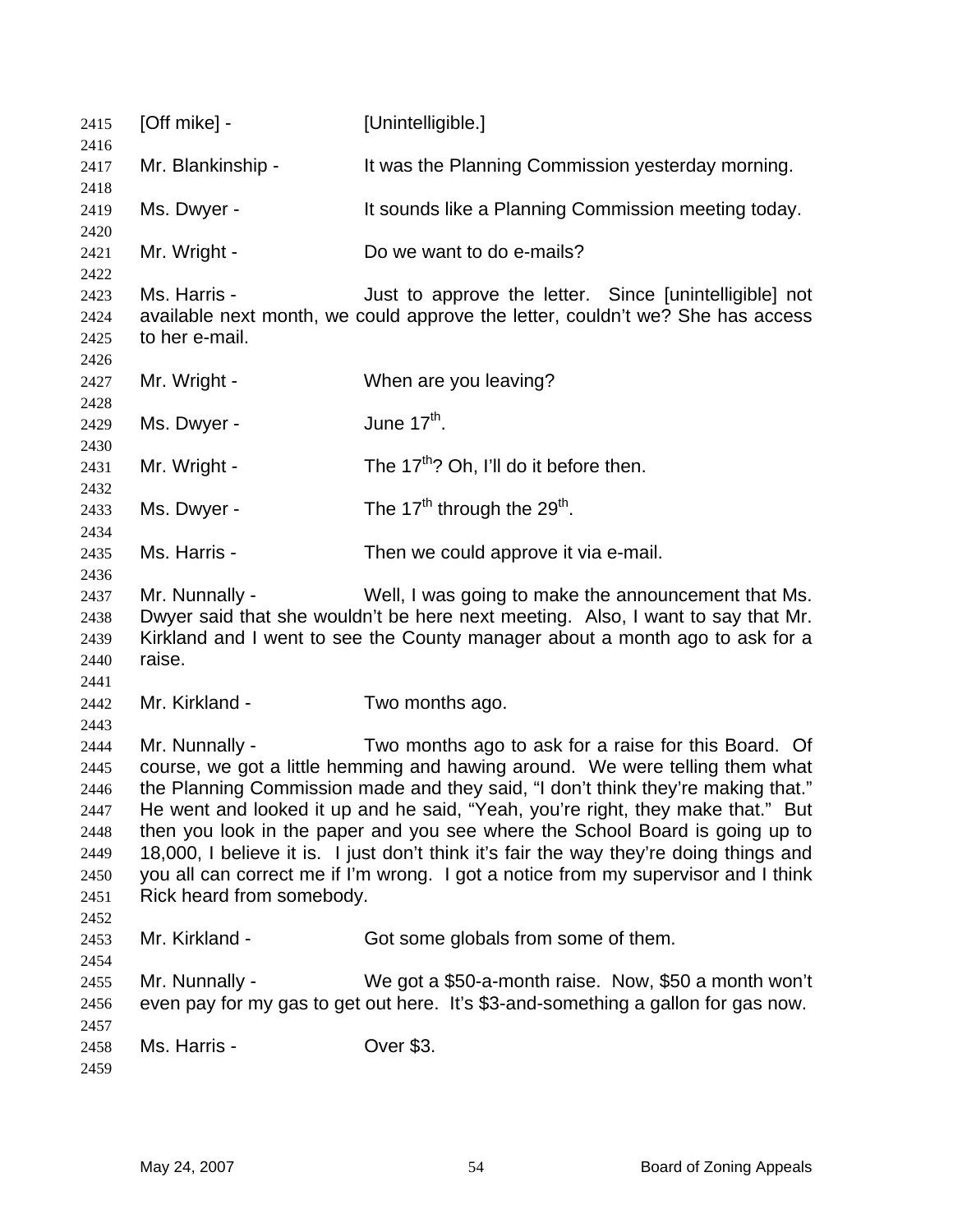Mr. Nunnally - I know we're supposed to be doing a lot of things for the County gratis, but that's just not fair. Mr. Wright said he'd be here 30 years the 27<sup>th</sup>. I think you're a little wrong there, Mr. Wright. You're 35 years because I've been here 30-some. Mr. Wright - I started in '72. Mr. Nunnally - Well, it'll be 35 years. Mr. Wright - Well, it's 35 isn't it? Mr. Kirkland - It's that new math. Mr. Nunnally - And I was a few years behind you, I think. Mr. Wright - Thirty-five years. I lost five years somewhere. Mr. Nunnally - The I don't know why they just don't make it fair. They can throw money away and buy the Tuckahoe Little League park and they can— Ms. Dwyer - That was a good thing. Mr. Blankinship - And more landscaping— Mr. Wright - That was a lot better thing than the other monies they've spent on some other projects. Mr. Nunnally - They've given them telephones, right? Isn't that what they're giving the School Board, telephones and all that stuff? Well, I know a lot of you people on this Board don't need the money. That's not my case. Ms. Harris - So, what do you propose we do? Mr. Nunnally - Well, I propose you talk to your Supervisor just as I talked to mine, but it didn't do a heck of a lot of good. Mr. Kirkland - **I can't talk to mine.** Mr. Blankinship - You can talk. Mr. Nunnally - You can talk, but he's probably [unintelligible]. Mr. Wright - The Can I ask one more question before we conclude? We've stretched this thing out a lot longer than I thought. Mr. Nunnally - Well, I know that. I thought we'd be out of here by 10.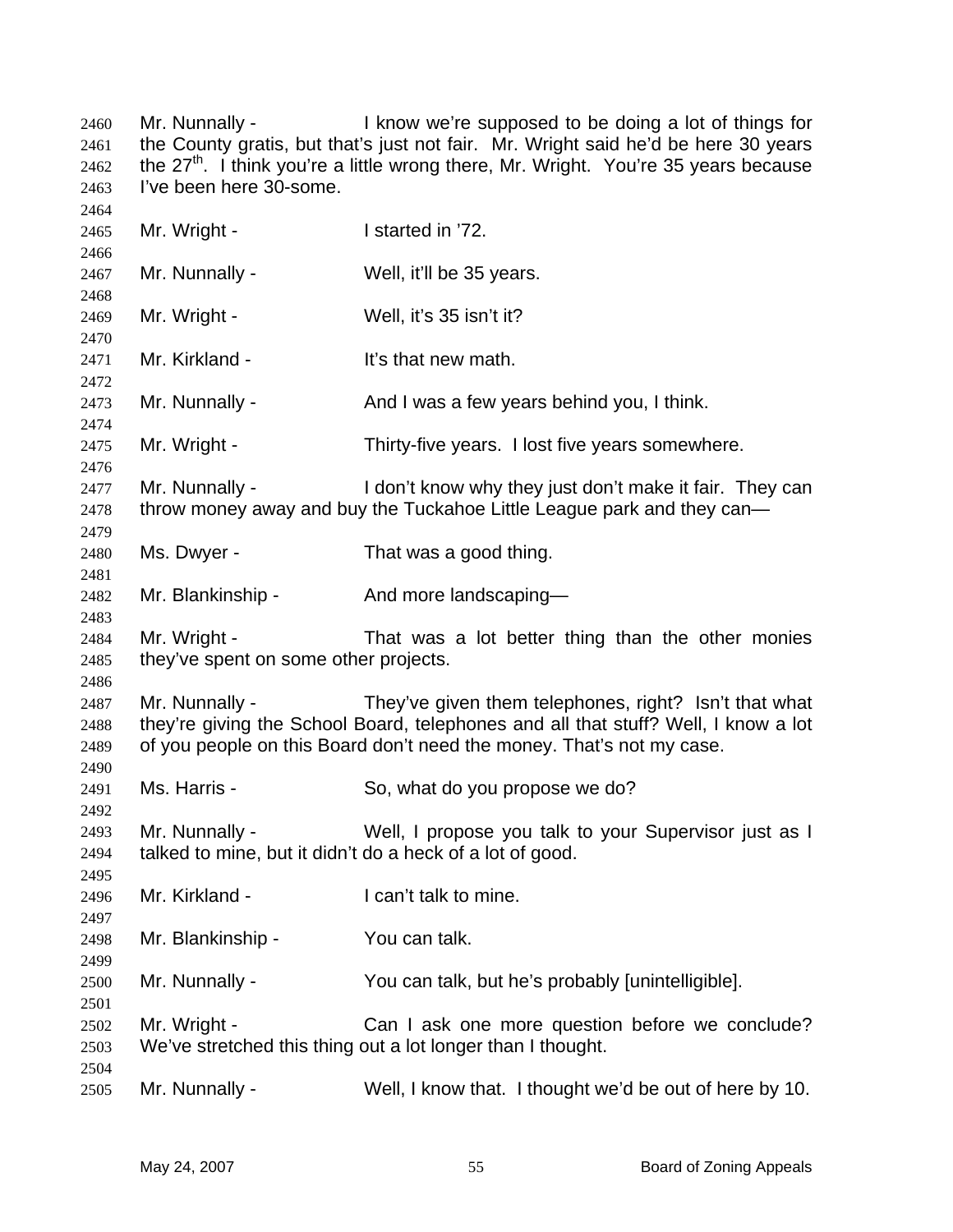2506 2507 2508 2509 2510 2511 2512 2513 2514 2515 2516 2517 2518 2519 2520 2521 2522 2523 2524 2525 2526 2527 2528 2529 2530 2531 2532 2533 2534 2535 2536 2537 2538 2539 2540 2541 2542 2543 2544 2545 2546 2547 2548 2549 2550 2551 Mr. Wright - The Did a person come to you and ask you about enclosing a porch that we had granted a variance on years ago? Mr. Blankinship - Yes. It's still on my desk. Mr. Wright - Dave Kaechele referred him to me and I wouldn't talk to him. I told him I would talk to you and see. I'm not going to discuss it with him. It's just curious to me. We granted the variance. We would not grant that variance now under Cochran. Mr. Blankinship - Right. Mr. Wright - But we granted it. He doesn't want to enlarge the building, he just wants to put some windows and walls in it, I guess. Enclose a porch. Is that something that will require a variance? Mr. Blankinship - Think we're going to find a way to resolve that. My initial reading of it is that, yes, the condition says this only applies to the plans that you submitted with the case. We do take a pretty hard line on that. When somebody shows you something in one of these meetings, if they want to change that— Mr. Wright - The I understand that. Mr. Blankinship - — — — we have a big problem with that. Again, as you said, in this case, coming back to you is really not an option because today, you'd probably end up not granting the variance. I talked that over with Mr. O'Kelly and I think we're going to be able to resolve that in the property owner's favor. We don't want to go backward for sure. Ms. Dwyer - Well, that wouldn't happen. Mr. Wright - The I'll just tell him to call you. Mr. Blankinship - Is he still contacting you? Mr. Wright - The called me once and I told him I couldn't talk to him about it. I won't discuss cases with people. I told him I would check to find out if anything had been done. Mr. Nunnally - Can I have a motion that we adjourn? Ms. Dwyer - So moved. Mr. Kirkland - Second.